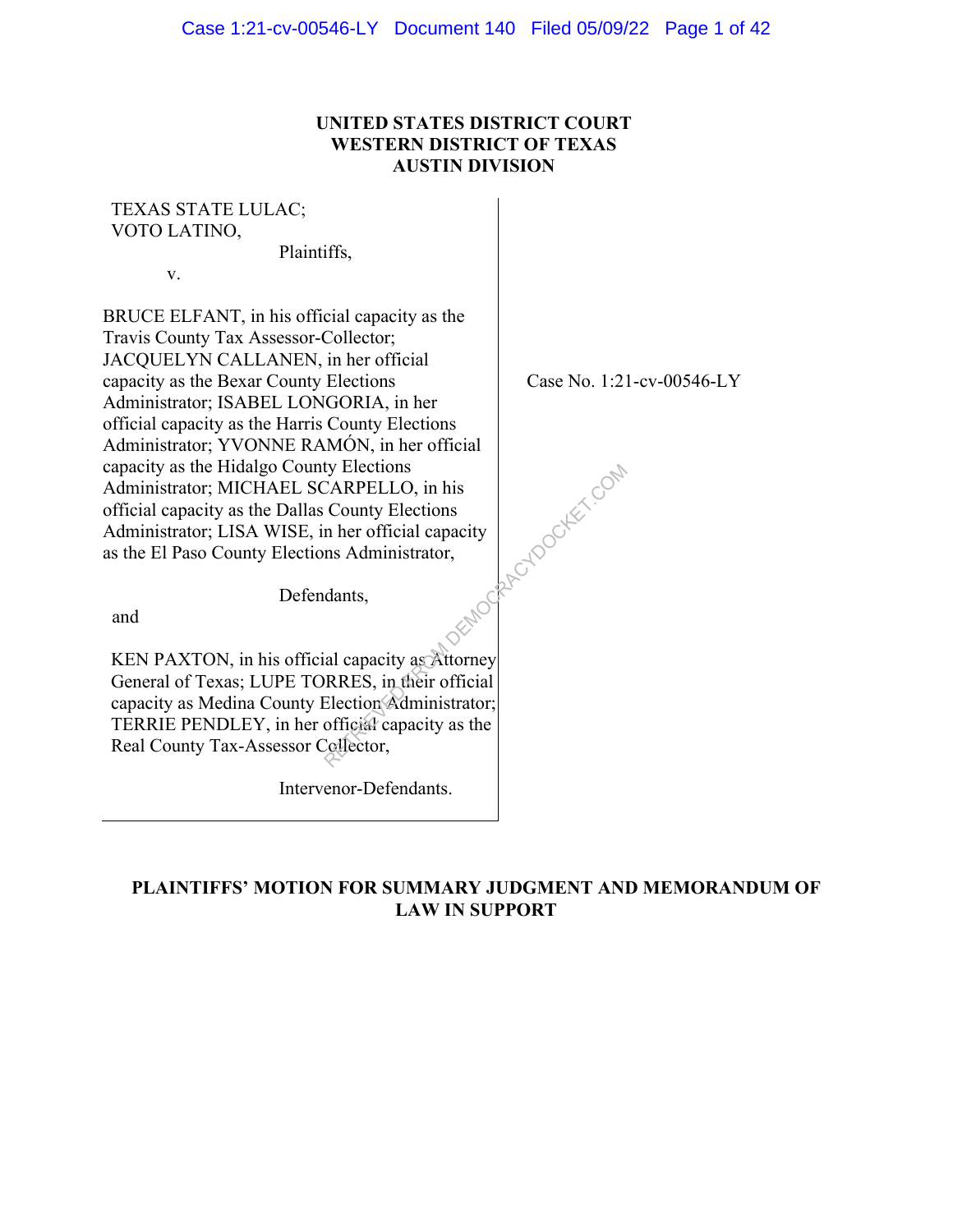# **TABLE OF CONTENTS**

| I. SB 1111 creates new barriers to establishing residency and voting in Texas.  3                                                                                   |
|---------------------------------------------------------------------------------------------------------------------------------------------------------------------|
| A. The Residence Restriction bars Texans from establishing residency in places                                                                                      |
| B. The Temporary Relocation Provision bars Texans from registering at a<br>residence they do not "inhabit," or at which they do not "intend[] to remain."  4        |
| C. SB 1111 makes it more difficult for voters to confirm their registration status. 5                                                                               |
|                                                                                                                                                                     |
|                                                                                                                                                                     |
|                                                                                                                                                                     |
| III. Procedural history.                                                                                                                                            |
|                                                                                                                                                                     |
| II. SB 1111 unduly burdens the right to vote in violation of the First and Fourteenth                                                                               |
|                                                                                                                                                                     |
| B. The Temporary Relocation Provision unduly burdens the right to vote 22                                                                                           |
|                                                                                                                                                                     |
| III. The Temporary Relocation Provision violates the Twenty-Sixth Amendment by<br>preventing newly enfranchised young Texans from exercising their right to vote 28 |
| IV. Plaintiffs have suffered a concrete injury as a direct result of SB 1111 and have                                                                               |
|                                                                                                                                                                     |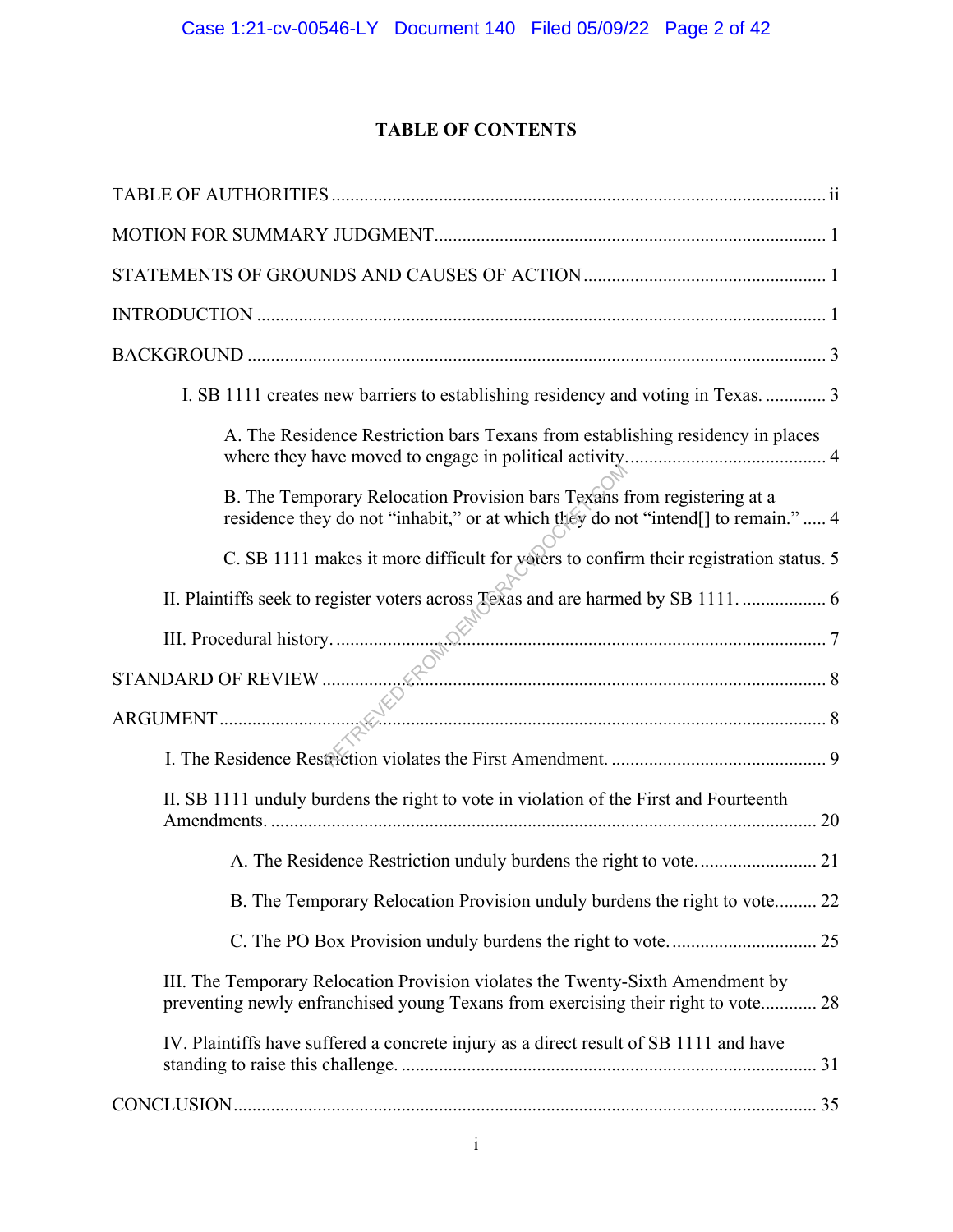# **TABLE OF AUTHORITIES**

|                                                                                        | Page(s) |
|----------------------------------------------------------------------------------------|---------|
| Cases                                                                                  |         |
| Anderson v. Liberty Lobby, Inc.,                                                       |         |
| Buckley v. Am. Const. L. Found., Inc.,                                                 |         |
| Burdick v. Takushi,                                                                    |         |
| City of Austin v. Reagan Nat'l Advert. of Austin, LLC,                                 |         |
| Democratic Exec. Comm. of Fla. v. Lee,                                                 |         |
| Doe I v. Landry,                                                                       |         |
| Duarte v. City of Lewisville,                                                          |         |
| Heath v. State,<br>No. 14-14-00532-CR, 2016 WL 2743192 (Tex. Ct. App. May 10, 2016) 19 |         |
| Jolicoeur v. Mihaly,                                                                   |         |
| Lewis v. Hughs,                                                                        |         |
| Lewis v. Scott,                                                                        |         |
| Luft v. Evers,                                                                         |         |
| Matsushita Elec. Indus. Co. v. Zenith Radio Corp.,                                     |         |
| Meyer v. Grant,                                                                        |         |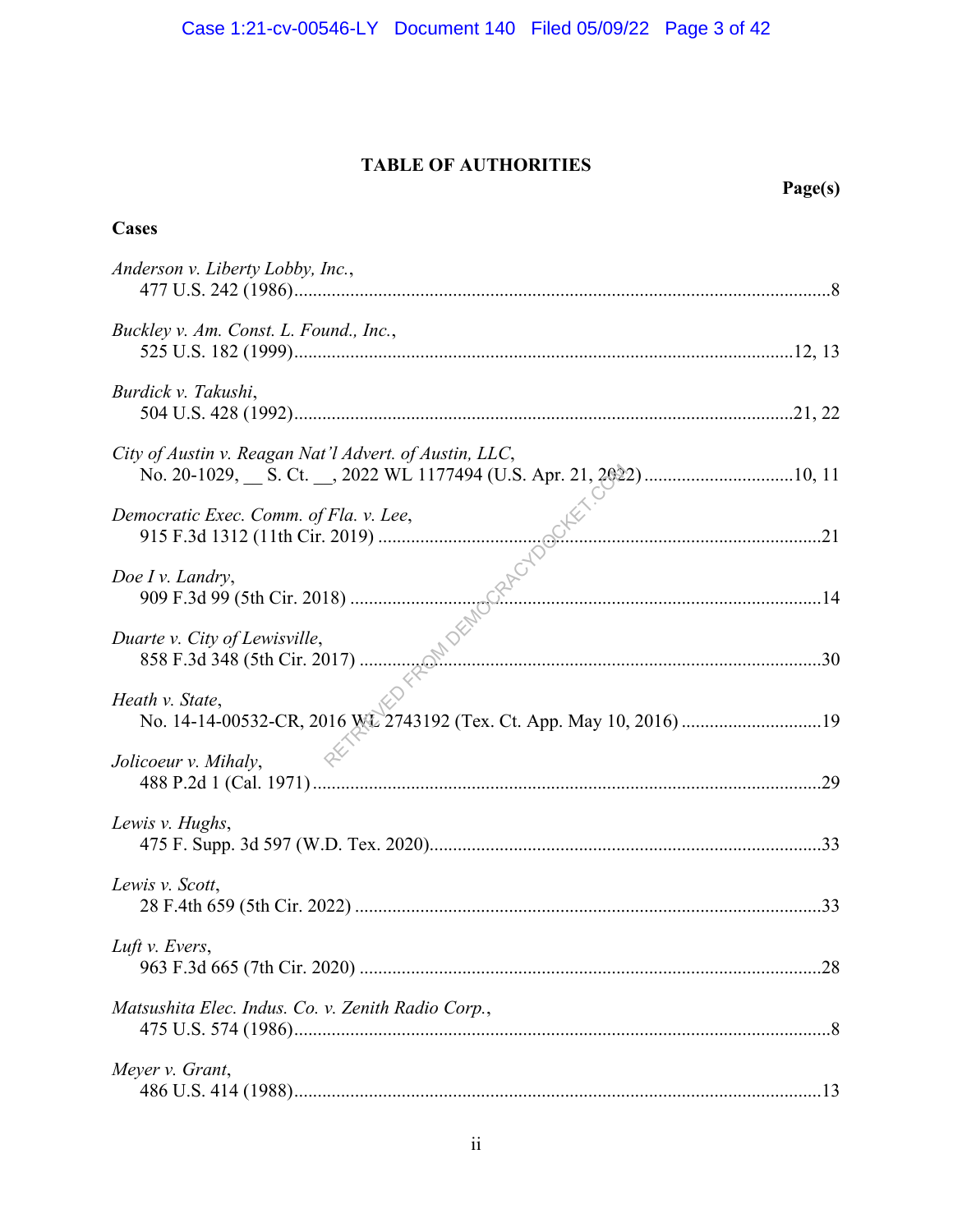| Nat'l Press Photographers Ass'n v. Mccraw,    |  |
|-----------------------------------------------|--|
| Norman v. Reed,                               |  |
| OCA-Greater Hous. v. Texas,                   |  |
| Project Vote v. Blackwell,                    |  |
| Reed v. Town of Gilbert,                      |  |
| Roark & Hardee LP v. City of Austin,          |  |
| Serv. Emps. Int'l Union v. City of Hous.,     |  |
| Soltysik v. Padilla,                          |  |
| Speech First, Inc. v. Fenves,                 |  |
| Spokeo, Inc. v. Robins,                       |  |
| Tenn. State Conf. of NAACP. y. Hargett,       |  |
| Tenth St. Residential Ass'n v. City of Dall., |  |
| Tex. Democratic Party v. Abbott,              |  |
| Tex. Indep. Party v. Kirk,                    |  |
| United States v. Alvarez,                     |  |
| United States v. Playboy Ent. Grp.,           |  |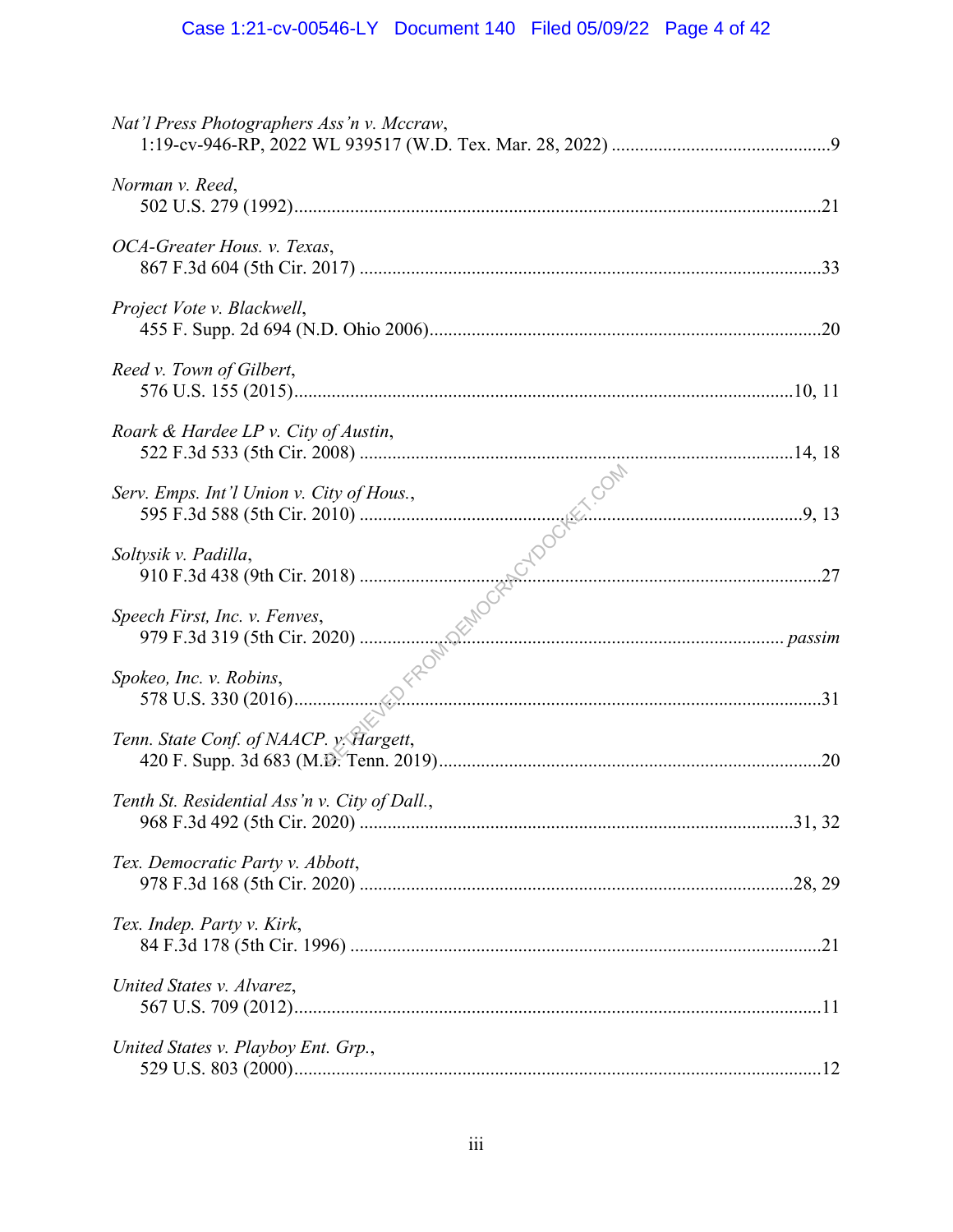| Voting for Am., Inc. v. Steen,           |  |
|------------------------------------------|--|
| Walgren v. Howes,                        |  |
| Worden v. Mercer Cnty. Bd. of Elections, |  |
| <b>Statutes</b>                          |  |
|                                          |  |
|                                          |  |
|                                          |  |
|                                          |  |
|                                          |  |
|                                          |  |
|                                          |  |
|                                          |  |
|                                          |  |
|                                          |  |
|                                          |  |
|                                          |  |
|                                          |  |
|                                          |  |
|                                          |  |
|                                          |  |
| <b>Other Authorities</b>                 |  |
|                                          |  |
|                                          |  |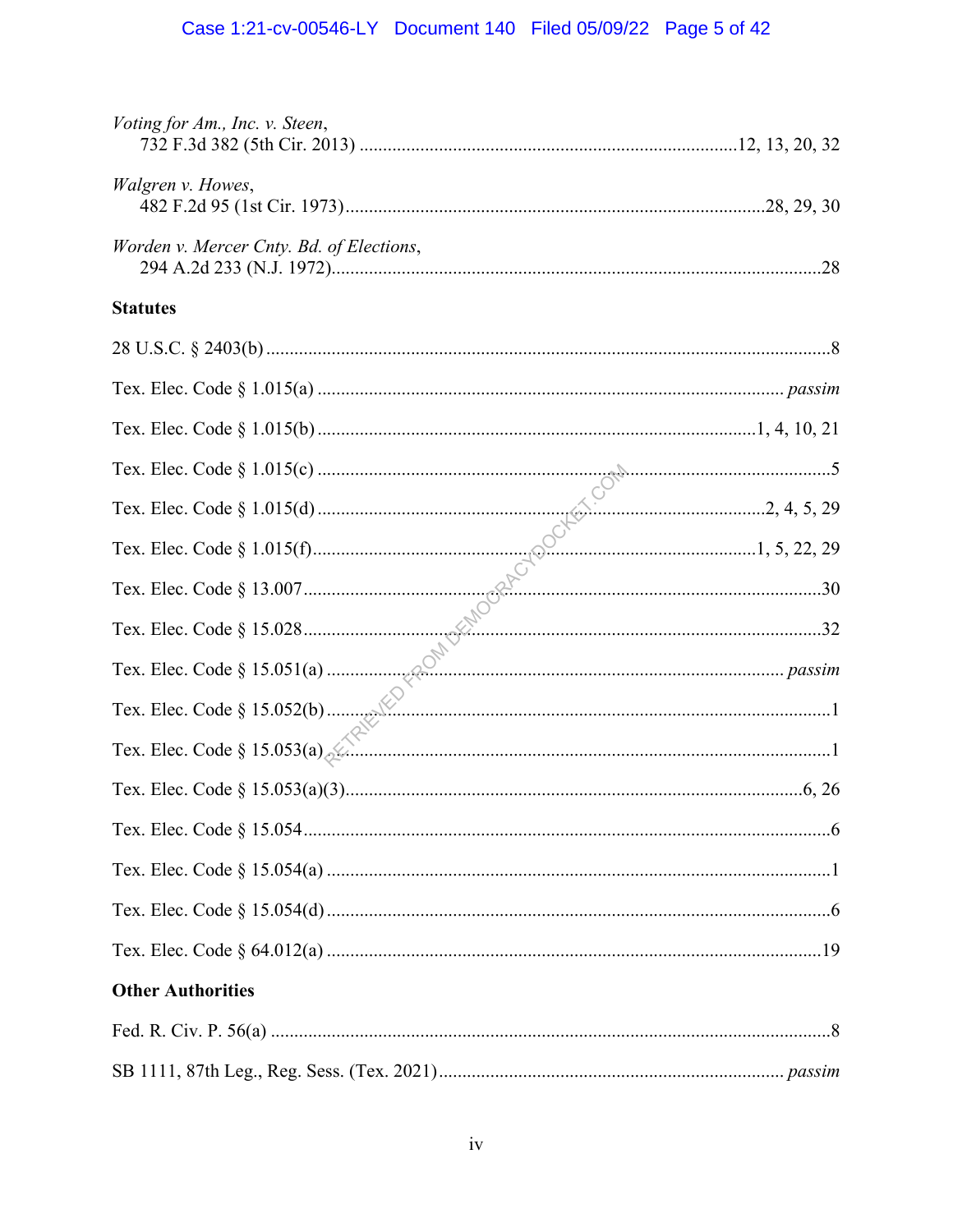# Case 1:21-cv-00546-LY Document 140 Filed 05/09/22 Page 6 of 42

|--|--|--|

RETRIEVED FROM DEMOCRACYDOCKET.COM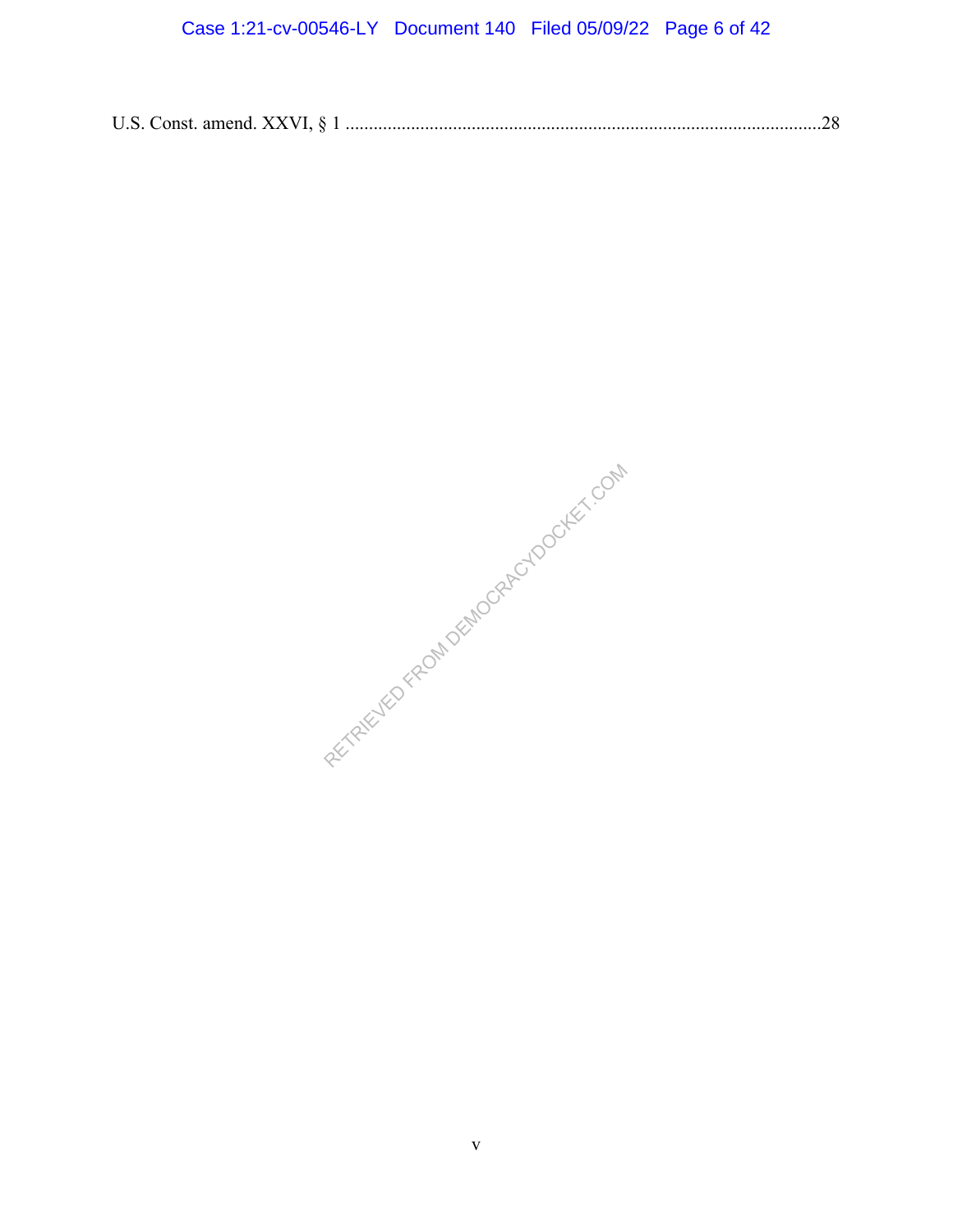TO THE HONORABLE LEE YEAKEL:

### **MOTION FOR SUMMARY JUDGMENT**

Plaintiffs TEXAS STATE LULAC and VOTO LATINO ("Plaintiffs"), by and through their undersigned counsel, respectfully move for summary judgment and ask the Court to enter an order enjoining Defendants and Intervenors from enforcing the challenged provisions of Senate Bill 1111, 87th Leg., Reg. Sess. (Tex. 2021).<sup>1</sup> In support of this Motion, Plaintiffs state as follows:

### **STATEMENTS OF GROUNDS AND CAUSES OF ACTION**

Pursuant to Local Rule CV-7(C)(1), Plaintiffs bring their Motion for Summary Judgment on Counts I, II, and III of their complaint and seek to enjoin enforcement of SB 1111, 87th Leg., Reg. Sess. (Tex. 2021).

Plaintiffs are entitled to judgment as a matter of law under Count I because SB 11111 violates the First and Fourteenth Amendments by restricting Plaintiffs' freedom of expression. Plaintiffs are entitled to judgment as a matter of law under Count II because SB 1111 imposes burdens on the right to vote that cannot be justified by a sufficiently weighty state interest. Plaintiffs are entitled to judgment as a matter of law under Count III, because SB 1111 violates the Twenty-Sixth Amendment to the U.S. Constitution by preventing newly enfranchised, young Texans from effectively exercising their right to vote. References<br>
Referred to judgment as a matter of law under<br>
eenth Amendments by restricting Plaint<br>
gment as a matter of law under Count II<br>
te that campot be justified by a sufficial<br>
ment as a matter of law under Count II

### **INTRODUCTION**

Texas law requires that voters register to vote at their "residence"—their home and fixed place of habitation. But SB 1111 erects new barriers to establishing a residence for voting purposes. None of these barriers are justified by any existing issue with election administration in

<sup>1</sup> Plaintiffs challenge sections 1-5, of SB 1111, which amend Tex. Elec. Code §§ 1.015(b), (f), 15.051(a), 15.052(b), 15.053(a), 15.054(a). Plaintiffs will refer to these challenged provisions collectively as "SB 1111."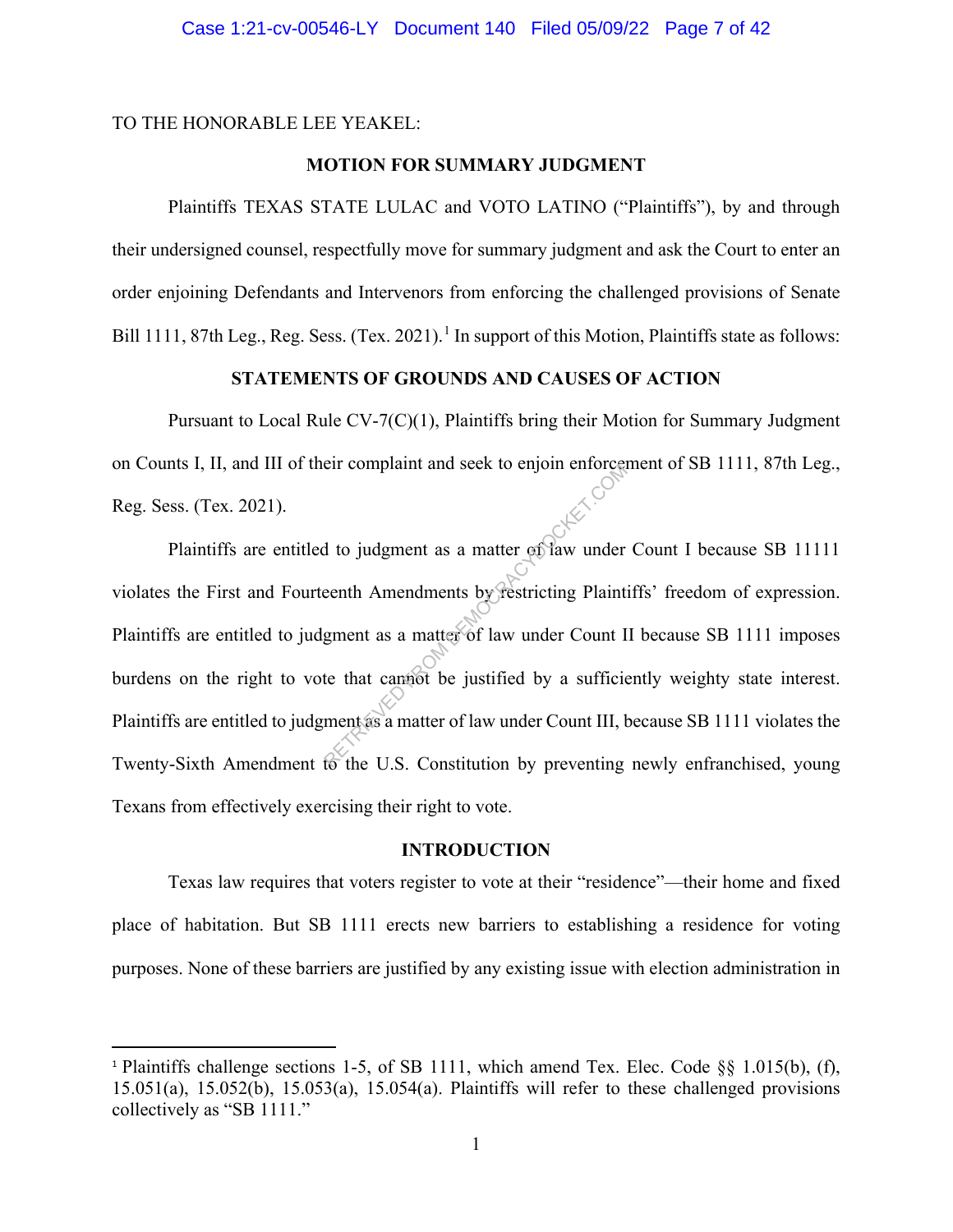#### Case 1:21-cv-00546-LY Document 140 Filed 05/09/22 Page 8 of 42

Texas. To the contrary, it is SB 1111 that *creates* problems by unconstitutionally restricting who may register to vote.

Three of SB 1111's suppressive provisions are at issue in this case. *First*, the law bars prospective voters from establishing a residence "for the purpose of influencing the outcome of a certain election." SB 1111 § 1 (App. 1) ("Residence Restriction"). Texans are thus prohibited from registering at an address if they moved there to engage in constitutionally-protected speech and political expression—even when the address is their new true residence. The law therefore acts as a content-based restriction on core political speech; chills protected speech through its impermissibly vague language; and unduly burdens the right to vote, in violation of the First and Fourteenth Amendments.

*Second*, SB 1111 prohibits registering to vote at a "previous residence" unless the registrant "inhabits the place at the time of designation and intends to remain." *Id.* ("Temporary Relocation Provision"). Texans who temporarily relocate for school or work cannot register at their true home or domicile if they do not "inhabit" or "intend to remain" there "at the time" they register. This burden is compounded by existing Texas law that precludes registering at an address where a person "has come for temporary purposes only and without the intention of making that place [their] home." Tex. Elec. Code  $\S$  1.015(d). SB 1111 leaves many Texans, particularly college students, without an acceptable residence for registration—they do not "inhabit" or "intend to remain" at the residence they are temporarily away from, but cannot register where they currently reside knowing it is temporary (e.g., a dorm). The Temporary Relocation Provision thus violates the First and Fourteenth Amendments by unduly burdening voting rights and violates the Twenty-Sixth Amendment by erecting an age-based barrier to voting. ge; and unduly burdens the right to vote,<br>hibits registering to vote at a Oprevious respectively<br>thibits registering to vote at a Oprevious respectively<br>imporarily relocate for school or work cannot inhabit" or "intend to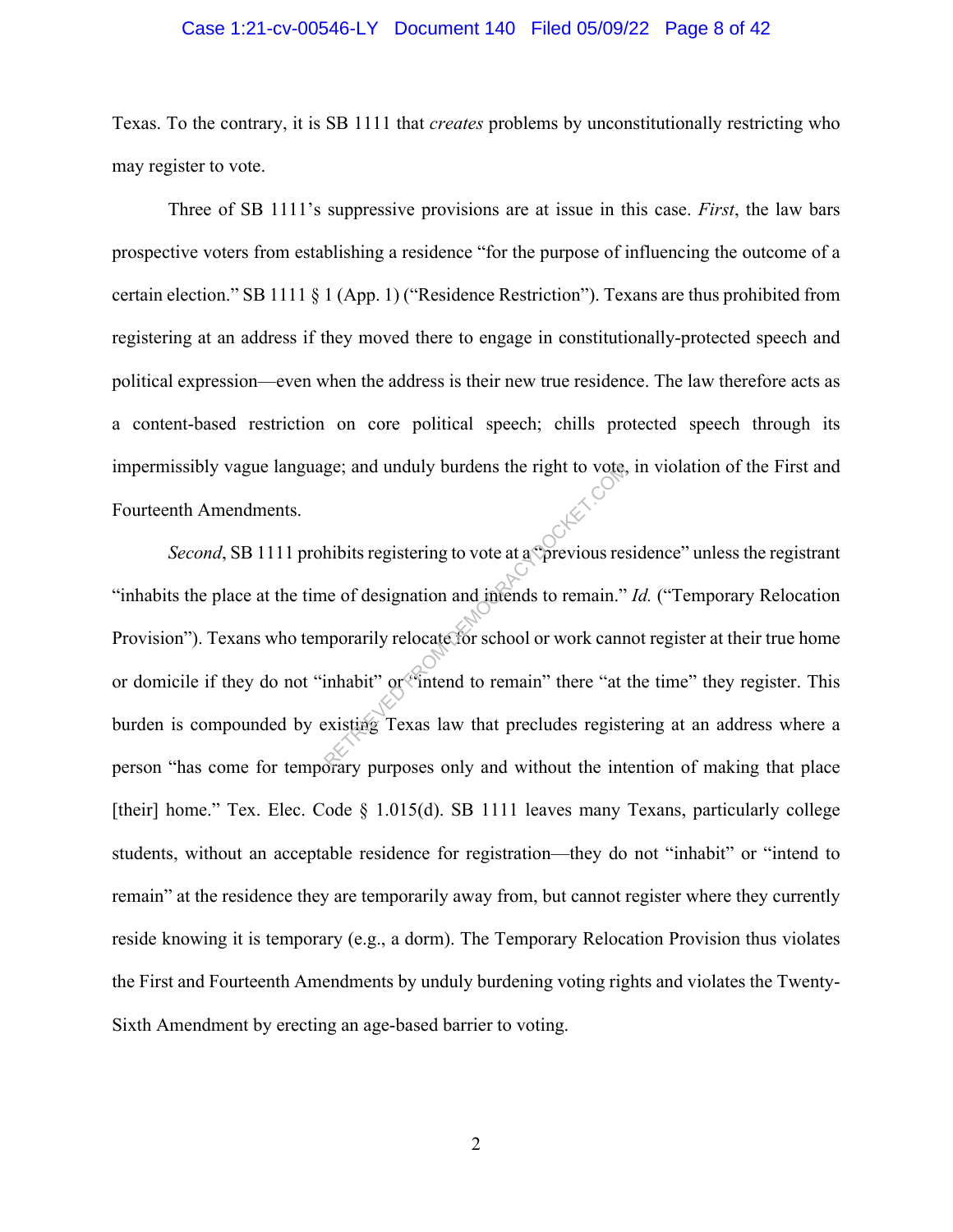### Case 1:21-cv-00546-LY Document 140 Filed 05/09/22 Page 9 of 42

*Finally*, SB 1111 creates new burdens for how some voters confirm their registration address. Texas has historically used a single confirmation notice to update a voter's address when it appears that their actual residence no longer corresponds to their registration. But SB 1111 bifurcates this process: voters whose registration addresses appear to be "commercial post office boxes or [a] similar location that does not correspond to a residence" must now submit photocopied proof of residence to confirm their registration, or alternatively affirm that they qualify for an exemption. SB 1111 §§ 2-5 ("PO Box Provision") (App. 001-002). This burden applies even when such voters seek to update their registrations with residential addresses. No good reason exists for requiring some voters, but not others, to supply proof when correcting residence information on their voter registration form. The PO Box Provision therefore also unduly burdens the right to vote.

Plaintiffs Texas State League of United Latin American Citizens ("LULAC") and Voto Latino are organizations committed to educating and registering voters in Texas. Both organizations have diverted resources in response to SB 1111, detracting from their ability to pursue other goals. They filed this suit to obtain injunctive and declaratory relief for themselves, their constituents and supporters, and—in LULAC's case—their members. Both Plaintiffs now move for summary judgment that each of SB 1111's suppressive provisions are unconstitutional. not others, to supply proot when corrects<br>The PO Box Provision therefore also und<br>e League of United Latin American Cit<br>committed to educating and registerin<br>resources in response to SB 1111, det<br>ed this suit to obtain inj

#### **BACKGROUND**

#### **I. SB 1111 creates new barriers to establishing residency and voting in Texas.**

In Texas, a person's residence is their "domicile"—that is, "one's home and fixed place of habitation to which one intends to return after any temporary absence." Tex. Elec. Code  $\S 1.015(a)$ . SB 1111 made three significant changes to the Texas Election Code, each of which makes it more difficult for bona fide Texas residents to register to vote.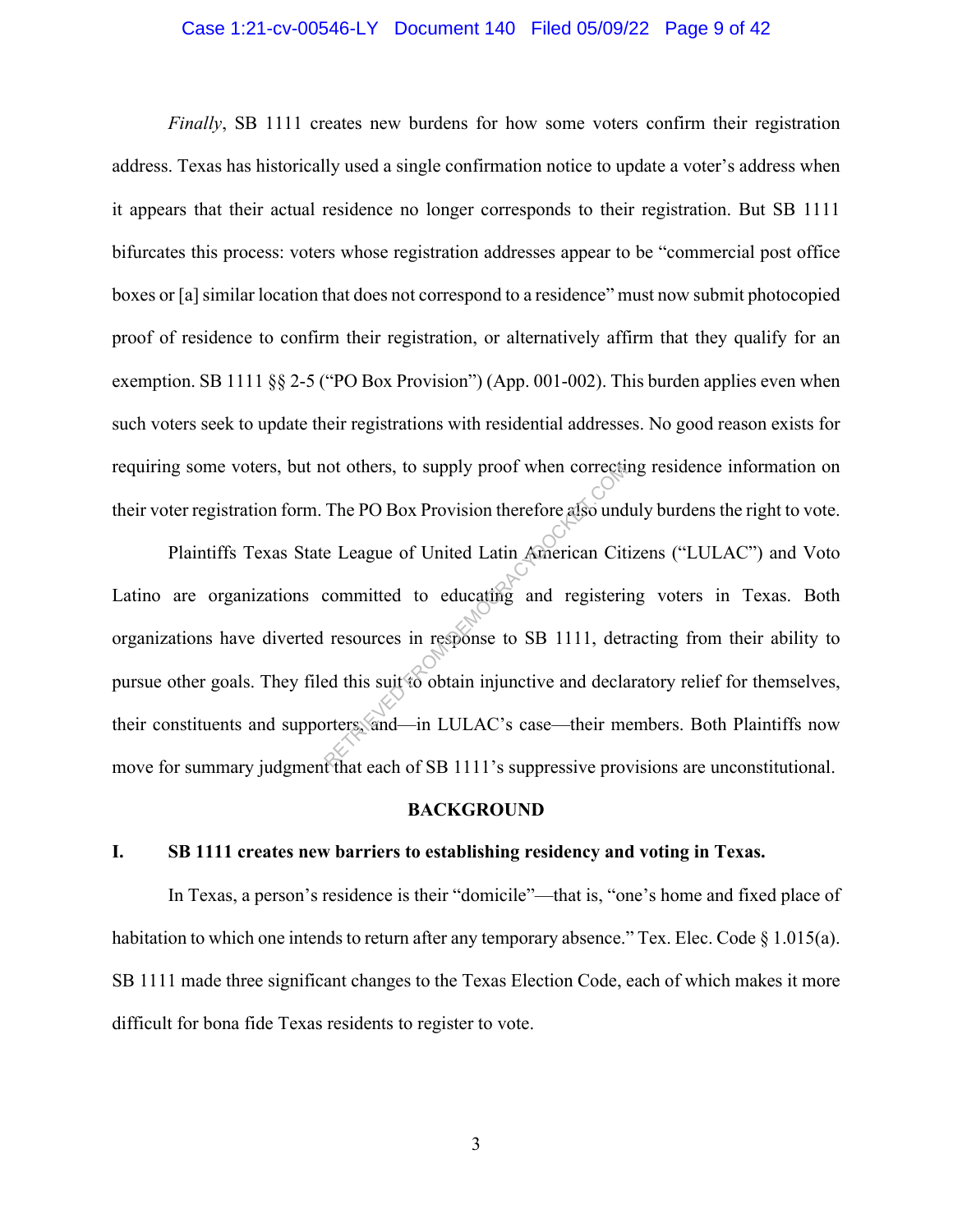### **A. The Residence Restriction bars Texans from establishing residency in places where they have moved to engage in political activity.**

SB 1111 first amends the Election Code's definition of "residence" to provide that "[a] person may not establish residence for the purpose of influencing the outcome of a certain election." SB 1111 § 1 (App. 001). The code now states both that a person's residence is their "domicile," but also that the same person may not establish residence to engage in political activity. *See* Texas Elec. Code §§ 1.015(a), (b). Nothing in the text of the Residence Restriction exempts Texans who in good faith choose to move their domicile to engage in political activity, such as voting, running for office, or volunteering for a political campaign. By its plain terms, the Residence Restriction bars such individuals from establishing a new residence, even at a "fixed place of habitation to which one intends to return." *Id*. § 1.015(a). The law also does not define the terms "establish," "for the purpose of," or "influencing the outcome of a certain election." Registrars in some of the largest counties in the State repeatedly testified that they do not understand the Residence Restriction and would not be able to advise a voter about its meaning. *See infra* 15-17. such individuals from establishing a-new<br>
one intends to return." *Id.* § 1.0*d*(a). The<br>
purpose of," or "influencing the outco-<br>
largest counties in the State repeatedly<br>
estriction and would not be able to advise<br>
estr

# **B. The Temporary Relocation Provision bars Texans from registering at a residence they do not "inhabit," or at which they do not "intend[] to remain."**

SB 1111 also creates a new subsection in the definition of "residence," providing that a "person may not designate a previous residence as a home and fixed place of habitation unless the person inhabits the place at the time of designation and intends to remain." SB 1111 § 1 (App. 001). The provision provides no definition of the terms "inhabits" or "intends to remain."

Texas law already provides that a person "does not acquire a residence in a place to which the person has come for temporary purposes only and without the intention of making that place the person's home." Tex. Elec. Code  $\S$  1.015(d). Read together with SB 1111's Temporary Relocation Provision, Texas law now prohibits voters both from registering at a place they do not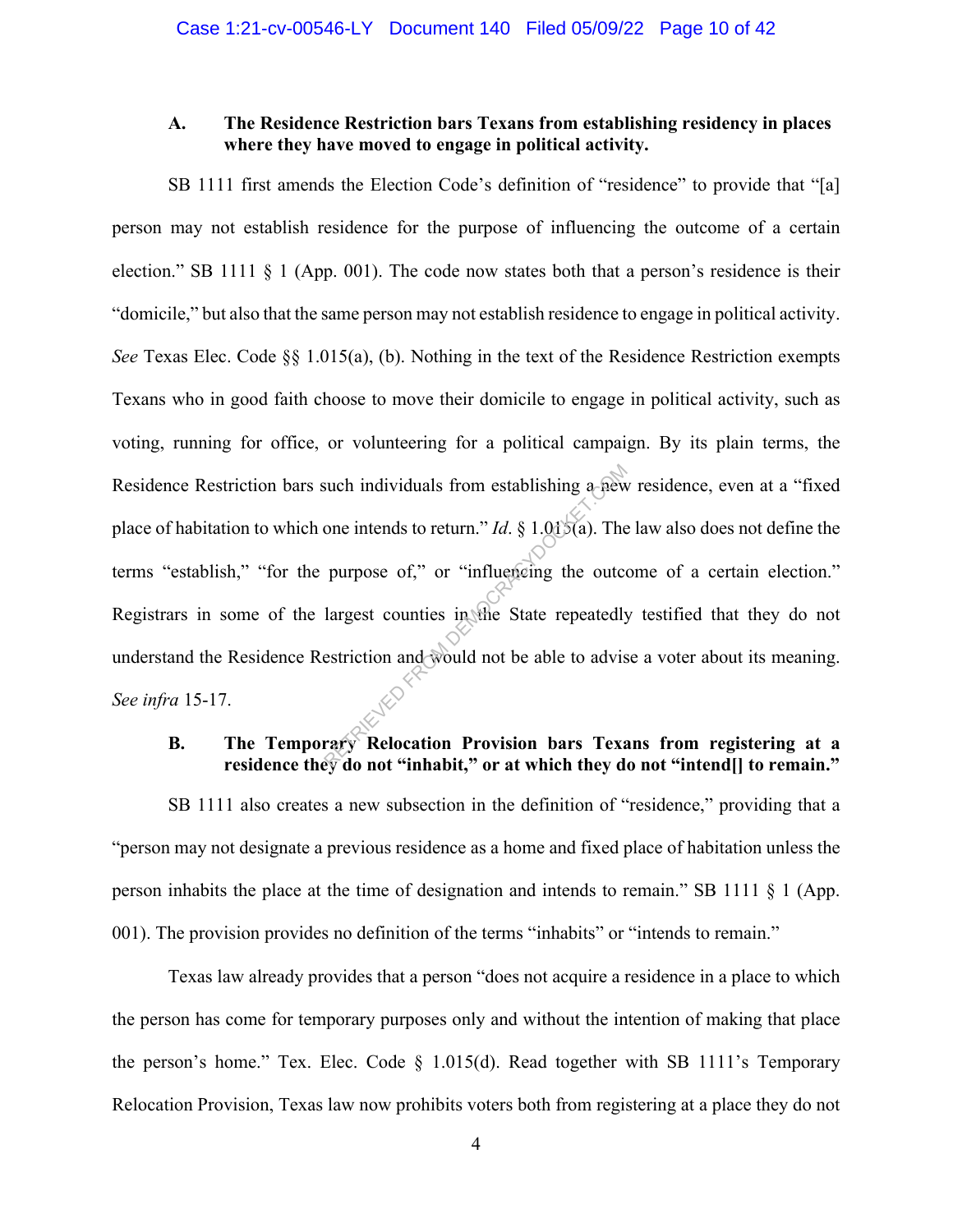### Case 1:21-cv-00546-LY Document 140 Filed 05/09/22 Page 11 of 42

"inhabit . . . at the time of designation," but also at a place they have "come for temporary purposes only." *Id*. §§ 1.015(d), (f). For example, a college student in Austin wishing to register at their parents' home in Amarillo may do so only if they "inhabits" their parents' home and "intend[] to remain" there "at the time of designation." *Id*. § 1.015(f). Likewise, they may only register using their school address in Austin if they have "the intention of making that place [their] home" and have not moved there "for temporary purposes only." *Id.* § 1.015(c), (d), (f). The Temporary Relocation Provision therefore leaves many Texas college students—as well as other Texans who have temporary relocated for education or work—without a clear residence address to use when registering to vote. And like the Residence Restriction, registrars repeatedly testified that the Temporary Relocation provision was "vague" and "confusing," Mar. 30, 2022 30(b)(6) Dep. of Lisa Wise ("Wise Tr.") 114:10-16, (App. 198), and that they were unable to explain the meaning of these terms to voters. *See infra* 22-25. The Residence Restriction, registrary<br>
Residence Restriction, registrary<br>
Residence and "confusing," Man<br>
10-16, (App. 198), and that they were ure<br>
infra 22-25.<br>
Residence is the more difficult for voters to confirm<br>
in i

**C. SB 1111 makes it more difficult for voters to confirm their registration status.**

Texas law previously included provisions for confirming the addresses of voters who appeared not to reside at the address listed on their voter registration records. Specifically, if a registrar had "reason to believe that a voter's current residence is different from that indicated on the registration records," the registrar would "deliver to the voter a written confirmation notice requesting confirmation of the voter's current residence." Tex. Elec. Code  $\S$  15.051(a) (omitting changes enacted by SB 1111). Before SB 1111, Texas used a single confirmation notice form for all voters whose registration addresses appeared not to correspond to their actual residence. Apr. 29, 2022 30(b)(6) Dep. of Brian Keith Ingram on behalf of John Scott ("Ingram Tr.") 206:18-207:2 (App. 258-59). These forms required voters to supply "all of the information that a person must include in an application to register to vote," but did not require any documentary proof of residence. *Id.* 250:3-7, 251:7-18.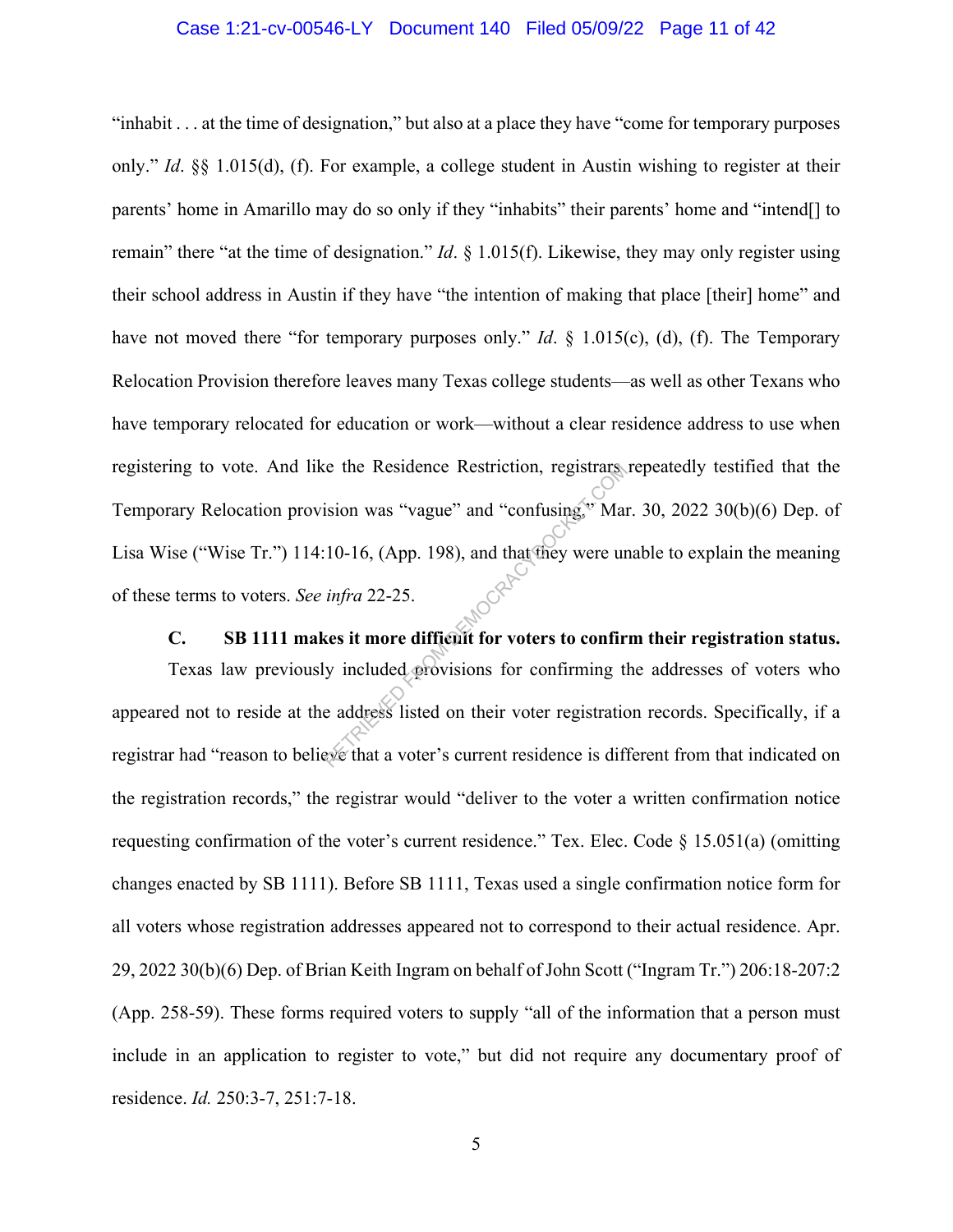### Case 1:21-cv-00546-LY Document 140 Filed 05/09/22 Page 12 of 42

Texas continues to use a modified version of this existing confirmation notice form for all voters, save when it appears that a "voter's residence address is a commercial post office box or similar location that does not correspond to a residence." SB 1111  $\S 2$  (App. 001-002) (amending Tex. Elec. Code  $\S$  15.051(a)). Voters whose addresses appear to be commercial post office boxes or similar locations must complete a separate notice form that requires submission of "evidence of the voter's residence address." *Id.* § 4 (App. 002-003) (enacting Tex. Elec. Code § 15.053(a)(3))). The "voter's residence may be documented by providing a photocopy" of one of several forms of identification. *Id.* § 5 (enacting Tex. Elec. Code § 15.054). Voters subject to this provision receive a distinct confirmation notice that did not exist prior to SB 1111. *See* Form SOS 17-4 (App. 381- 384); Ingram Tr. 205:1-16 (App. 257), 217:3-7 (App. 263); Apr. 14, 2022 Dep. of Isabel Longoria ("Longoria Tr.") 114:4-16 (App. 163). The law exempts certain voters from providing documentation. SB 1111 § 5 (App. 003-005) (enacting Tex. Elec. Code § 15.054(d)). e that did not exist prior to SB 1111. See<br>App. 257), 217:3-7 (App. 263); Apr. 14, 2<br>(App. 163). The law exempts cert:<br>(App. 003-005) (enacting Tex. Elec. Co<br>ddresses appear to be commercial post<br>idence or affirm that they

Only voters whose addresses appear to be commercial post office boxes are required to provide evidence of their residence or affirm that they are exempt. All other voters, including those whose addresses do not appear to correspond to their actual residences, still receive confirmation notices that do not require them to submit any proof of residence. Ingram Tr. 210:21-211:6 (App. 260-261), 224:16-225:15 (App. 268-269).

#### **II. Plaintiffs seek to register voters across Texas and are harmed by SB 1111.**

Plaintiffs in this case are organizations committed to registering voters across Texas, particularly Latino voters and young voters. Plaintiff Texas State LULAC is the oldest and largest Latino civil rights organization in the United States. LULAC was founded with the mission of protecting the civil rights of Latinos, including voting rights. Mar. 23, 2022 30(b)(6) Dep. of Texas State LULAC ("LULAC Tr.) 14:14-18 (App. 102). LULAC regularly engages in voter registration, voter education, and other activities and programs designed to increase voter turnout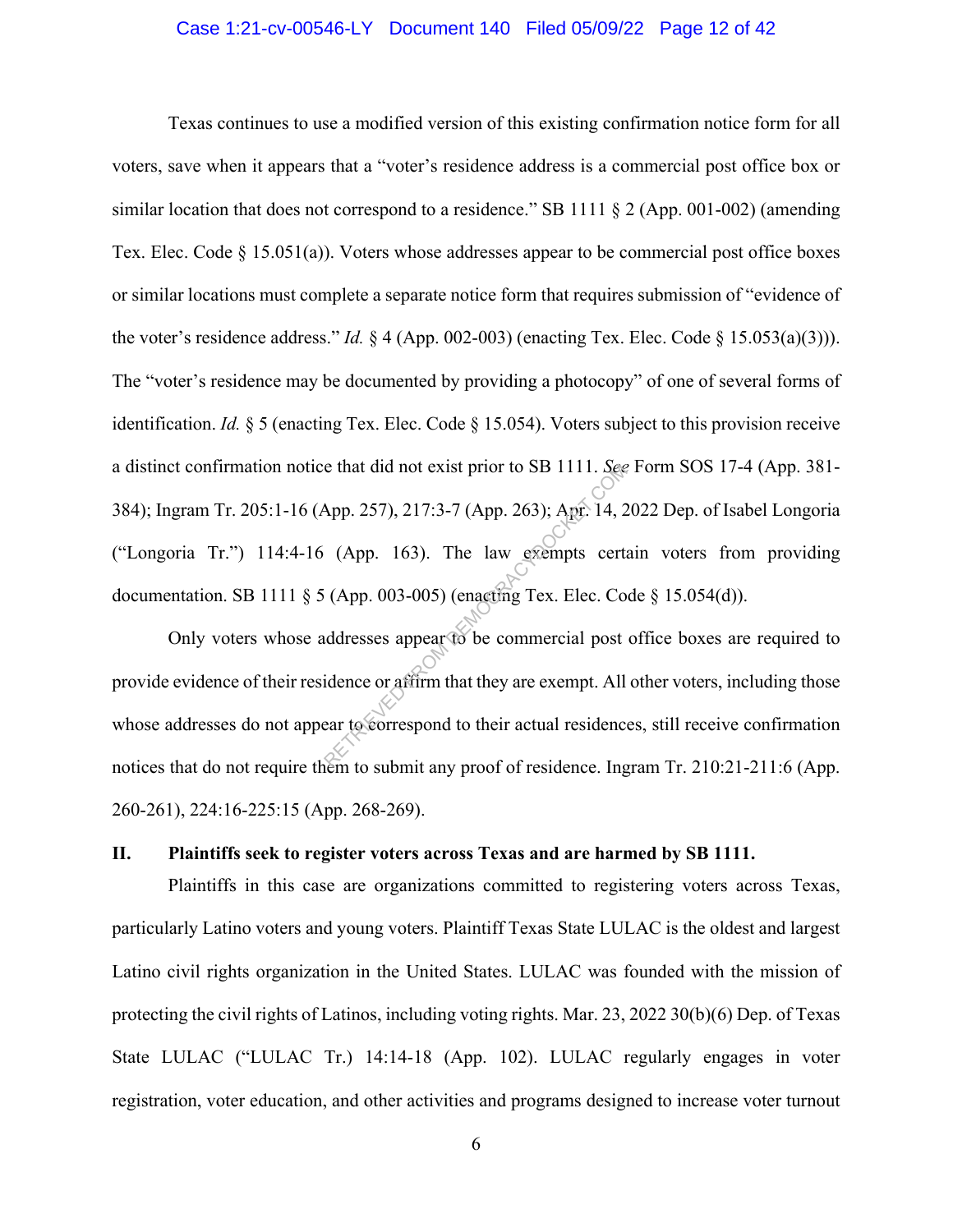### Case 1:21-cv-00546-LY Document 140 Filed 05/09/22 Page 13 of 42

among its members and their communities. *Id.* at 29:16-17 (App. 104). These efforts are key to LULAC's mission of increasing civic participation among its members.

Voto Latino is a nonprofit, social welfare organization that engages, educates, and empowers Latino communities across the United States, working to ensure that Latino voters are enfranchised and included in the democratic process. Apr. 5, 2022 30(b)(6) Dep. of Voto Latino ("Voto Latino Tr.") 26:8-12 (App. 086). Voto Latino expends significant resources to register and mobilize thousands of Latino voters each election cycle, including the nearly 5.6 million eligible Latino voters in Texas. Voto Latino Tr. 34:15-35:6 (App. 087-088). Voto Latino mobilizes Latino voters in Texas through statewide voter registration initiatives, as well as peer-to-peer and digital voter education and get-out-the-vote campaigns. *See id*. 90:12 $\frac{5}{20}$  (App. 098).

SB 1111 injures Plaintiffs in several ways. *First*, the law impairs and deters their voter registration activities by limiting their ability to advise and register prospective voters. *See infra*  31-32. This deterrence is compounded by the threat of criminal prosecution for misadvising potential registrants about Texas's residency requirements. *Id. Second*, SB 1111 has forced both Voto Latino and LULAC to divert resources away from other critical activities, including voter registration efforts in other states, funding scholarships, and pursuing other policy goals. *See infra* 32-34. *Finally*, LULAC's membership—which includes collegiate members and hundreds of members on the verge of turning 18—are chilled from registering and exercising free speech rights by the law. *See infra* 34-35. Plaintiffs seek injunctive and declaratory relief to stop these harms. ewide voter registration initiatives, as we<br>the-vote campaigns. See id. 90:12:15 (A<sub>I</sub><br>intiffs in several ways. *First*, the law in<br>iting their ability to advise and register p<br>compounded by the threat of criminal p<br>exas's

#### **III. Procedural history.**

Plaintiffs' Complaint alleges that SB 1111 infringes on the rights to free speech and expression in violation of the First Amendment (Count I), unduly burdens the right to vote in violation of the First and Fourteenth Amendments (Count II), and denies or abridges the right to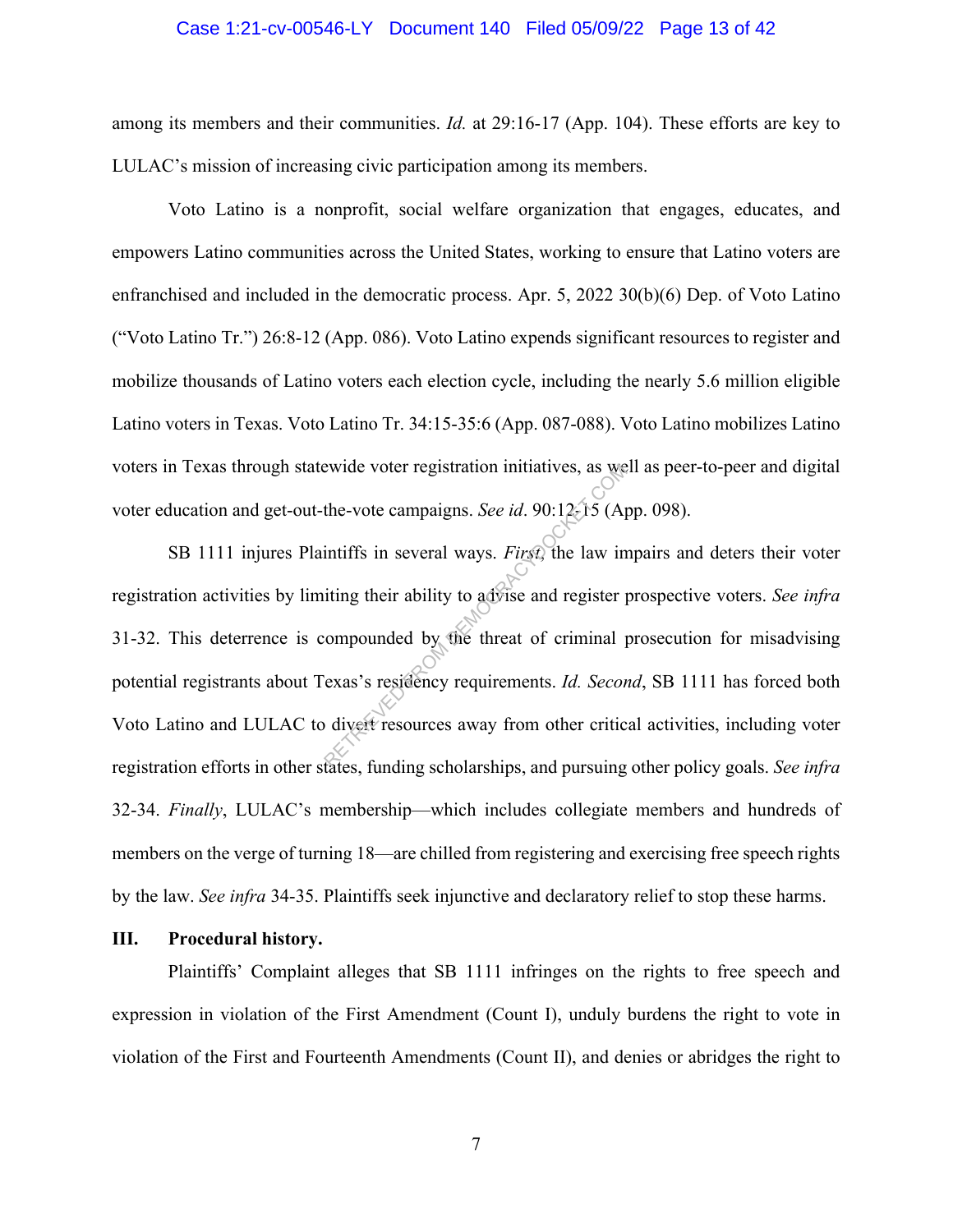#### Case 1:21-cv-00546-LY Document 140 Filed 05/09/22 Page 14 of 42

vote on account of age in violation of the Twenty-Sixth Amendment (Count III). Compl., ECF No. 1, ¶¶ 52-78 (App. 007-026). Plaintiffs move for summary judgment on each count.

The Complaint named county election officials in Travis, Bexar, Harris, Dallas, El Paso, and Hidalgo Counties as defendants. On August 11, 2021, Real and Medina Counties moved to intervene. ECF No. 48 (collectively "County Defendants"). Attorney General Ken Paxton ("State Defendant") moved to intervene the following day under 28 U.S.C. § 2403(b), which authorizes the State to intervene "for presentation of evidence, if evidence is otherwise admissible in the case, and for argument on the question of [the] constitutionality" of SB 1111. Att'y Gen.'s Mot. to Intervene (Aug. 12, 2021), ECF No. 53. This Court granted both motions to intervene on September 21, 2021. Order, ECF No. 76.

## **STANDARD OF REVIEW**

Summary judgment is appropriate "if the movant shows that there is no genuine dispute as to any material fact and the movant is entitled to judgment as a matter of law." Fed. R. Civ. P. 56(a). A dispute is "material" only if it "might affect the outcome of the suit under the governing law." *Anderson v. Liberty Lobby, Inc.*, 477 U.S. 242, 248 (1986). A dispute is "genuine" where "there is sufficient evidence favoring the nonmoving party" to support a verdict for that party. *Id.* at 249. But the nonmoving party must "do more than simply show that there is some metaphysical doubt as to the *material* facts." *Matsushita Elec. Indus. Co. v. Zenith Radio Corp.*, 475 U.S. 574, 586 (1986) (emphasis added). The nonmoving party instead must identify specific facts that show a genuine dispute for trial. *Matsushita*, 475 U.S. at 587. ECF No. 33. This Court granted betters<br>ECF No. 76.<br>STANDARD OF REVIEW<br>is appropriate "if the movant shows that the<br>movant is entitled to judgment as a ma<br>involved in the more of<br>obbysing the nonmoving party" to support<br>Fa

#### **ARGUMENT**

Plaintiffs move for summary judgment on all counts in their Complaint. *First*, Plaintiffs move for summary judgment on Count I, because the Residence Restriction violates the First Amendment. The provision does so in three separate ways—as a content-based regulation; as a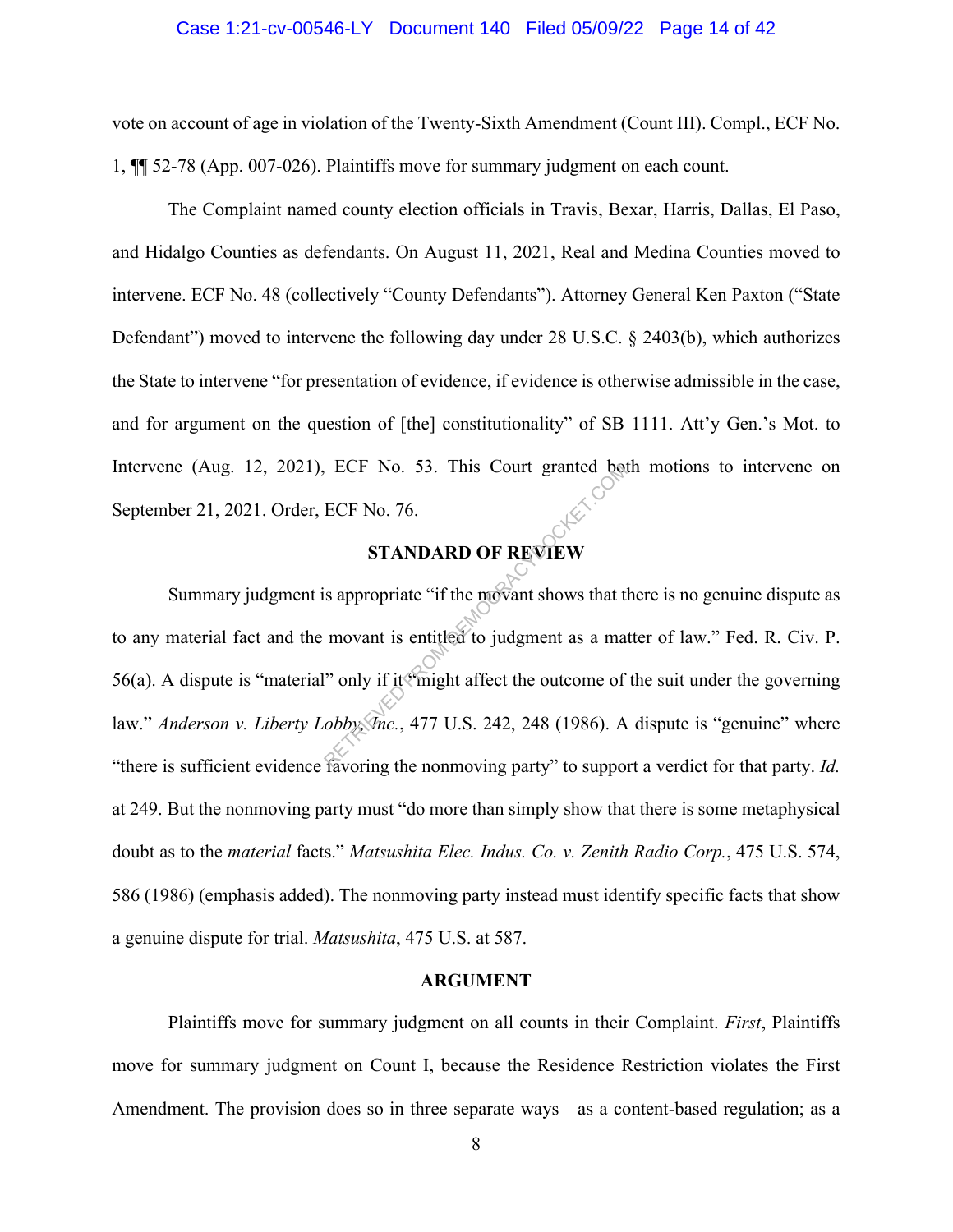### Case 1:21-cv-00546-LY Document 140 Filed 05/09/22 Page 15 of 42

restriction on core political speech; and as an impermissibly vague statute. *Second*, all three suppressive provisions in SB 1111 independently burden the right to vote in a manner that cannot be justified by any legitimate state interest. Plaintiffs therefore move for summary judgment on Count II under the First and Fourteenth Amendments.<sup>2</sup> *Finally*, Plaintiffs move for summary judgment on Count III, because that the Temporary Relocation Provision violates the Twenty-Sixth Amendment by denying or abridging the right to vote based on an age-based barrier.

### **I. The Residence Restriction violates the First Amendment.**

 The Residence Restriction violates the First Amendment in three ways, each of which is sufficient to grant summary judgment on Count I. The Residence Restriction is an unlawful content-based regulation because it singles out political speech—and only political speech—as an impermissible motivation for establishing residence in Texas. In a similar vein, it directly curtails core political speech by preventing voters from establishing residence in Texas for the purpose of engaging in a wide range of lawful acts of expression, such as running for office, volunteering for a campaign, and voting for particular candidates. Finally, the Residence Restriction is drafted so vaguely that it chills political speech in violation of the First Amendment. y judgment on Count 1. The Residence<br>cause it singles out political speech—and<br>r establishing residence in Texas. In a sir<br>venting voters from establishing residence<br>lawful acts of expression, such as runnin<br>particular can

### **A. The Residence Restriction is an unlawful content-based speech regulation.**

Statutes that regulate based on content are subject to strict scrutiny and thus "presumptively invalid" under the First Amendment. *Nat'l Press Photographers Ass'n v. Mccraw*, 1:19-cv-946- RP, 2022 WL 939517, at \*10 (W.D. Tex. Mar. 28, 2022) (quoting *United States v. Stevens*, 559 U.S. 460, 468 (2010)). A content-based regulation is "one that creates distinctions between 'favored speech' and 'disfavored speech.'" *Serv. Emps. Int'l Union v. City of Hous.*, 595 F.3d 588,

<sup>&</sup>lt;sup>2</sup> Because each challenged provision independently burdens the right to vote in an unconstitutional manner, the Court may grant summary judgment on Count II if it concludes that any single provision, or any combination of provisions, is unconstitutional.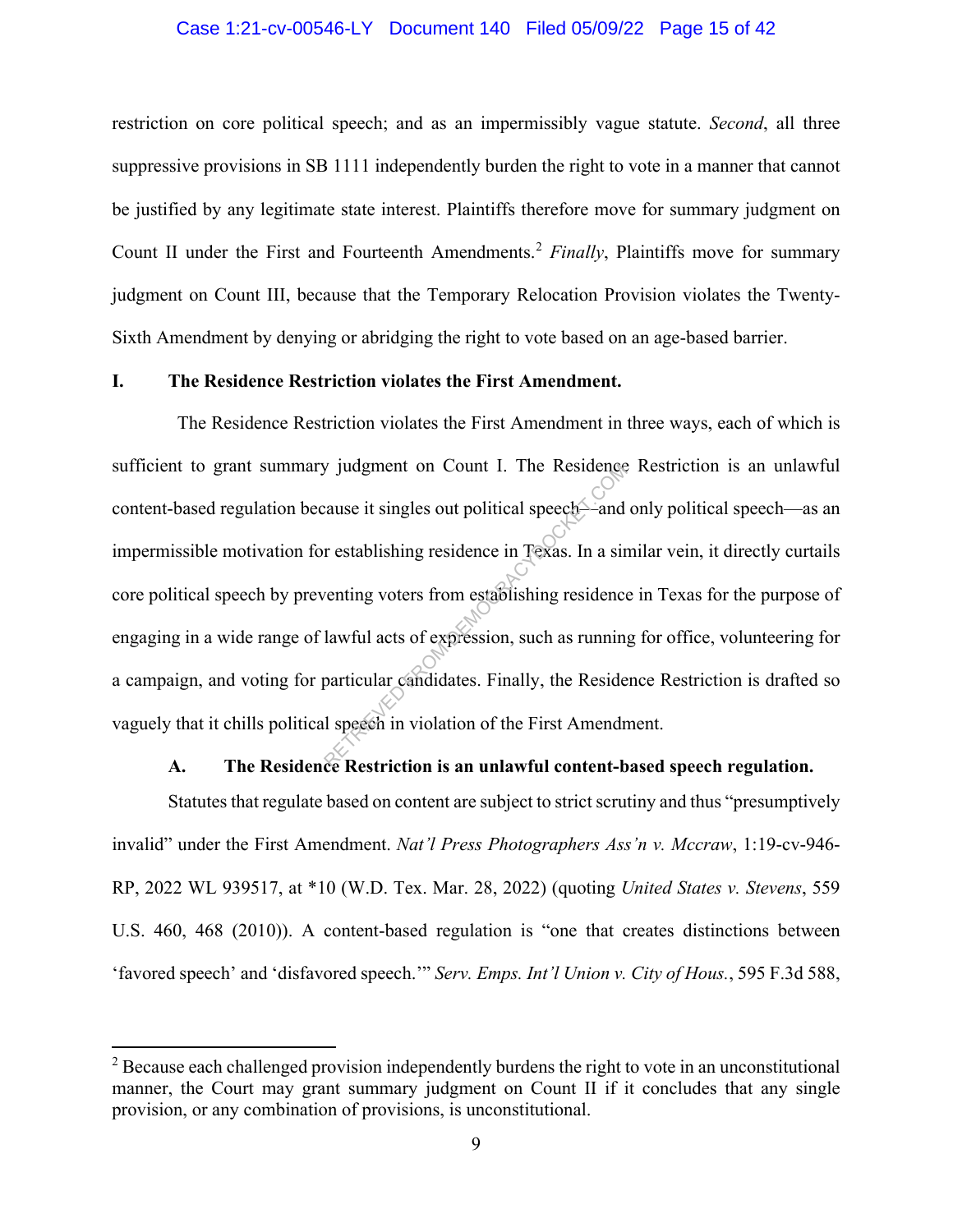### Case 1:21-cv-00546-LY Document 140 Filed 05/09/22 Page 16 of 42

596 (5th Cir. 2010). It is "well established that the First Amendment's hostility to content-based regulation extends not only to restrictions on particular viewpoints," but also to restrictions on "particular subjects." *City of Austin v. Reagan Nat'l Advert. of Austin, LLC*, No. 20-1029, \_\_ S. Ct. \_\_, 2022 WL 1177494, at \*5 (U.S. Apr. 21, 2022) (quoting *Reed v. Town of Gilbert*, 576 U.S. 155, 169 (2015)) (cleaned up). Accordingly, "a speech regulation targeted at specific subject matter is content based even if it does not discriminate among viewpoints within that subject matter." *Id.* (quoting *Reed,* 576 U.S. at 169). "For example, a law banning the use of sound trucks for political speech—and only political speech—would be a content-based regulation, even if it imposed no limits on the political viewpoints that could be expressed." *Id.*; *Reed*, 576 U.S. at 169.

The Residence Restriction is a content-based speech regulation because it bans political speech—and only political speech—as a reason for establishing residence in Texas. Its plain terms prohibit Texas voters from "establish[ing] residence for the purpose of influencing the outcome of a certain election." Tex. Elec. Code § 1.015(b). While the Residence Restriction does not purport to list activities that "influence the outcome of an election," Defendants testified that such activities encompass voting, Ingram Tr. 100:3-10 (App. 240), running for office, Wise Tr. 86:20-87:11 (App. 188-189), and donating to and volunteering for political campaigns, Ingram Tr. 100:14-19 (App. 240). *See also* Apr. 12, 2022 30(b)(6) Dep. of Michael Scarpello ("Scarpello Tr.") 78:13-15 (App. 182) (testifying that registering to vote is one way of "influencing an election"); Mar. 31, 2022 30(b)(6) Dep. of Gretchen Nagy on behalf of Bruce Elfant ("Nagy Tr.") 108:16-109:10 (App. 118-119) ("there are so many different forms" of "influenc[ing] the outcome of a certain election"). No other category of speech is targeted for similar disfavored treatment. By targeting political speech, "and only political speech," as a prohibited basis for establishing residency, the Residence Restriction "singles out specific subject matter for differential treatment" and is therefore a The expressed of expressed incition is a content-based speech regulat peech—as a reason for establishing resident<br>establish[ing] residence for the purpose of establish[ing] residence for the purpose of expansion of the Res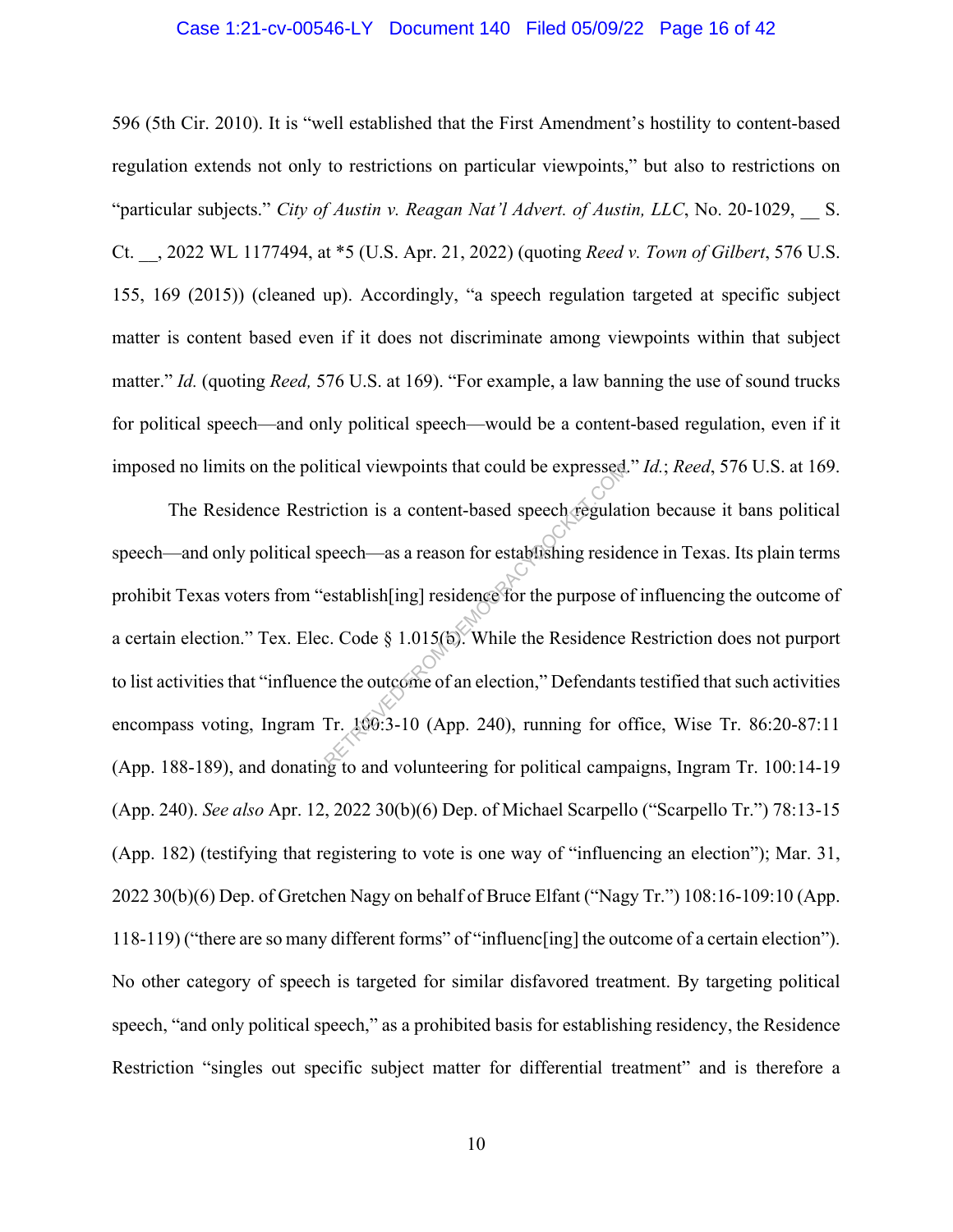### Case 1:21-cv-00546-LY Document 140 Filed 05/09/22 Page 17 of 42

content-based restriction, "even if it does not discriminate among viewpoints within that subject matter." *City of Austin*, 2022 WL 1177494, at \*5 (quoting *Reed*, 576 U.S. at 169).

Because SB 1111 is a content-based speech regulation, it "may be justified only if the government proves that [it is] narrowly tailored to serve compelling state interests." *Reed*, 576 U.S. at 163. In other words, the restriction must be "actually necessary to achieve a compelling interest" and "narrowly tailored to achieve that interest." *United States v. Alvarez*, 567 U.S. 709, 725 (2012); *Reed*, 576 U.S. at 171. The Attorney General and Secretary of State identify several interests that they claim are served by the Residence Restriction, including "preventing fraud, maintaining election uniformity, facilitating election administration, and avoiding unfair election impacts." App. 357-358; *see also* Apr. 29, 2022 30(b)(6) Dep. of Charles Eldred on behalf of Att'y Gen. Ken Paxton ("Eldred Tr.") 56:9-12 (App. 274); Ingram Tr. 111:8-15 (App. 246).<sup>3</sup>

Even assuming these interests are compelling, the Residence Restriction comes nowhere close to being narrowly tailored to achieve them. The Attorney General and Secretary assert that the Residence Restriction furthers these interests by preventing people from establishing residence to commit voter fraud—*i.e.*, by "mak[ing] sure that people vote where they live" and do not "sway the outcome of elections in another place where they don't actually live." Ingram Tr. 111:5-15 (App. 246); Eldred Tr. 45:14-18 (App. 273). But the Residence Restriction is far from "the least mity, facilitating election administration.<br>
also Apr. 29, 2022 30(b)(6) Dep of Char<br>
F.") 56:9-12 (App. 274); Ingram Tr. 111:<br>
e interests are compelling, the Residence<br>
ored to achieve them. The Attorney Gene<br>
orthers th

<sup>3</sup> Notably, most County Defendants could not name *any* interest. *See, e.g.*, Longoria Tr. 62:2-10 (App. 148) ("Q. Do you believe that any interests of Harris County are served by the residency restriction? A. I find it difficult to determine . . . what this residency restriction even means, and therefore what benefit, if any, there would be to Harris County."); *id.* at 62:12-15 (App. 148) ("Q. So sitting here today, you can't identify any interest of Harris County that is served by the residence restriction? A. No."); *id.* at 62:16-63:19 (App. 148-149); Nagy Tr. 138:19-139:2 (App. 138-139) ("Q. Any interest of yours that you can think of that Senate Bill 1111 helps or benefits? A. No, I – I cannot identify something at this time."); Ramón Tr. 57:18-22 (App. 213) ("Q. What interests of Hidalgo County are served by [the Residence Restriction] provision of SB 1111? A. There are no interests served by this provision."); Wise Tr. 108:16-110:14 (App. 195-197).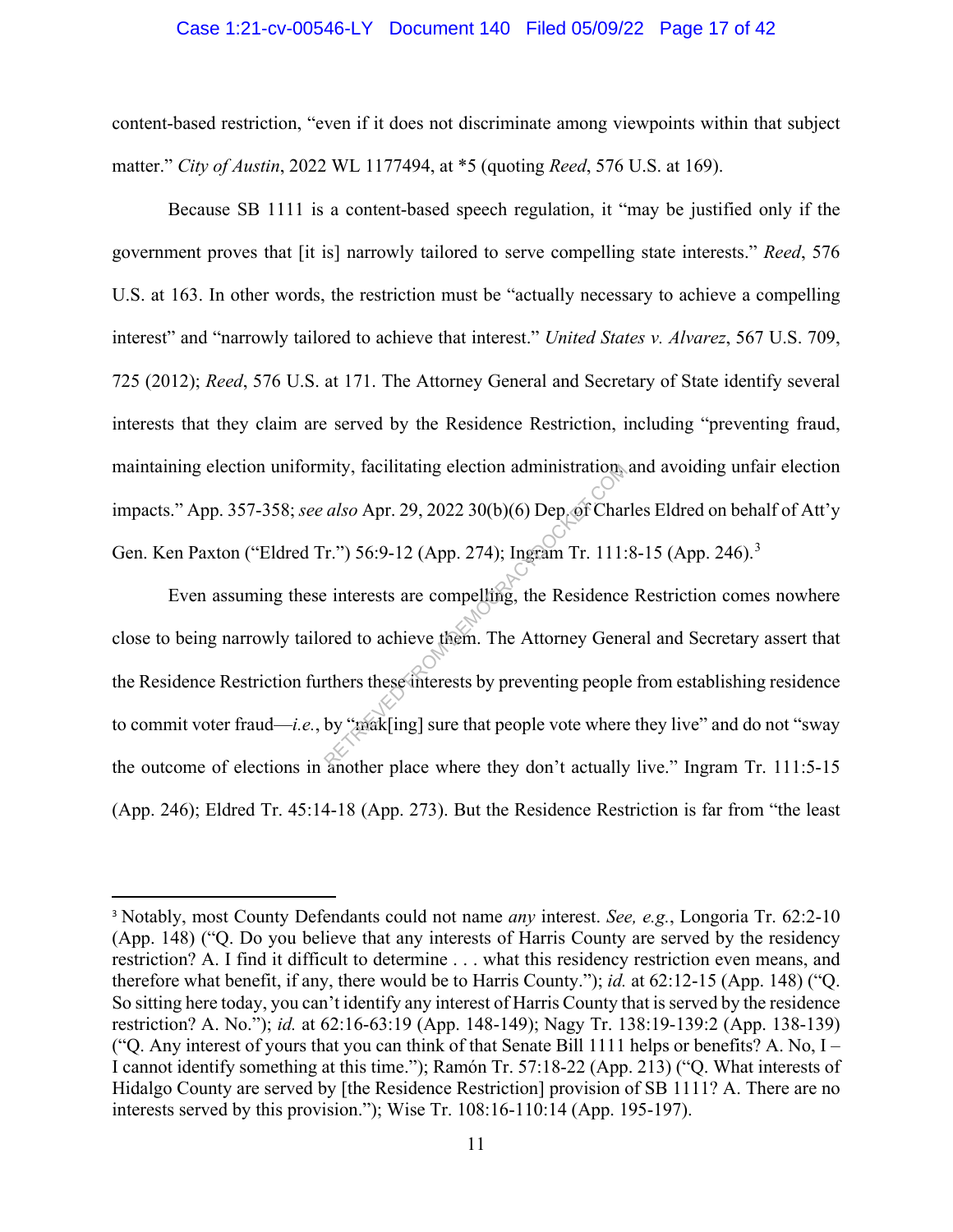### Case 1:21-cv-00546-LY Document 140 Filed 05/09/22 Page 18 of 42

restrictive means" of achieving this. *United States v. Playboy Ent. Grp.*, 529 U.S. 803, 813 (2000). For one thing, it restricts the political speech of anyone attempting to establish residence in Texas—including those who *do* live at their designated residence. For another, the Residence Restriction is not limited to *voting*. Instead, it broadly prevents voters from establishing residence "for the purpose of *influencing the outcome of a certain election*." As Defendants have admitted, voting is not the only way a person can influence an electoral outcome. *See, e.g.*, Scarpello Tr. 78:13-15 (App. 182); Wise Tr. 86:20-87:11 (App. 188-189); Ingram Tr. 100:11-101:2 (App. 240); Nagy Tr. 108:16-109:10 (App. 118-119). By targeting all forms of political influence, the Restriction needlessly encompasses a broad range of protected conduct including volunteering on campaigns, donating to candidates, and even running for office. Because it is plainly not the "least restrictive means" of achieving the State's proffered interests, it fails strict scrutiny.

# **B. The Residence Restriction directly regulates core political speech.**

The Residence Restriction also violates the First Amendment because it "directly regulates core political speech," an imposition that calls for the same strict scrutiny analysis above. *Buckley v. Am. Const. L. Found., Inc.*, 525 *V.S.* 182, 207 (1999) (Thomas, J., concurring) (collecting cases); *see also Voting for Am., Inc. v. Steen*, 732 F.3d 382, 391 (5th Cir. 2013) (describing voter registration as speech). Such "regulations of core political speech" do not require courts to "determine burden first" because "restrictions on core political speech so plainly impose a 'severe burden.'" *Buckley*, 525 U.S. at 208. mpasses a broad range of protected conduidates, and even running for office. Because in the State's proffered interests, it fails corresponding the State's proffered interests, it fails corresponding the State's profered i

The Residence Restriction punishes voters for a broad range of political expression, including voting, running for office, and donating to or volunteering for political campaigns. *See supra* 9-11; *see also* Ingram Tr. 100:11-101:2 (App. 240-241) (agreeing there are many ways to influence an election); Nagy Tr. 108:16-109:10 (App. 118-119). These acts necessarily involve key elements of political speech, including "the expression of a desire for political change" and "a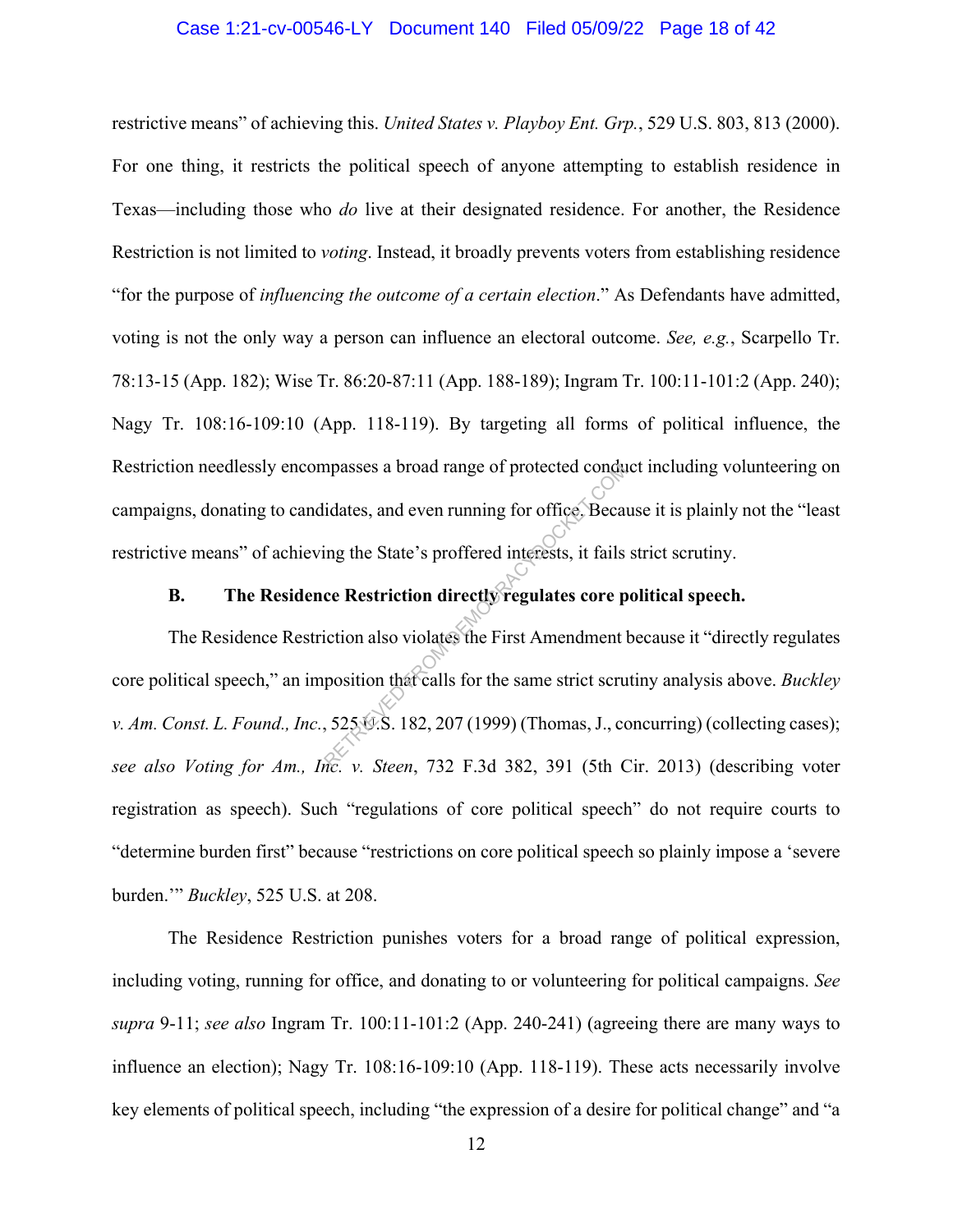### Case 1:21-cv-00546-LY Document 140 Filed 05/09/22 Page 19 of 42

discussion of the merits of the proposed change." *Meyer v. Grant*, 486 U.S. 414, 421 (1988). Seeking to influence the outcome of an election includes acts intended to "secure political change, and the First Amendment, by way of the Fourteenth Amendment, guards against the State's efforts to restrict free discussions about matters of public concern." *Buckley*, 525 U.S. at 211.

The Residence Restriction regulates expressive conduct in a manner that the volunteer deputy registrar law ("VDR law") at issue in *Steen* did not. That law regulated "the receipt and delivery of completed voter-registration applications," which the court determined were "nonexpressive activities," by non-residents in Texas. *Steen*, 732 F.3d at 391. But the court contrasted those non-expressive activities with the expressive act of registering to vote. *See id.* at 390 ("Logically, what the VDR does with the voter's form *follows* the voter's completion of the application but is not itself 'speech.'"). The Residence Restriction regulates the latter category of activity because it directly regulates who may register to vote and does so based on their efforts to secure political change—core expressive speech. *Buckley*, 525 U.S. at 208; *cf. Steen*, 732 F.3d at 390 ("Assuming a voter registration application is speech, it is the *voter's* speech indicating his desire to be registered."). Unlike the VDR law, which did not "restrict or regulate who can advocate pro-voter registration messages, the manner in which they may do so, or any communicative conduct," *Steen*, 732 F.3d at 391, the Residence Restriction limits who may vote based on their expression of a political message, *Buckley*, 525 U.S. at 207. the expressive act of register<br>
does with the voter's form *follows* the<br>
speech.'"). The Residence Restriction regulates who may register to vote and doe<br>
ce expressive speech. *Buckley*, 525 U.S. a<br>
sistration applicatio

The Residence Restriction fails to pass strict scrutiny as a regulation of core political speech for the reasons that it fails to pass muster as a content-based regulation. *See supra* 11-12.

#### **C. The Residence Restriction is impermissibly vague.**

The First Amendment also prohibits vague speech regulations. *SEIU*, 595 F.3d at 596-97. Government regulations "must be drawn with some specificity" to provide sufficient "breathing space" for First Amendment freedoms. *Id.* (quoting *Howard Gault Co. v. Tex. Rural Legal Aid,*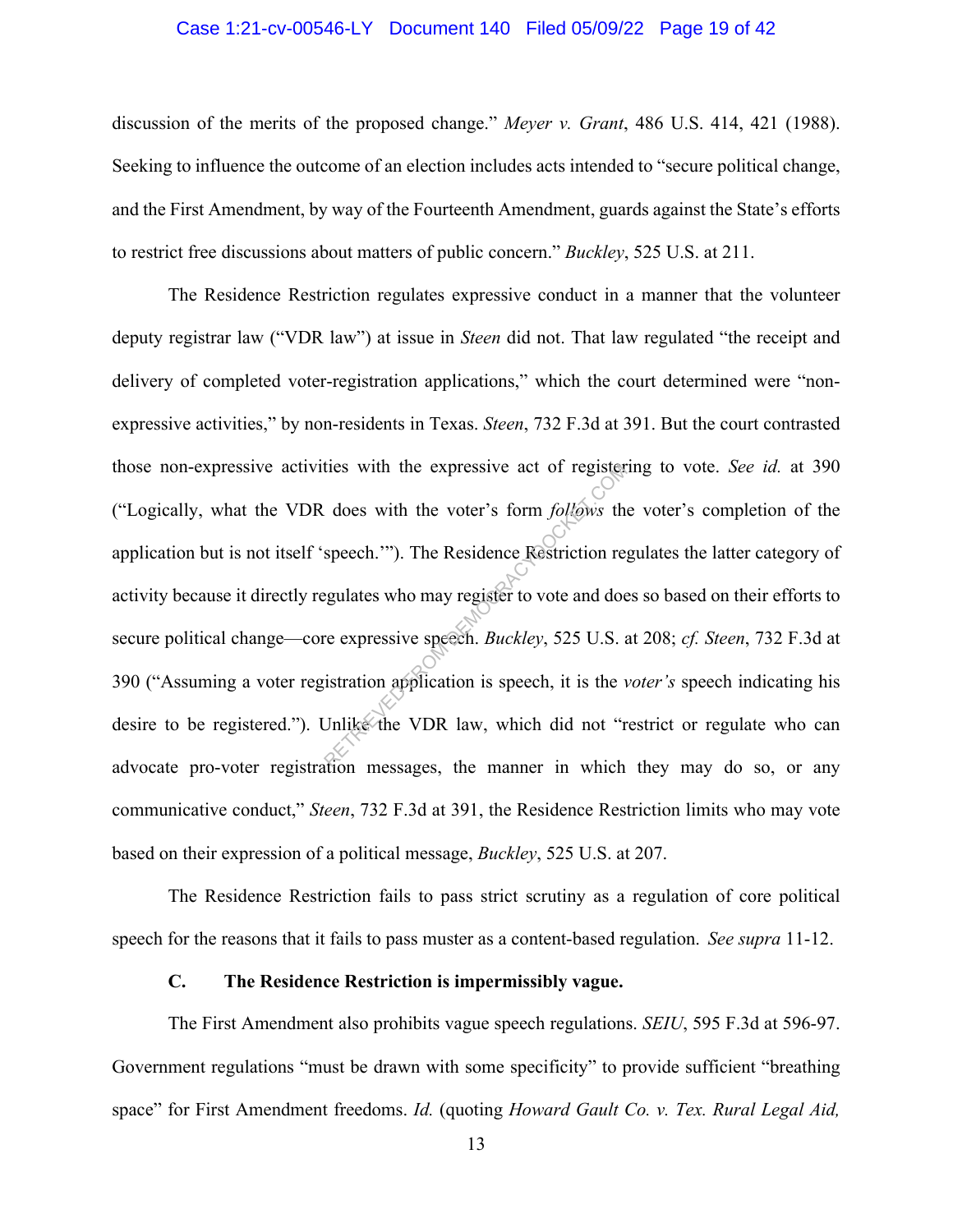### Case 1:21-cv-00546-LY Document 140 Filed 05/09/22 Page 20 of 42

*Inc.*, 848 F.2d 544, 559 (5th Cir. 1988)). "Flexibility is permitted but not at the expense of a statute's failure to provide 'fair notice' to people who wish to avoid its prohibitions." *Doe I v. Landry*, 909 F.3d 99, 116 (5th Cir. 2018). To prevail on a vagueness challenge, a plaintiff must show that the law "ha[s a] capacity to chill constitutionally protected conduct, especially conduct protected by the First Amendment." *Roark & Hardee LP v. City of Austin*, 522 F.3d 533, 546 (5th Cir. 2008). And in evaluating vagueness, a reviewing court should consider "(1) whether the law gives the person of ordinary intelligence a reasonable opportunity to know what is prohibited, so that he may act accordingly; and (2) whether the law provides explicit standards for those applying them to avoid arbitrary and discriminatory applications." *Id.* at 551 (internal quotations omitted).

The Residence Restriction is the hallmark of an unconstitutionally vague speech regulation. It prohibits establishing residence "for the purpose of influencing the outcome of a certain election," but provides no definition of "influencing the outcome of an election." *See* SB 1111 § 1 (App. 001). And the Secretary's office, charged with providing guidance to local election officials on election legislation, has done no such thing regarding the Residence Restriction.<sup>4</sup> Ingram Tr. 38:20-39:5 (App. 234-235), 102:17-103:2 (App. 242-243), 108:15-109:1 (App. 244-245). To be sure, a statute need not "delineate the exact actions a person would have to take to avoid liability" if the undefined terms are "commonly understood." *Doe I*, 909 F.3d at 118 (statute requiring "full discriminatory applications." *Id.* at 551 (if<br>iction is the hallmark of an unconstitutions<br>sidence "for the purpose of influencing<br>finition of "influencing the outcome of a<br>ry's office, charged with providing guidar<br>done

<sup>4</sup> Ingram Tr. 101:3-5 (App. 241), 102:17-103:2 (App. 242-243), 108:11-109:1 (App. 244-245), 135:18-136:1 (App. 248-249), 140:22-141:6 (App. 250-251), 142:7-13 (App. 252), 142:21-143:2 (App. 253-254), 144:9-21 (App. 254); *see also* Longoria Tr. 55:9-56:13 (App. 145-146), 84:2-5, 84:12-20 (App. 152), 86:20-87:20 (App. 154-155), 89:1-5 (App. 157), 89:19-90:6 (App. 157-158); Wise Tr. 150:10-151:21 (App. 202-203); Scarpello Tr. 89:17-21 (App. 185); Nagy Tr. 152:19- 153:15 (App. 126-127), 154:2-155:10 (App. 127-128), 159:18-160:1 (App. 130-131), 177:7-11 (App. 136); Mar. 31, 2022 30(b)(6) Dep. of Jacquelyn Callanen ("Callanen Tr.") 90:12-22 (App. 209); Apr. 8, 2022 30(b)(6) Dep. of Yvonne Ramón ("Ramón Tr.") 56:16-18 (App. 212), 97:11- 15 (App. 216); Apr. 13, 2022 30(b)(6) Dep. of Terrie Pendley ("Pendley Tr.") 52:12-16 (App. 223); Apr. 8, 2022 30(b)(6) Dep. of Lupe Torres Tr. 74:20-75:6 (App. 231-232); Eldred Tr. 62:13- 15 (App. 277), 63:21-64:1 (App. 278-279), 64:6-8 (App. 279), 65:2-8 (App. 280).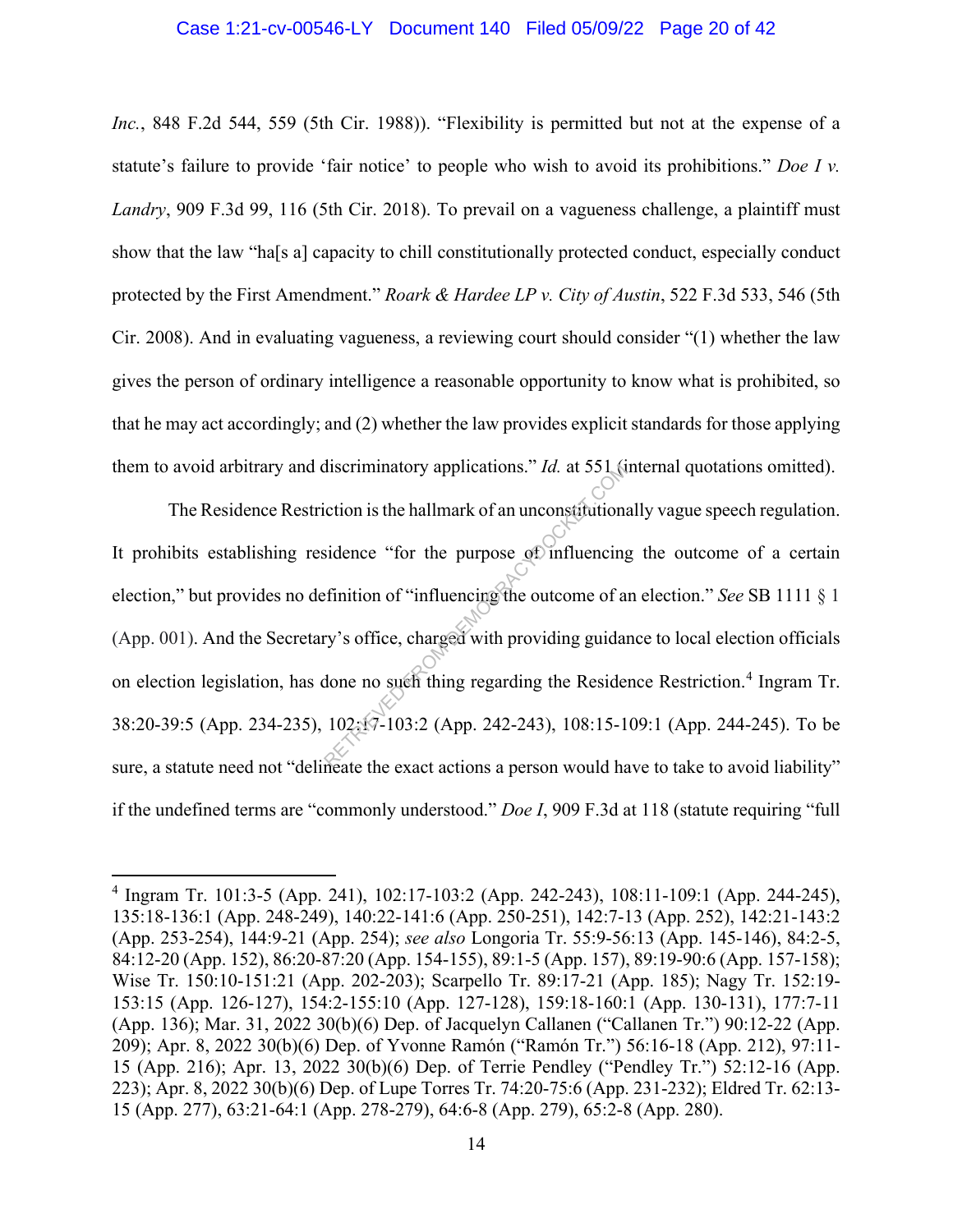### Case 1:21-cv-00546-LY Document 140 Filed 05/09/22 Page 21 of 42

coverage of the breasts and buttocks" not vague for failing to define those terms because "[t]hese are commonly understood anatomical terms"). But that is not the case here because the Residence Restriction, by the Secretary's own admission, encompasses "many" activities that are not set forth in the statute. Ingram Tr. 100:20-101:1 (App. 240-241). Without further guidance, voters are left to speculate—as the Secretary's designee did—about the range of activities that can "influence an election." *Id.* at 100:14-19 (App. 240) (speculating a person "could" influence an election outcome by canvassing on behalf of a political campaign or donating money).

The Residence Restriction also fails to provide explicit standards to avoid arbitrary and discriminatory applications. The County Defendants—voter registrars in some of the largest counties in Texas who process voter registration applications that incorporate the modified definition of residence—consistently testified that they do not understand the Residence Restriction and are not able to uniformly interpret and apply it. *E.g*., Nagy Tr. 108:20-109:10 (App. 118-119) ("To influence an outcome of a certain election, that can take many different forms . . . so it's really hard to pinpoint exactly what this is – this is addressing"); *id*. at 114:1-8 (App. 121) (Residence Restriction is "unclear"); Scarpello Tr. 68:4-15 (App. 177) ("I don't understand what ["for the purpose of"] means in reference to this, taking in the whole context of the overall sentence. Q. And is the same true for influencing the outcome of a certain election? A. Yes."); Longoria Tr. 56:14-19 (App. 146) ("Q. Do you think it's clear how your office is supposed to apply the term 'establish residence' within the context of the residence restriction? A. In the context of this residence restriction, no."); *id.* at 59:4-11 (App. 147) ("Q. You don't think it's clear from the language in the bill what the meaning of the term 'influencing the outcome of a certain election' is?" . . . A. "No. I think it, depending on the situation or context, could have multiple meanings or interpretations."). As Travis County Voter Registration Director Gretchen Nagy The County Detendants—voter regist<br>because voter registration applications that<br>onsistently testified that they do not<br>o uniformly interpret and apply it. E.g., N.<br>outcome of a certain election, that can ta<br>t exactly what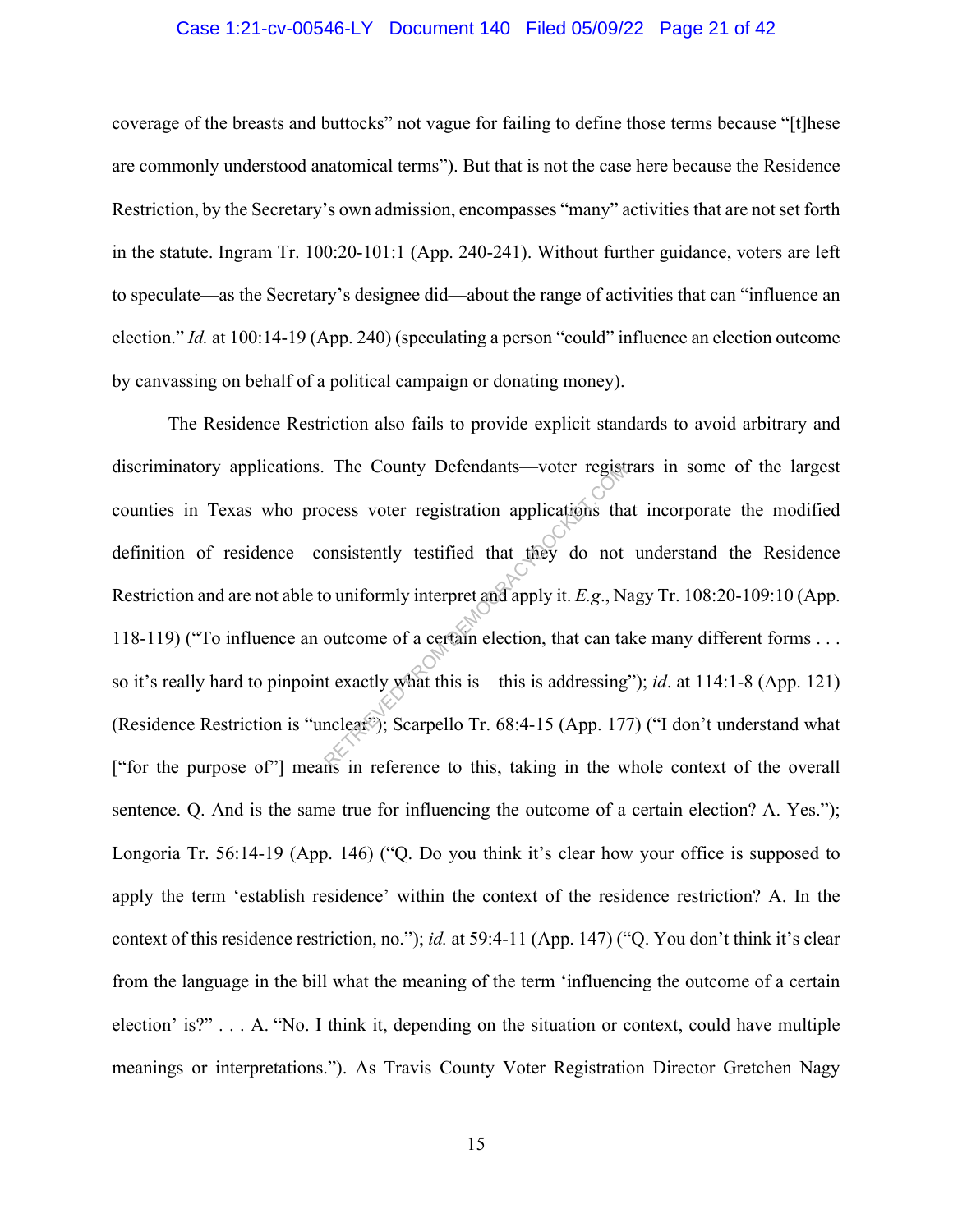#### Case 1:21-cv-00546-LY Document 140 Filed 05/09/22 Page 22 of 42

explained, "it's hard to determine" what is proscribed "with the el language" in the Residence Restriction. Nagy Tr. 107:14-109:10 (App. 117-119) (explaining "it's really hard to pinpoint exactly" what the provision addresses and that she doesn't "know how [she's] supposed to make th[e] determination" of whether someone seeks to influence an election). It is not reasonable to expect ordinary Texans to understand standards their own county election officials do not.

The confusion among the County Defendants about what the Residence Restriction is deeply problematic, given that voters rely on these officials to answer questions about registering to vote. *See, e.g*., Callanen Tr. 83:6-10 (App. 206); Longoria Tr. 34:19-35:1 (App. 143-144); Nagy Tr. 51:18-22 (App. 116); Ramón Tr. 27:2-6 (App. 211); Scarpello Tr. 35:19-21 (App. 167), 37:7- 13 (App. 168). Indeed, certain voter registration materials, including the address confirmation form, direct voters to their county registrars with questions. App. 380 (Form 17-1); Nagy Tr. 196:12-21 (App. 139). The Secretary acknowledged in its materials that SB 1111 may change how administrators answer voters' questions, App. 365 ("Change in statute may affect how you answer voter questions"). But due to the vague terms in the Residence Restriction, SB 1111's changes have effectively prevented voters receiving clear answers to their questions, furthering voters' confusion. County administrators testified that because of the law's broad language, they will not feel comfortable answering voters' questions about the Residence Restriction's meaning. Michael Scarpello, Dallas County Elections Administrator, explained that "if [voters] asked us to explain 'for the purposes of influencing election,' we don't really know what that means. We don't know how to further explain that." Scarpello Tr. 65:6-66:8 (App. 174-175); *see also id.* at 57:20-58:4 (App. 170-171) (Q. "And when you're not clear to the answer of a question, how does it affect what information you then tell the voter that may have that question? A. I think there's a sense of frustration from the voter and sometimes confusion."); *id.* at 67:11-14 ("If asked a question [about mon Tr. 27:2-6 (App. 211); Scarpello Italian<br>ain voter registration materials, including<br>county registrars with questions. App.<br>lecretary acknowledged in its materials the<br>corrections, App. 365 ("Change in statute<br>o the va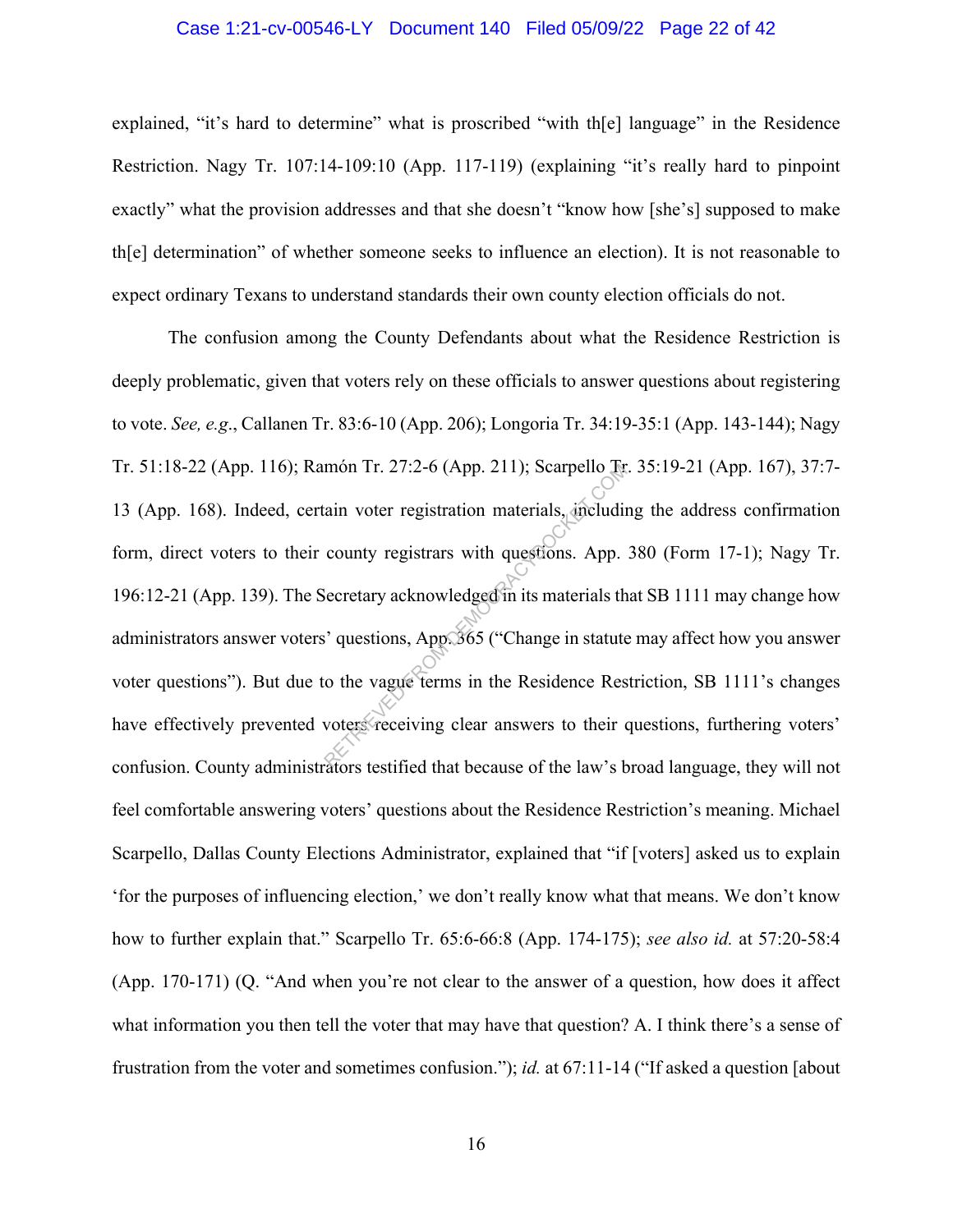### Case 1:21-cv-00546-LY Document 140 Filed 05/09/22 Page 23 of 42

the Residence Restriction], I don't know how quite to answer that question to a voter.") (App. 176). Other County Defendants expressed similar sentiments, explaining that they "wouldn't know" how to answer a voter's question about what it means to influence an election, Callanen Tr. 83:1-5 (App. 206), and "really can't tell" what that term means, Pendley Tr. 37:18-38:6 (App. 219- 220) (Real County Tax Assessor acknowledging she "really can't tell" what it means to influence the outcome of an election); *see also* Nagy Tr. 200:22-201:4 (App. 140) ("Q. As we discussed today, there are a number of questions about Section 1.015 that you do not feel equipped to answer if a voter were to call and ask them; is that correct? A. That is correct."); Wise Tr. 122:6-21 (App. 201) ("Q. Do you feel like you have enough information about the changes made by Senate Bill 1111 to the Texas Election Code to give [voters] any other answer [than to refer to the text]? A. Not that I would be comfortable with, no. Q. Why not? A. Because . . . The definitions – they are vague. They mean different things to different people, and because it is not so specific, I don't feel like I am really able to give them the information that they would need from – from my standpoint, from our office."); Nagy Tr. 113:1-115:18 (App. 120-122) ("Q. … [I]f a voter came in and they had a question about what establishing residence for the purpose of influencing the outcome of a certain election meant, you don't feel like you have enough information to answer that question for them; is that right? A. That is correct."); Ramón Tr. 56:19-57:5 (App. 212-213) (refusing to speculate as to the meaning of the provision). Nou have enough information about the conduction of the Code to give [voters] any other answer [<br>able with, no. Q. Why not? A. Because .<br>things to different people, and because it is<br>them the information that they would n

More confusing still, the Secretary's office and County Defendants hold directly conflicting views of what the term "establish residence" means. Mr. Ingram repeatedly insisted the "words 'establish residence' don't mean actually living there." Ingram Tr. 98:2-11 (App. 239) (explaining a person would not violate the Residence Restriction if "they actually lived there"); *see also id.* at 94:6-10 (App. 238) ("establish residence" means a person cannot "establish a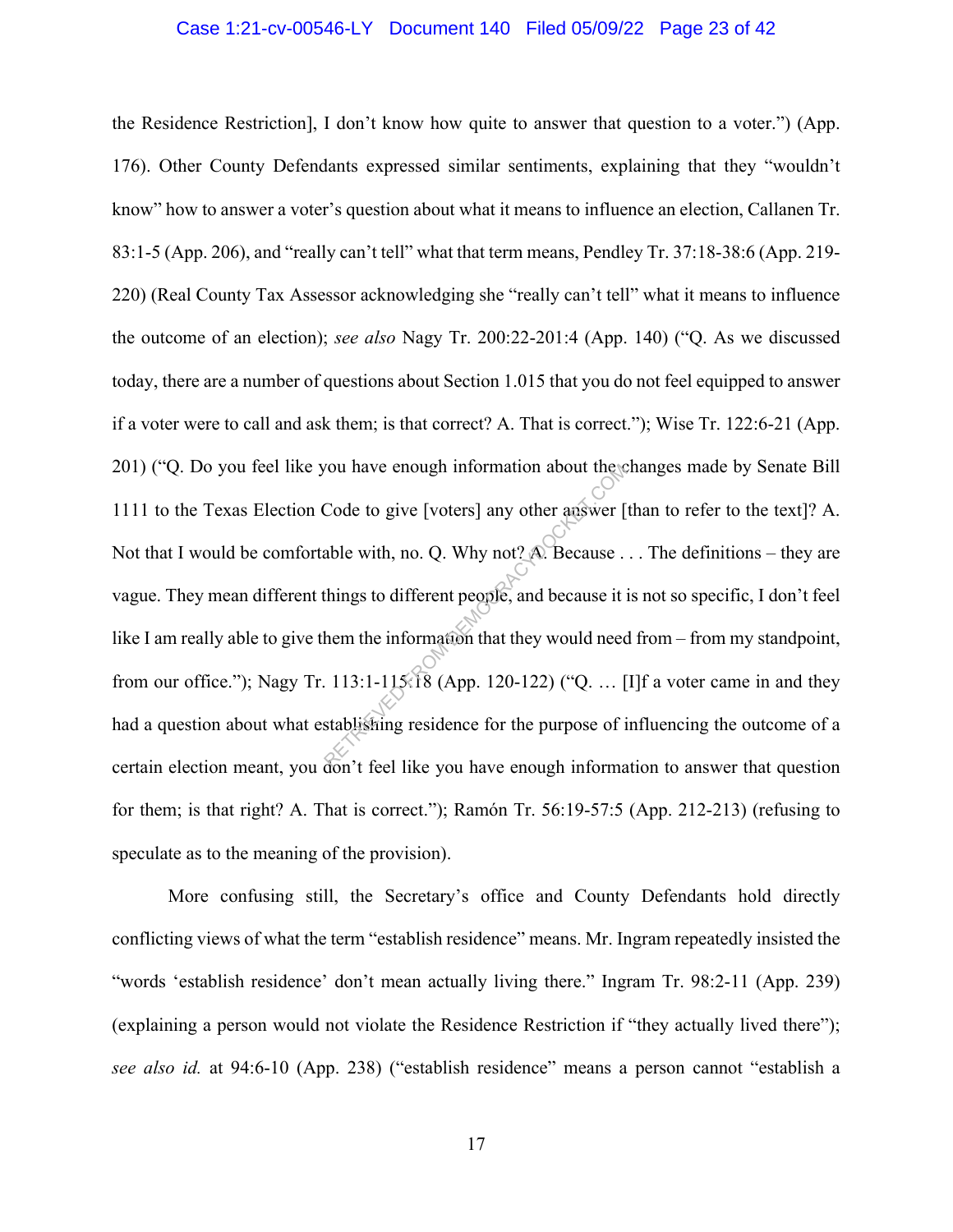#### Case 1:21-cv-00546-LY Document 140 Filed 05/09/22 Page 24 of 42

residence where they don't actually live"); *id.* at 90:18-91:4 (App. 236-237) ("It means that a person can't claim a residence that's not their residence address for the purpose of influence the outcome of a particular election[.]"). That interpretation would surprise County Defendants, who understand "establish residence" to refer to where a registrant *does* reside. *E.g.*, Torres Tr. 44:22- 45:1 (App. 225-226) ("establish residence" means "that they reside in – at the residence"); Pendley Tr. 36:18-19 (App. 218) ("Establish residence means your residence, where you live at[.]"); Callanen Tr. 72:15-21 ("establish residence" refers to "where you sleep"). Mr. Ingram also asserted that § 1.015(a) carves out a safe harbor for non-fraudulent residents. *E.g.*, Ingram Tr. 108:1-10 (App. 244) (explaining Residence Restriction "is not implicated" if "they moved there, they live there" because of § 1.015(a)); 101:3-16 (App. 241); 98:2-11 (App. 239); 94:11-22 (App. 238). That, too, would surprise County Defendants who believe the Residence Restriction *adopts*  § 1.015(a) into of its use of the term "establish residence." *E.g.*, Wise Tr. 92:22-93:3 (App. 190- 191) ("establish residence" means "to inhabit a location based on the definition of Section A" of § 1.015); Scarpello Tr. 61:18-19 (App. 172) (term refers to "the plain language found under the definition of 'residence' in the code"). Texas voters are left only to guess at who is right. ning Residence Restriction "is not imputed in the 1.015(a)); 101:3-16 (App. 241); 98:2-11<br>ise County Defendants who believe the H<br>the term "establish residence."  $E.g.,$  Wis<br>means "to inhabita location based on the<br>8-19 (Ap

These vague terms have a particularly powerful "capacity to chill constitutionally protected conduct" because they are accompanied by the threat of criminal prosecution. *Roark*, 522 F.3d at 546. The voter registration application on which voters list their residence requires the applicant to affirm their understanding "that giving false information to procure a voter registration is perjury, and a crime under state and federal law" that "may result in imprisonment up to one year in jail, a fine up to \$4,000, or both." App. 362. The Attorney General's office admitted it investigates and prosecutes individuals for making false statements on voter registration forms. *See* Eldred Tr. 58:8-13 (App. 276). And State and County Defendants agreed that a voter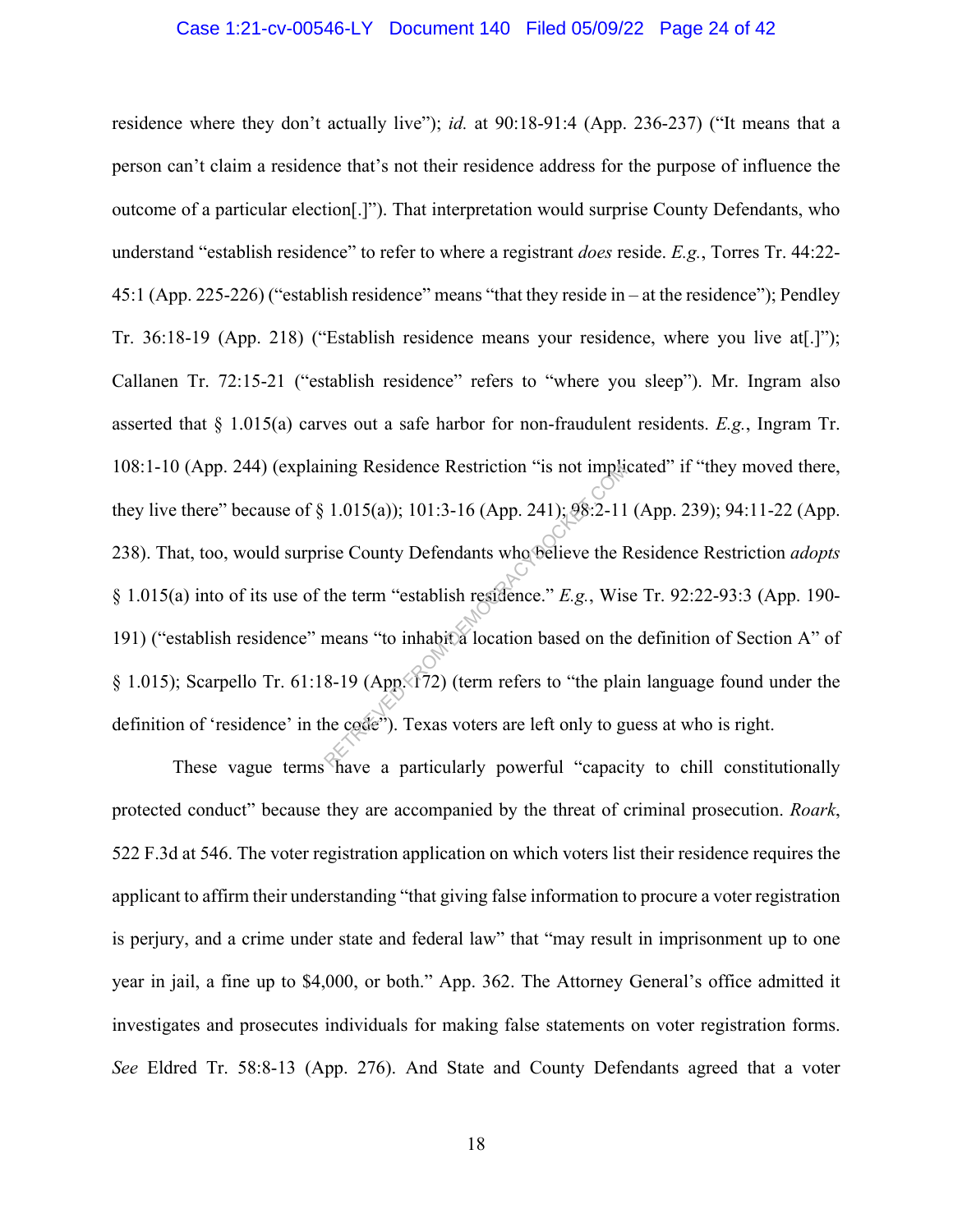### Case 1:21-cv-00546-LY Document 140 Filed 05/09/22 Page 25 of 42

potentially makes such an unlawful false statement by attempting to establish residence in a manner that is contrary to state law. *See* Longoria Tr. 81:7-82:5 (App. 149-150); Wise Tr. 97:12- 99:18 (App. 192-194); Callanen Tr. 86:13-87:21 (App. 207-208); Scarpello Tr. 71:6-72:22 (App. 178-179); Nagy Tr. 128:2-17 (App. 123), 194:11-196:6 (App. 137-139); Ramón Tr. 82:15-83:21 (App. 214-215); Pendley Tr. 44:1-45:11 (App. 221-222); Torres Tr. 61:7-63:5 (App. 227-229); Eldred Tr. 56:22-58:13 (App. 274-276). The risk of prosecution persists after registration, because casting a ballot using an impermissible address is itself a crime. *See, e.g*., Tex. Elec. Code § 64.012(a); *Heath v. State*, No. 14-14-00532-CR, 2016 WL 2743192, at \*1–2 (Tex. Ct. App. May 10, 2016) (affirming conviction where voter cast ballot after registering at address that did not qualify as proper residence under Election Code).

Lisa Wise, Elections Administrator in El Paso County, testified that the Residence Restriction will "suppress lawful voter turnout" because "when people don't know for sure . . . how to interpret the law and there is no real clear direction, they may just choose not to participate." Wise Tr. 108:16-110:21 (App.195-197). It is unrealistic to expect voters to resolve ambiguities their own county officials cannot. Voters cannot rely on the registrars to resolve their uncertainties, and their unanswered questions could lead to errors that expose the them to criminal liability. As Dr. John Holbein explains in his expert report, this deterrent effect is particularly acute among first-time voters, including young voters, given their lack of familiarity with voter registration rules. Holbein Rep. at 6 (App. 032), 25-26 (App. 051-052). Texans have cited SB 1111 as a reason for choosing not to register to vote. *See* Longoria Tr. 147:8-148:2 (App. 164-165). The Voter cast ballot after registed and the Election Code).<br>
In Administrator in El Paso County, the wiful voter turnout" because "when people when people is no real clear direction, they may jupp. 195-1979. It is unreali

The Residence Restriction also chills Plaintiffs' speech and advocacy. By adding confusion and risk of criminal liability to the registration process, the restriction interferes with Plaintiffs' abilities to encourage and support voter registration and to register voters—activity protected by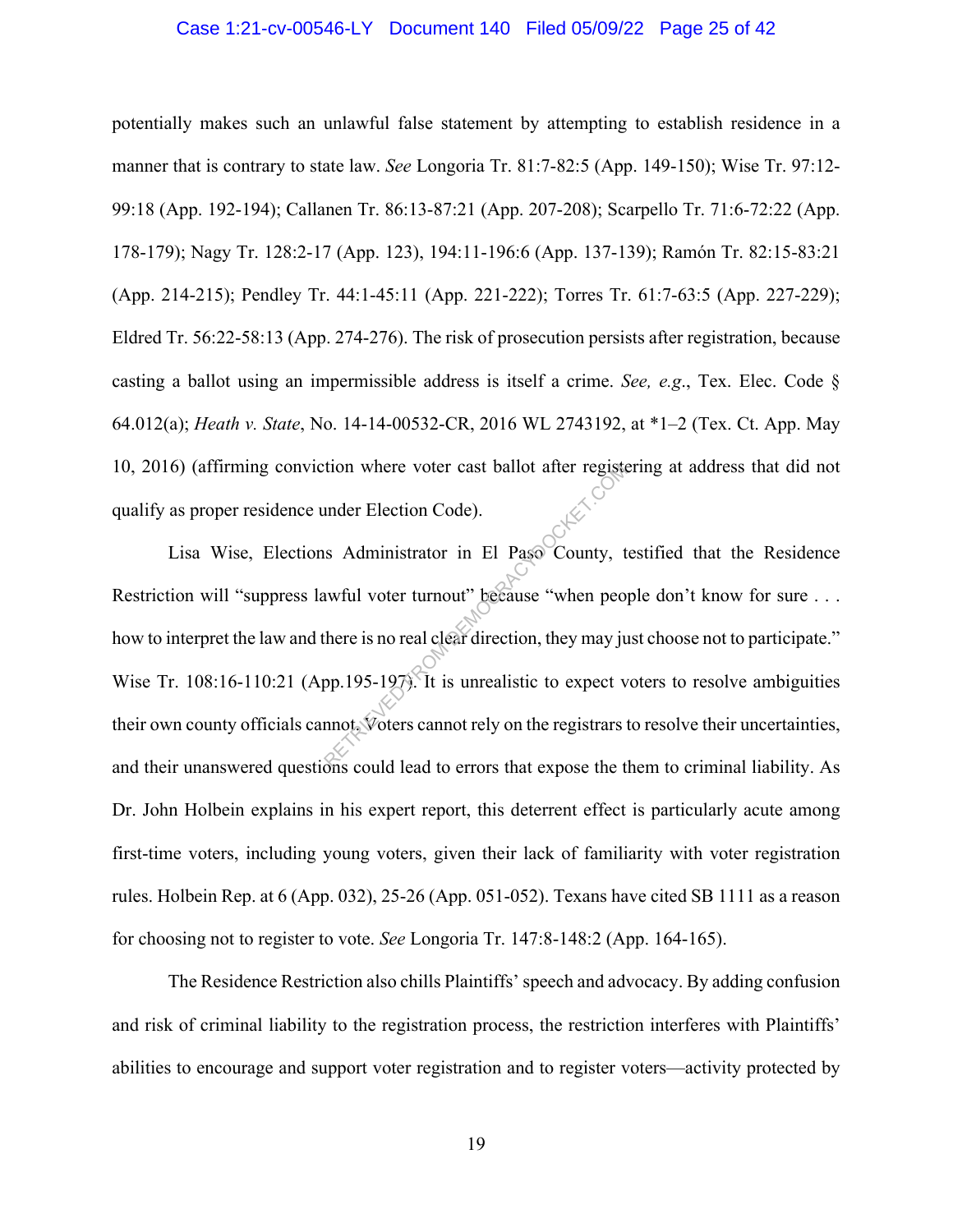### Case 1:21-cv-00546-LY Document 140 Filed 05/09/22 Page 26 of 42

the First Amendment. *See Steen*, 732 F.3d at 390 ("voter registration drives involve core protected speech" including "'urging' citizens to register; 'distributing' voter registration forms; 'helping' voters to fill out their forms; and 'asking' for information to verify that registrations were processed successfully"); *see also Project Vote v. Blackwell*, 455 F. Supp. 2d 694, 700 (N.D. Ohio 2006) (similar); *Tenn. State Conf. of NAACP. v. Hargett*, 420 F. Supp. 3d 683, 699 (M.D. Tenn. 2019) (similar).

Maria Teresa Kumar, the president and co-founder of Voto Latino, testified that SB 1111 "has a chilling effect on our ability to communicate freely and declaratively to potential voters, and as a result we cannot do the same type of activities of speaking freely and encouraging them to register" which "makes it difficult for us to be able to have conversations of enfranchisement in our community." Voto Latino Tr. 51:3-24 (App. 089); *see also id*. at 70:3-8 (App. 095) (describing injury to Voto Latino as, in part, the "chilling effect [SB 1111] has on my ability and my organization's ability to speak to voters"). Voto Latino was able to communicate voter residency requirements effectively and register voters prior to the passage of SB 1111, so this is a new restriction of Voto Latino's speech and expressive conduct under the First Amendment. The same type of activities of speaking<br>difficult for us to be able to have conversed of Tr. 51:3-24 (App. 089); see also id. at 7<br>in part, the "chilling effect [SB 1111]<br>ak to voters"). Voto Latino was able to complete de

The Residence Restriction chills protected First Amendment speech of Plaintiffs, their constituencies, and even election officials in Texas. This unconstitutional vagueness provides an additional basis for granting summary judgment on Count I.

## **II. SB 1111 unduly burdens the right to vote in violation of the First and Fourteenth Amendments.**

The suppressive provisions of SB 1111 independently and substantially burden the right of Texans to vote while failing to advance a sufficiently weighty state interest to justify such a burden.

To determine whether a state law imposes an undue burden on the right to vote in violation of the First and Fourteenth Amendment, federal courts apply the *Anderson-Burdick* balancing test,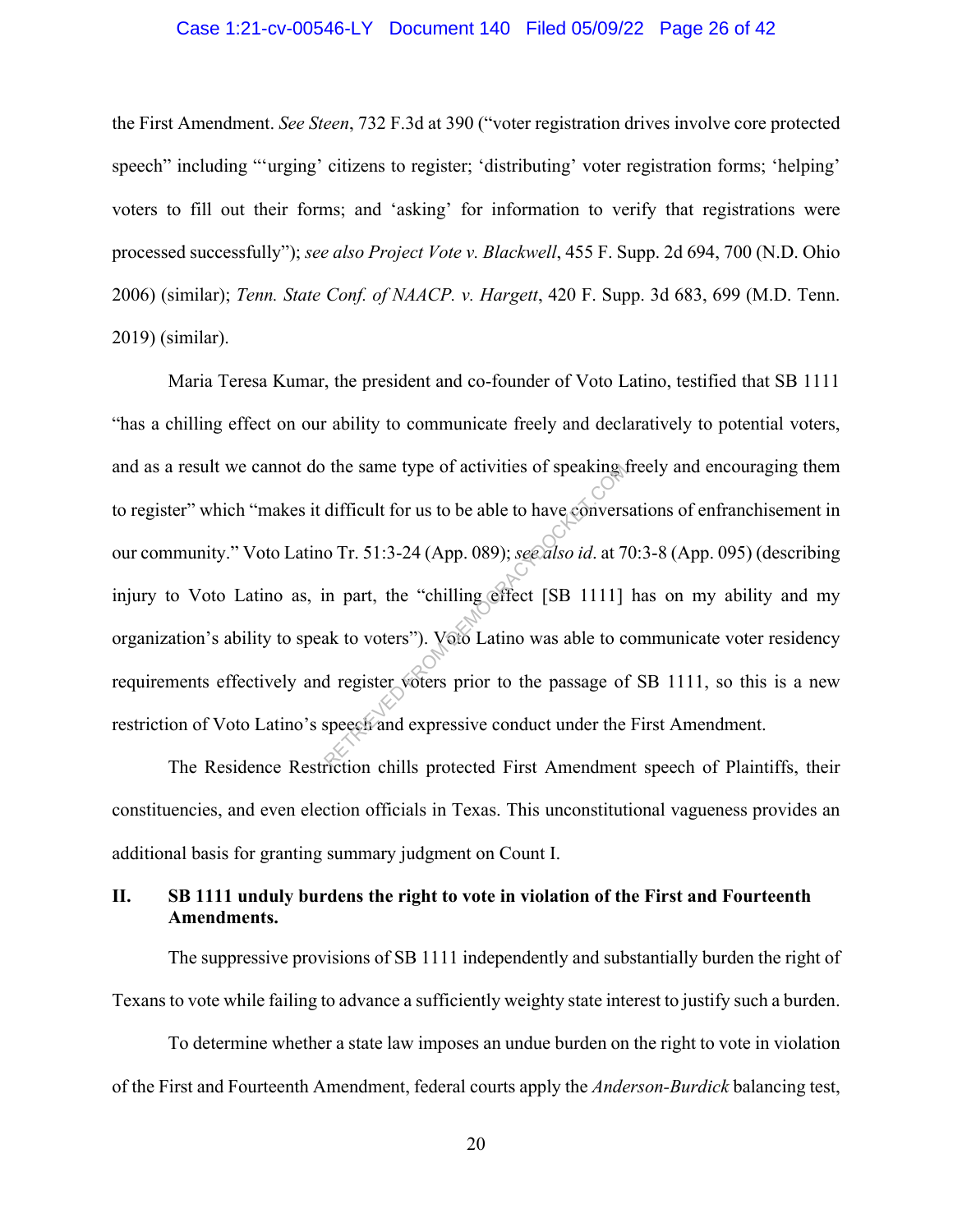### Case 1:21-cv-00546-LY Document 140 Filed 05/09/22 Page 27 of 42

which "weigh[s] 'the character and magnitude of the asserted injury' . . . against 'the precise interests put forward by the State as justifications for the burden imposed by its rule.'" *Burdick v. Takushi*, 504 U.S. 428, 434 (1992) (quoting *Anderson v. Celebrezze*, 460 U.S. 780, 789 (1983)). When the burden is severe, the state's asserted interest must be compelling, and the challenged restriction must be narrowly tailored to advance it. *Tex. Indep. Party v. Kirk*, 84 F.3d 178, 182 (5th Cir. 1996). But even if the burden is less than severe, the challenged restriction must be supported by "interest[s] sufficiently weighty to justify the limitation." *Norman v. Reed*, 502 U.S. 279, 288- 89 (1992); *see also Democratic Exec. Comm. of Fla. v. Lee*, 915 F.3d 1312, 1318-19 (11th Cir. 2019) ("[E]ven when a law imposes only a slight burden on the right to vote, relevant and legitimate interests of sufficient weight still must justify that burden."). For all burdens, however slight, the Court must take "into consideration 'the extent to which [the State's] interests make it necessary to burden plaintiff's rights.'" *Burdick*, 504 U.S. at 434 (quoting *Anderson*, 460 U.S. at 788-89). Because none of burdens imposed by SB 1111 is justified by a legitimate state interest, the Court should grant Plaintiffs summary judgment on Count II and enjoin these provisions. w imposes only a slight burden on the<br>ient weight still must justify that burden.<br>into consideration 'the extent to which [<br>is rights.'" *Burdick*, 504 U.S. at 434 (qu<br>urdens imposed by SB 1111 is justified b<br>tiffs summary

#### **A. The Residence Restriction unduly burdens the right to vote.**

As explained, the Residence Restriction bars voters in Texas from establishing residency in a location they moved to for the purpose of engaging in expressive political behavior, such as voting, running for office, or volunteering on a political campaign. Ordinarily, a Texas voter's residence is their "home and fixed place of habitation to which [they] intend[] to return after any temporary absence." Tex. Elec. Code § 1.015(a). But SB 1111 amended that portion of the Election Code so that a person "may not establish residence for the purpose of influencing the outcome of a certain election." *Id.* § 1.015(b). In other words, if a Texas voter moves from Harris to Dallas County to volunteer on a political campaign—and thus to influence the outcome of a certain election—SB 1111 bars that person from establishing residence in Dallas County, even if that same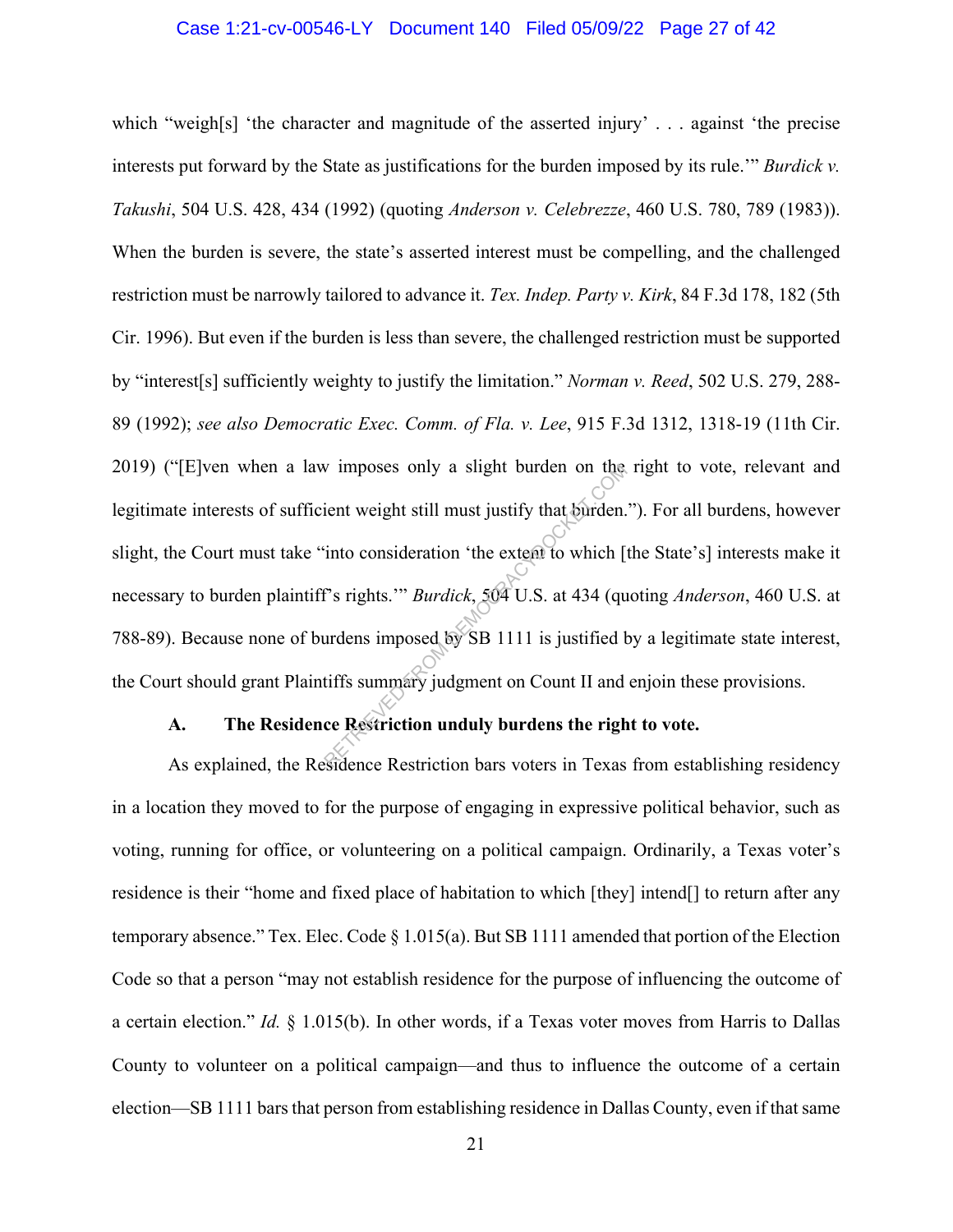### Case 1:21-cv-00546-LY Document 140 Filed 05/09/22 Page 28 of 42

person intends for Dallas County to become their "home and fixed place of habitation." *Id.* §§ 1.015(a), (b). The Residence Restriction does not merely burden some voters—it completely disenfranchises those voters who move to or within Texas to advocate for political change.

The Residence Restriction's burden on such voters is compounded by the fact that local election officials are unable interpret the provision's "unclear, vague, and ambiguous" language. Scarpello Tr. 64:10-66:8 (App. 173-175); *see also supra* 15-17. Voters who are not sure whether they fall within the restriction's ambit cannot rely on their local county officials or the Secretary's office to provide guidance, even though those offices typically offer such guidance. *E.g.*, Callanen Tr. 83:6-10 (App. 206); Longoria Tr. 34:19-35:1 (App. 143-144); Nagy Tr. 51:18-22 (App. 116); Ramón Tr. 27:2-6 (App. 211); Scarpello Tr. 35:19-21 (App. 167), 37:7-13 (App. 168). The concern that the Residence Restriction will confuse voters is not hypothetical—Ms. Longoria testified that at least one voter expressly told her that his confusion about SB 1111 caused him to choose not to register. *See* Longoria Tr. 147:8-148:2 (App. 164-165). Despite the likelihood of further confusion, the Secretary's office has not provided guidance on the meaning of the Residence Restriction's key terms. *See* Ingram. Tr. 108:15-18 (App. 244) ("Q. Has your office provided a definition of what influencing the outcome of a certain election means? A. We have not."). goria Ir. 34:19-35:1 (App. 143-144); Na<br>
(app. 167), 37:7<br>
(b) Scarpello Tr. 35:19-21 (App. 167), 37:7<br>
(b) will confuse voters is not hypothetical-<br>
(b) SCALE (App. 164-165). Despite the like<br>
ot provided guidance on the

Because the Residence Restriction imposes a complete barrier to the franchise for voters who have recently relocated, it imposes a severe burden that must be narrowly tailored to advance a compelling state interest. *See Burdick*, 504 U.S. at 434. As discussed, the Residence Restriction comes nowhere close to satisfying strict scrutiny. *See supra* 10-11.

#### **B. The Temporary Relocation Provision unduly burdens the right to vote.**

The Temporary Relocation Provision also unduly burdens voters in Texas. It states that "person may not designate a previous residence as a home and fixed place of habitation unless the person inhabits the place at the time of designation and intends to remain." Tex. Elec. Code §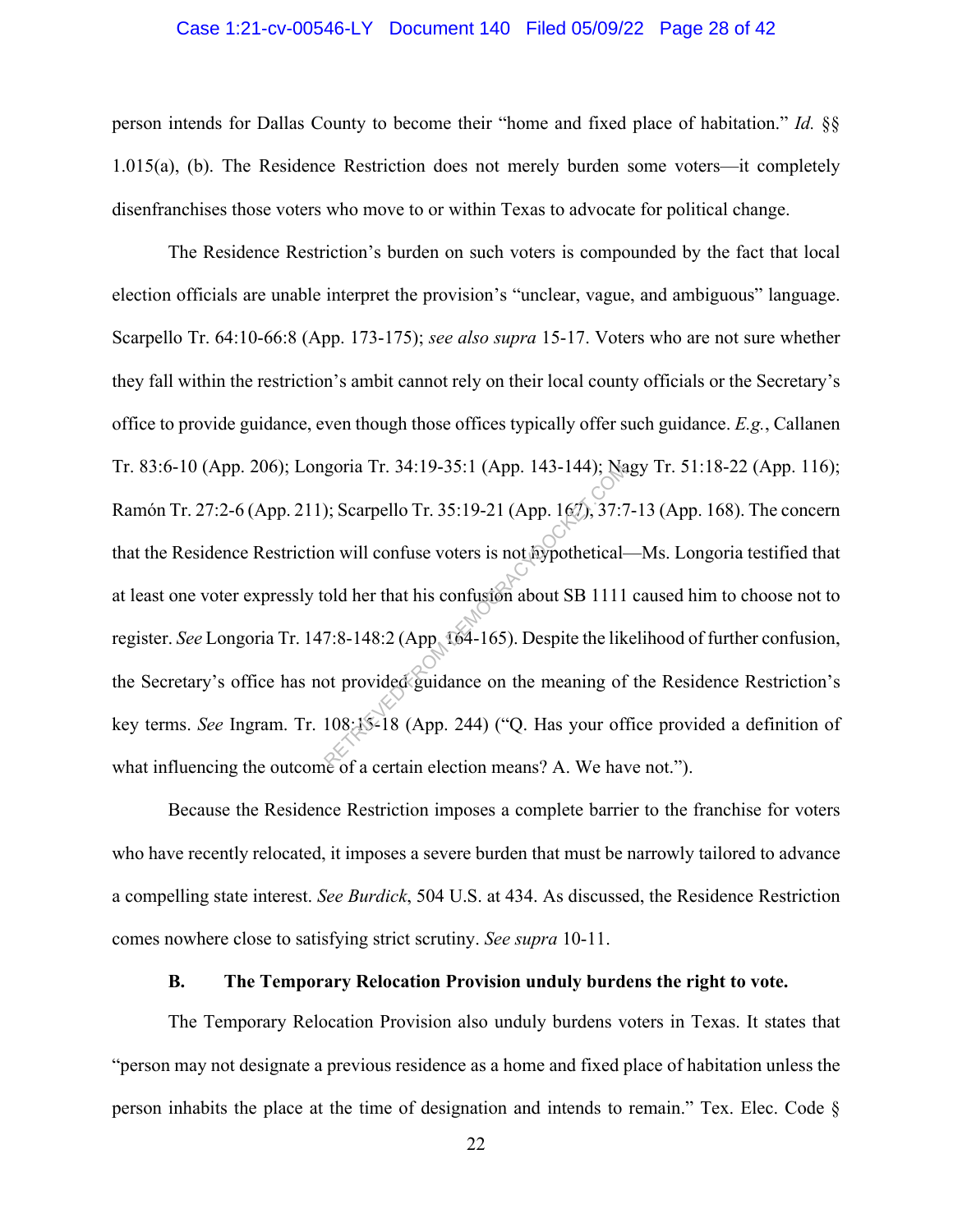#### Case 1:21-cv-00546-LY Document 140 Filed 05/09/22 Page 29 of 42

1.015(f)). According to the expert testimony of Dr. Holbein, the Temporary Relocation Provision "places many young people in a difficult scenario." Holbein Rep. at 40 (App. 066.) "Under SB 1111, college students living on campus cannot register to vote at their home address—because they do not physically inhabit their home address" when they register. *Id.* But given the "opaque and subjective" nature of the term "intends to remain," such students "might not be able to list their college address as their registration address—given that by definition residents cannot 'intend to remain' in their campus address past a certain period and many may see their residency as a temporary one." *Id.* The Temporary Relocation Provision gives the impression to many young Texans that they lack *any* adequate address to register to vote and "adds complexity to an already complex system and substantially increases barriers to youth voting." *Id.* at 43 (App. 069).

The confusion engendered by the Temporary Relocation Provision is exacerbated by the fact that it targets younger votes who often do not "understand the specific rules for voter registration" and are intimidated by what is, for them, a new process. Holbein Rep. at 26 (App. 052); see also id. at 25-34 (App. 051-060) (discussing impact of registration complexity on youth voting). SB 1111 thus "has the unique potential to confuse and discourage younger voters who are registering to vote and going through the voting process for the first time." *Id.* at 40 (App. 066). Equate address to register to vote and "additially increases barriers to youth voting."<br>
Indered by the Temporary Reflocation Providers who often do not "understand<br>
lated by what is, for them, a new proces<br>
App. 051-060)

Testimony from County Defendants confirms Dr. Holbein's conclusion that the Temporary Relocation Provision is likely to confuse younger voters. El Paso County Election Administrator Lisa Wise repeatedly explained the provision is "vague" and "confusing," and further stated that she did not feel "able to really give [students] the information that they would need" to determine where to register under the provision. Wise Tr. 114:10-16, 116:16-117:18, 122:6-21 (App. 198- 99, 201) (testifying she would not be comfortable answering questions about the Temporary Relocation Provision). The Dallas County Elections Administrator testified that even after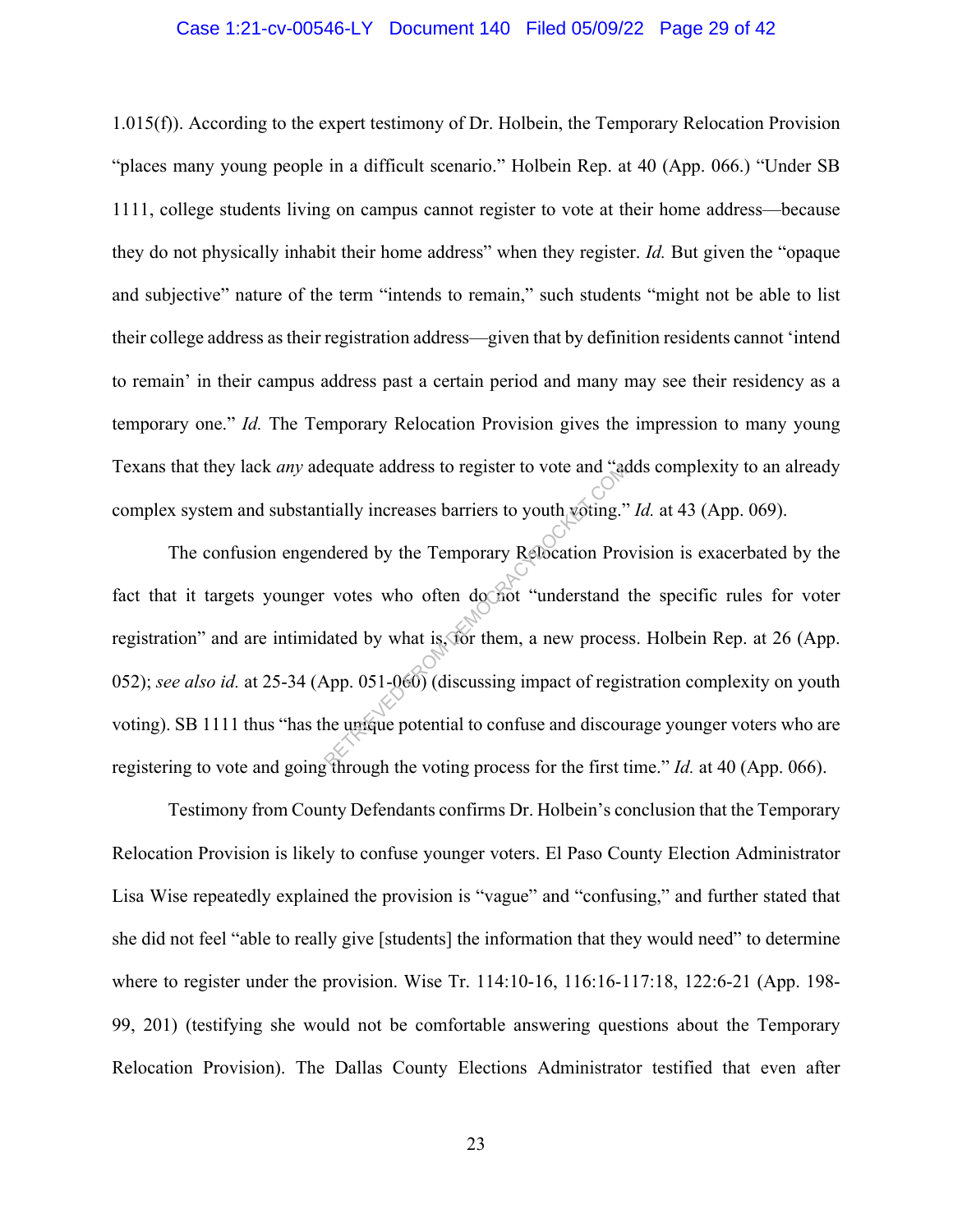#### Case 1:21-cv-00546-LY Document 140 Filed 05/09/22 Page 30 of 42

receiving the Secretary's advisory on SB 1111, he still "think[s] there's [] some confusion about some of the language, especially as it relates to student voters and their residency." Scarpello Tr. 56:12-19 (App. 169). Thus, he is "not entirely clear on how to answer the questions posed to [Dallas County] by some student voters." *Id.* at 57:10-18 (App. 170). The County's inability to answer such questions generates "a sense of frustration from the voter and sometimes confusion." *Id.* at 57:20-58:4 (App. 170-71). This confusion comes from SB 1111's text:

A. In particular, we're a little bit confused, looking at the plain language here when it comes to college students. There's situations where a person moves away. And it's not clear whether or not they can list, you know -- whether they can register at mom's or not once they're away from home. So a person who lives in Dallas, but goes to UT Austin, but they intend to vote in Dallas because that's what they consider their residence, we're not sure -- and they haven't registered to vote already -- whether or not they can vote in Dallas -- register to vote in Dallas.

*Id.* at 74:6-19 (App. 181); *see also id.* at 82:18-83:12 (App. 183-84) (similar and finding the "language" of the Temporary Relocation Provision "to be confusing to us and to voters"); *id.* at 90:13-19 (App. 186) (similar). County officials in Travis County—home to the University of Texas's flagship campus and over 40,000 undergraduates—agree that the Temporary Relocation Provision "is a bit of a gray area and it is a bit unclear." Nagy Tr. 167:5-11 (App. 132); *see also*  Longoria Tr. 82:13-91:2 (App. 150) (testifying the Temporary Relocation Provision is unclear and Harris County requires additional guidance from the Secretary on its meaning). Emails produced by the Secretary's office show that non-party county officials shared these concerns. *See, e.g.*, Jan. 18, 2022 Email from Charisa Hauser, Rockwall Cnty. Sr. Registration Clerk (App. 388); Aug. 23, 2021 Email from Alicia Monk, Jefferson Cnty. Voter Registration Supervisor (App. 386). but they intend to vote in Dallas became.<br>
ence, we're not sure -- and they haven<br>
not they can vote in Dallas -- register to<br>
see also id. at 82:18-83:12 (App. 183-8<br>
y Relocation Provision to be confusing<br>
ar). County of

Younger voters in Texas are further burdened by the Temporary Relocation Provision because it chills the activities of groups that seek to educate them about voting, including Plaintiffs, whose missions include helping younger Texans register to vote. *E.g.*, Voto Latino Tr. 26:8-12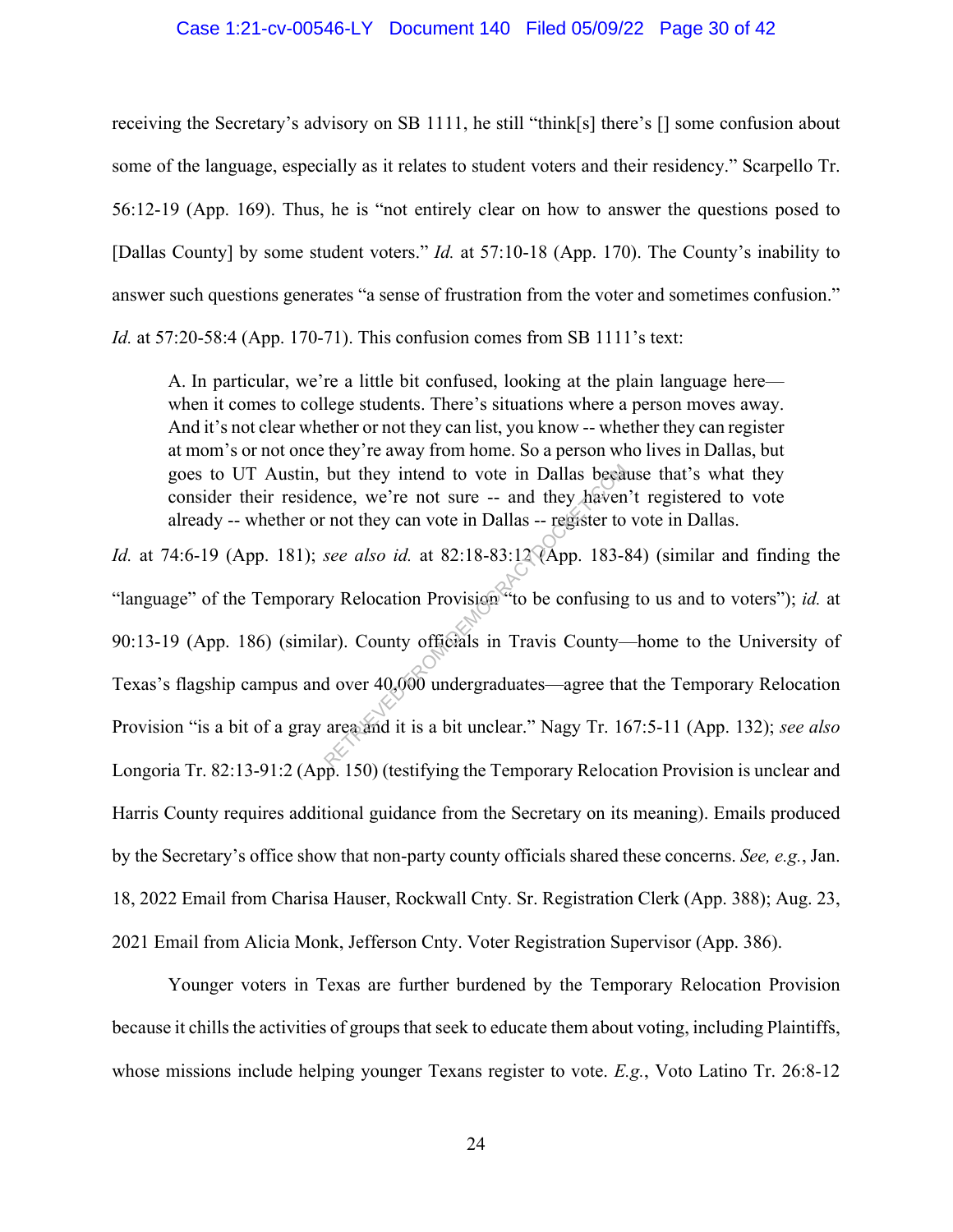### Case 1:21-cv-00546-LY Document 140 Filed 05/09/22 Page 31 of 42

(App. 086); LULAC Tr. 14:12-18 (App. 102). The people Voto Latino seeks to register are "disproportionally young people," many of whom "live on college campuses." Voto Latino Tr. 52:2-7 (App. 090). But as the President of Voto Latino testified, SB 1111 "prohibits [the group] from affirmatively stating that they're not going to be on the wrong side of the law if they register to vote on campus. We don't know that because it is not clear." *Id*. (App. 090). Because of the Temporary Relocation Provision, groups like Voto Latino "can't even tell the person if they can register on a college campus or not." *Id.* at 79:9-12 (App. 097). SB 1111 therefore deprives younger votes of information intended to help them register to vote.

Defendants have not presented any credible interest in the Temporary Relocation Provision. Several Defendants could not name an interest in the provision at all. *See, e.g.*, Longoria Tr. 92:3-6 (App. 160) ("Q. Can you name any interests of the Harris County Elections Administrator that are served by the temporary relocation provision? A. No."); Nagy Tr. 169:16-171:13 (App. 133). Mr. Ingram suggested that Texas has an interest in "making sure that people vote where they live so that they get the proper ballot style and don't improperly skew an election someplace else." Ingram Tr. 129:9-16 (App. 247); *see also* Torres Tr. 70:15-20 (App. 230). But Defendants have put forth no evidence that the Provision serves this interest. Nor could they. Evidence of Texas voters giving false residence information on voter registration forms is vanishingly rare, and Defendants fail to explain how the Temporary Relocation Provision addresses that supposed problem. of presented any credible interest in<br>ts could not name an interest in the provision?<br>Q. Can you name any interests of the<br>d by the temporary relocation provision?<br>cam suggested that Texas has an interest<br>they get the prop

### **C. The PO Box Provision unduly burdens the right to vote.**

Finally, the PO Box Provision also burdens voters without justification. Texas law requires registrars to send confirmation notices to voters whose current residences appear different from that indicated on their registration records. *See* Tex. Elec. Code § 15.051(a). Prior to the enactment of SB 1111, Texas counties previously used a single form to confirm a voter's registration address.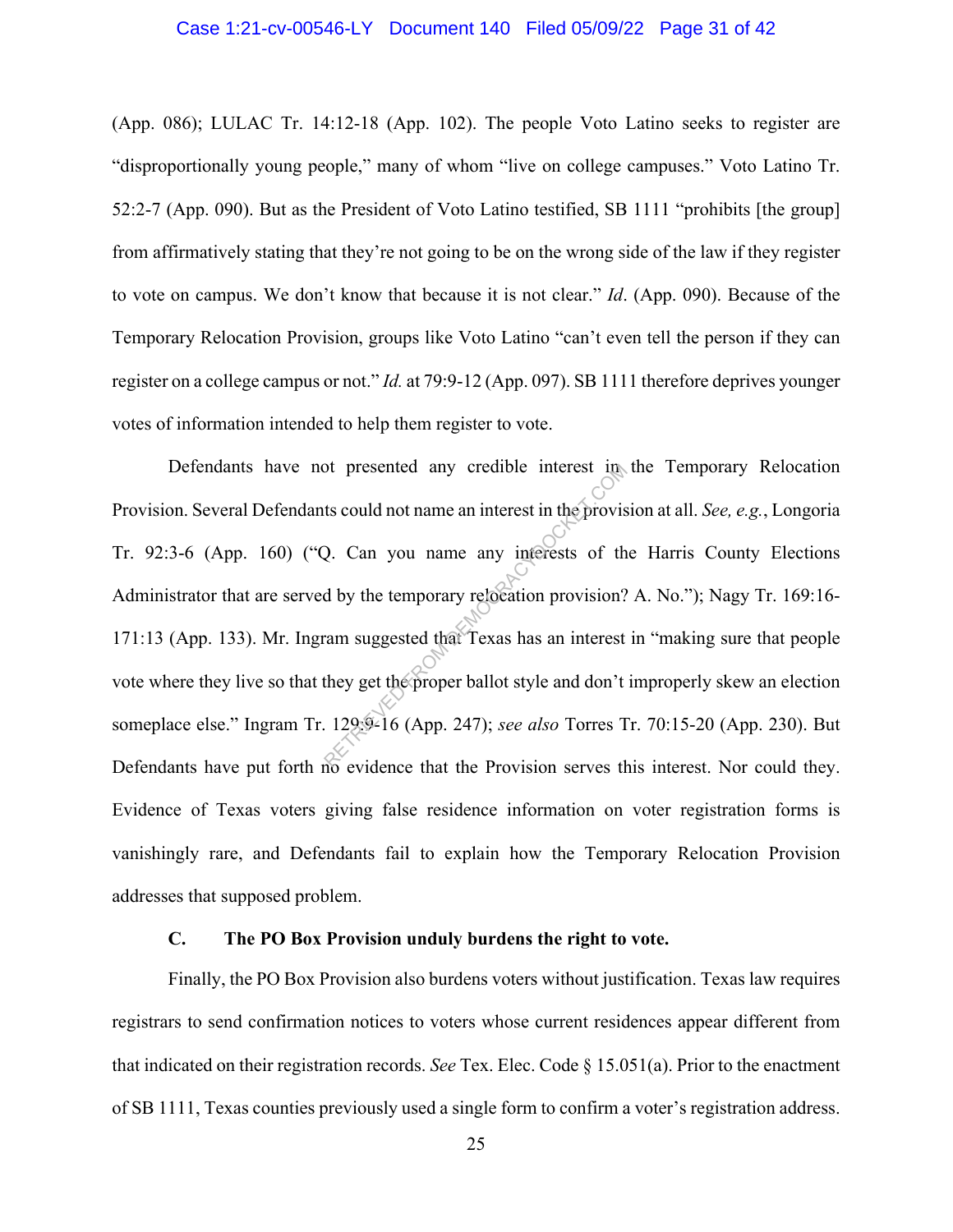#### Case 1:21-cv-00546-LY Document 140 Filed 05/09/22 Page 32 of 42

*See* Ingram Tr. 205:17-207:2 (App. 257). The pre-existing registration confirmation form was sent to voters whose addresses appeared to have changed, along with voters whose addresses did not appear to correspond to a residence. *Id.* at 206:18-207:2 (App. 258-59); Longoria Tr. 101:18-102:5 (App. 161). This form did not require any voter to submit any documentation of residence when submitting their confirmation form, regardless of why they were first sent a confirmation form. Ingram Tr. 207:3-6 (App. 259).

The PO Box Provision establishes a new and burdensome confirmation process for voters who register at a "commercial post office box or similar location that does not correspond to a residence." Tex. Elec. Code § 15.051(a) (App. 001). Specifically, SB 1111 created a new confirmation form—the Notice to Confirm Voter Registration Address by Providing Documentation (Form 17-4)—for these voters alone. Ingram Tr. 216:20-217:7 (App. 262-63); Form 17-4 (App. 382). If a registrar determines or a challenger alleges that a voter's residence address is a commercial post office box or similar location that does not correspond to a residence, the voter must now submit "evidence of the voter's residence," unless the voter is able to affirm they are exempted. SB 1111 § 4 (App. 2-3) (enacting Tex. Elec. Code § 15.053(a)(3)). SB 1111 and the new form require that these voters photocopy a form of identification; complete and sign the form with a wet signature; and then submit the documentation and completed form to a registrar. SB 1111 §§ 2, 4-5 (App. 001-05). This new, more burdensome confirmation process applies only to those voters whose registration addresses appear to be commercial post office boxes or the like. All other voters continue to use the existing forms, which do not require any proof of residence. Ingram Tr. 218:12-17 (App. 264). e § 15.051(a) (App. 001). Specifically<br>Notice to Confirm Voter Registration<br>)—for these voters alone. Ingram Tr. 2<br>registrar determines on a challenger alle<br>office box or similar location that does n<br>evidence of the voter'

Mr. Ingram acknowledged the disparate burden imposed by this provision on similarlysituated voters, admitting he did not "know why we can't use [Form 17-4] as a change of address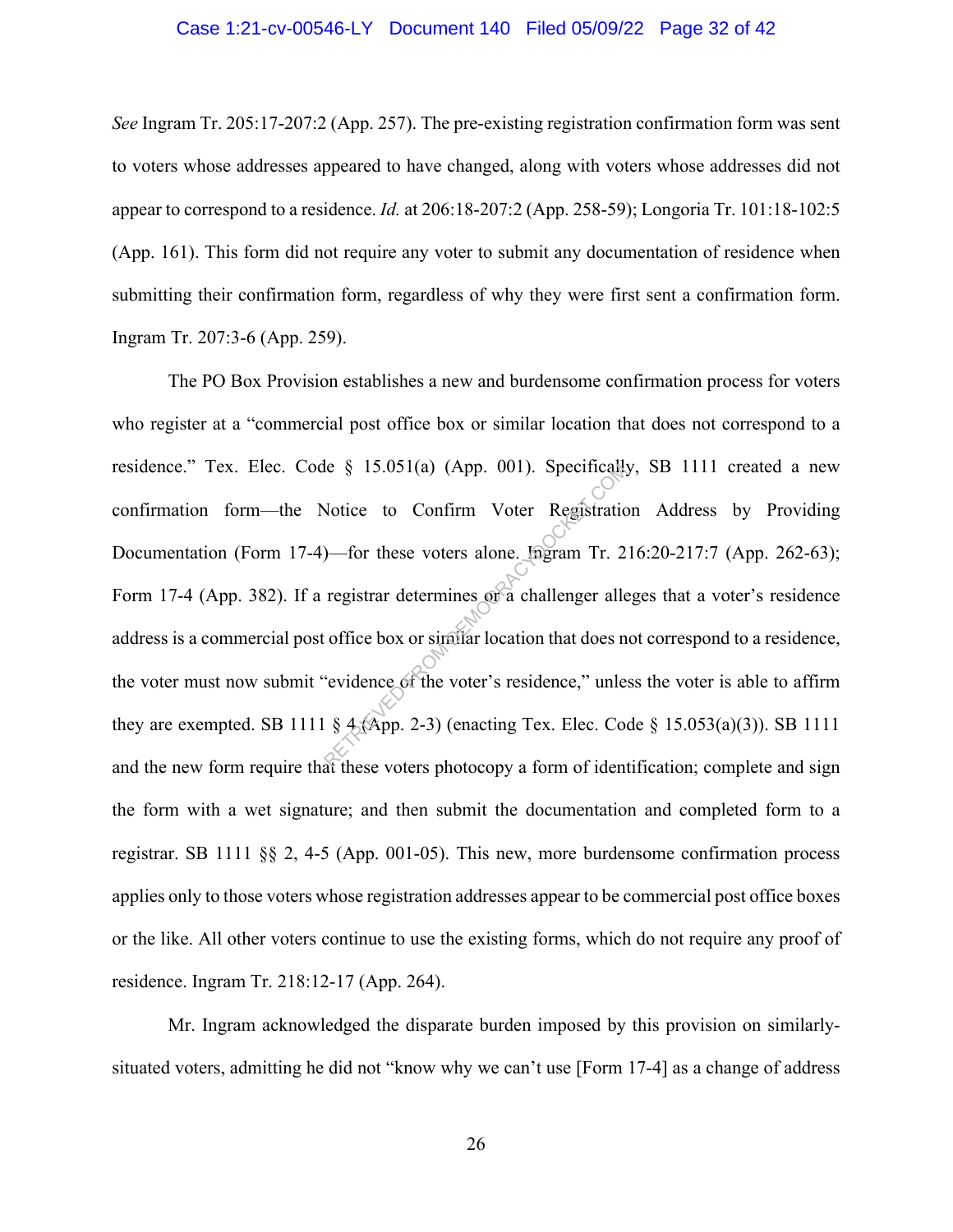### Case 1:21-cv-00546-LY Document 140 Filed 05/09/22 Page 33 of 42

form. If they're not still claiming to live at the [commercial post office box or the like], then I think we should maybe use this as a change of address form . . . ." *Id.* at 221:4-224:2 (App. 265-68). But even though Mr. Ingram agreed that such a voter has supplied all the information necessary under the existing confirmation notice, he explained they would not satisfy the new PO Box Provision without supplying proof of residence. *Id.* at 222:1-4 (App. 266) ("If they put a different address on here and they don't supply a copy of their driver's license or anything else on that list, then they would still go on the suspense list."). The PO Box Provision thus creates additional burdens for some voters—particularly transient voters and others without fixed addresses.

Defendants fare no better in attempting to put forward an interest justifying the PO Box Provision. When asked what interest the provision serves, Mr. Ingram explained:

A. Well, again, it's important to recognize this is not in the context of an address change. This is where someone resides at an address that they're not – they're not moving, there's not any evidence that they are moving. They live there or they say they live there and that address is not a residence.

Ingram Tr. 207:11-17 (App. 259). But that explanation fails to justify the added burden placed on voters who supply a qualifying residential address in response to a confirmation notice. As Mr. Ingram later admitted, a voter subject to the PO Box Provision who supplies a valid residential address in response to a confirmation notice still fails to cure if they cannot submit proof of residence, or affirm that they qualify for an exemption. *Id.* at 221:21-222:4 (App. 265-66). Thus, even to the extent some Defendants have pointed to superficially legitimate state interests in the PO Box Provision, they have not explained how the law advances such interest, and the provision thus violates the First and Fourteenth Amendments. *See Soltysik v. Padilla*, 910 F.3d 438, 447 (9th Cir. 2018) (even a "important government interest" could not justify the burden imposed because the court "struggled to understand how [the challenged] regime . . . advance[d] that goal"). Solution and the provision serves, Mr. Ingram<br>
interest the provision serves, Mr. Ingram<br>
mportant to recognize this is not in the c<br>
e someone resides at an address that they<br>
iny evidence that they are moving. They<br>
at a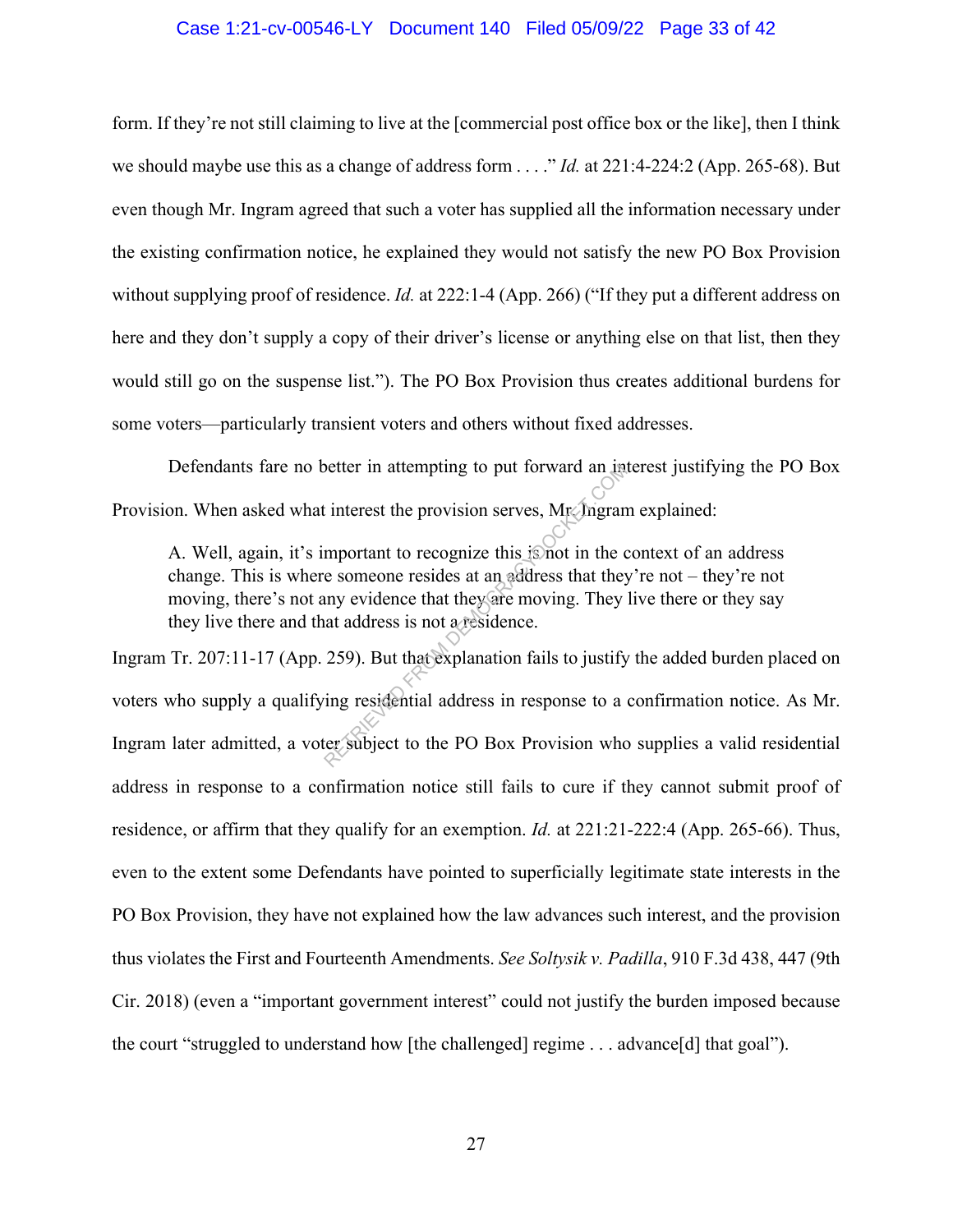## **III. The Temporary Relocation Provision violates the Twenty-Sixth Amendment by preventing newly enfranchised young Texans from exercising their right to vote.**

The Temporary Relocation Provision denies and abridges the voting rights of Texas college students who live away from home, but who do not intend to remain where they are indefinitely, in violation of the Twenty-Sixth Amendment. Such an age-based barrier to voting can survive neither strict scrutiny nor rational-basis review. *See* Compl. ¶¶ 74-78.

The Twenty-Sixth Amendment provides that "[t]he right of citizens of the United States, who are eighteen years of age or older, to vote shall not be denied or abridged by the United States or by any State on account of age." U.S. Const. amend. XXVI, § 1. Under the Twenty-Sixth Amendment, a statute "denies" the right to vote if it results in a person being "prohibited from voting," and "abridges" the right to vote if it "makes voting *more difficult* for that person than it was before the law was enacted or enforced." *Tex. Democratic Party v. Abbott*, 978 F.3d 168, 188, 191 (5th Cir. 2020) ("*TDP II*") (further explaining that a law that "creates a barrier that makes it more difficult for the challenger to exercise her right to vote relative to the *status quo*" abridges the right to vote). The applicable level of scrutiny for Twenty-Sixth Amendment claims remains an open question in the Fifth Circuit, *id.* at 194, but other circuits have held that laws denying or abridging the right to vote an account of age are subject to heightened judicial scrutiny, *see, e.g.*, *Luft v. Evers*, 963 F.3d 665, 671 (7th Cir. 2020) (applying *Anderson-Burdick* framework); *Walgren v. Howes*, 482 F.2d 95, 100-102 (1st Cir. 1973) (explaining that "compelling interest" standard would apply where town denied or abridged right to vote). es" the right to vote if it results in a per<br>right to vote if it "makes voting *more di*<br>ted or enforced." *Tex. Democratic Party*<br>T") (further explaining that a law that "cr<br>nger to exercise her right to vote relative<br>cab

"The legislative history preceding the adoption of the amendment clearly evidences the purpose not only of extending the voting right to younger voters but also of encouraging their participation by the elimination of all unnecessary burdens and barriers." *Worden v. Mercer Cnty. Bd. of Elections*, 294 A.2d 233, 237 (N.J. 1972). The Twenty-Sixth Amendment thus "nullifies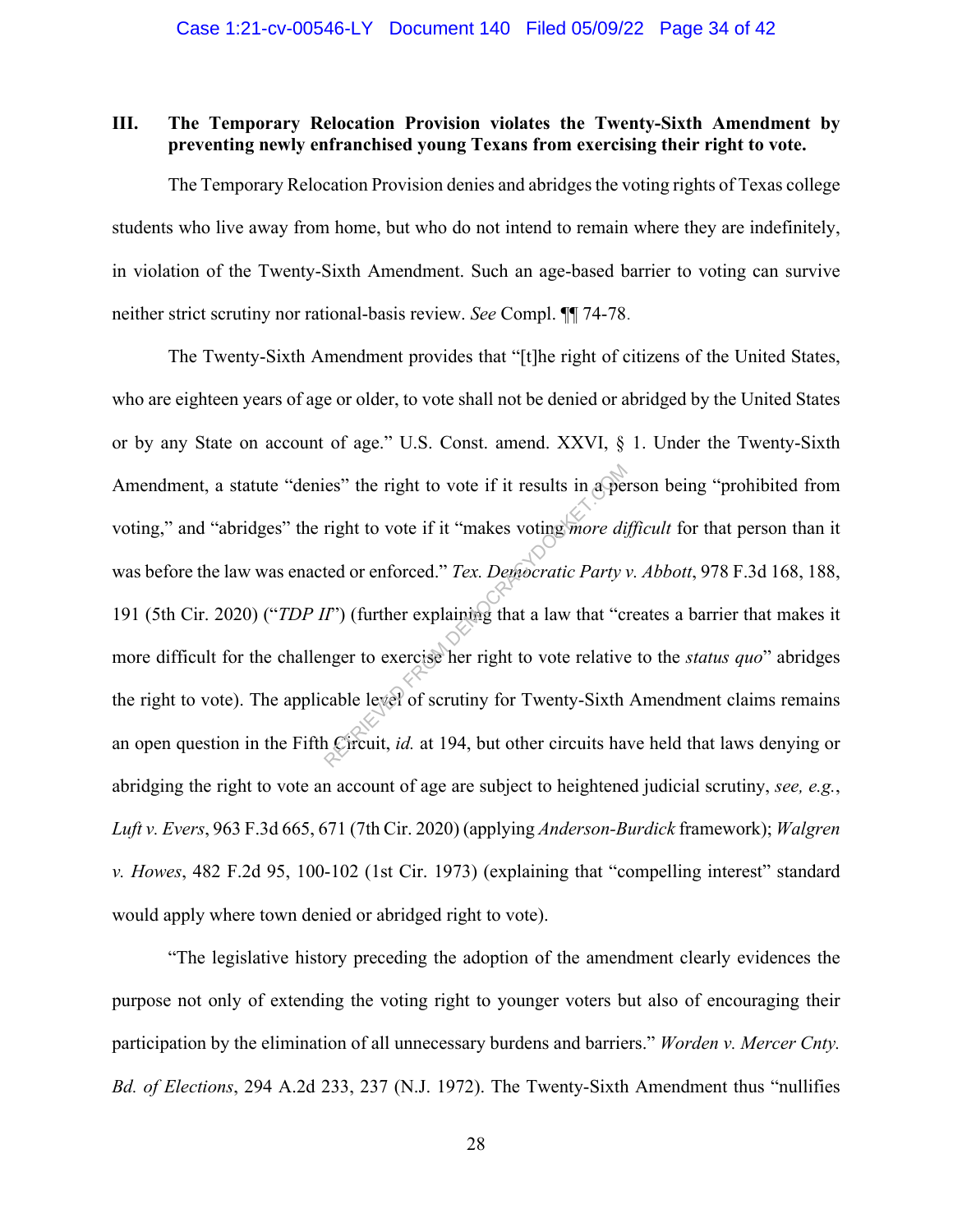### Case 1:21-cv-00546-LY Document 140 Filed 05/09/22 Page 35 of 42

sophisticated as well as simple-minded modes of discrimination. It hits onerous procedural requirements which effectively handicap exercise of the franchise . . . although the abstract right to vote may remain unrestricted." *Jolicoeur v. Mihaly*, 488 P.2d 1, 4 (Cal. 1971) (quoting *Lane v. Wilson*, 307 U.S. 268, 275 (1939)); *accord TDP II*, 978 F.3d at 191 ("We agree with *Jolicoeur* to the extent it means that a voting scheme that adds barriers primarily for younger voters constitutes an abridgement due to age."). While the Twenty-Sixth Amendment "speaks only to age discrimination, it has . . . particular relevance for the college youth," who constitute a significant portion of voters enfranchised by the amendment. *Walgren*, 482 F.2d at 101.

## **A. The Temporary Relocation Provision denies and abridges many young Texans the right to vote because of their age.**  $\int$

By restricting registration opportunities for college students—including Plaintiffs' members and constituents—SB 1111 denies and abridges the right to vote to newly enfranchised young Texans. The Temporary Relocation Provision prohibits "[a] person [from] establish[ing] a residence at any place the person has not inhabited" and further commands that "[a] person may not designate a previous residence as a home and fixed place of habitation unless the person inhabits the place at the time of designation and intends to remain." SB 1111 § 1 (App. 001) (adding Tex. Elec. Code  $\S$  1.015(f)). Consequently, college students and other young Texans who have temporarily relocated cannot register to vote using a home that they do not actively "inhabit" when they attempt to register even if they consider that previous address to be their home. *See id.* (App. 001); *see also* Holbein Rep. at 39-40 (App. 065-66). Texas law already provided that "[a] person does not acquire a residence in a place to which the person has come for temporary purposes only and without the intention of making that place the person's home," Tex. Elec. Code § 1.015(d), voters who do not intend to remain in their temporary locations are precluded from registering to vote altogether. ary Relocation Provision denies and a<br>ight to vote because of their age.<br>stration opportunities for college students.<br>SB 1111 denies and abridges the right to<br>ary Relocation Provision prohibits "[a] person has not diffinab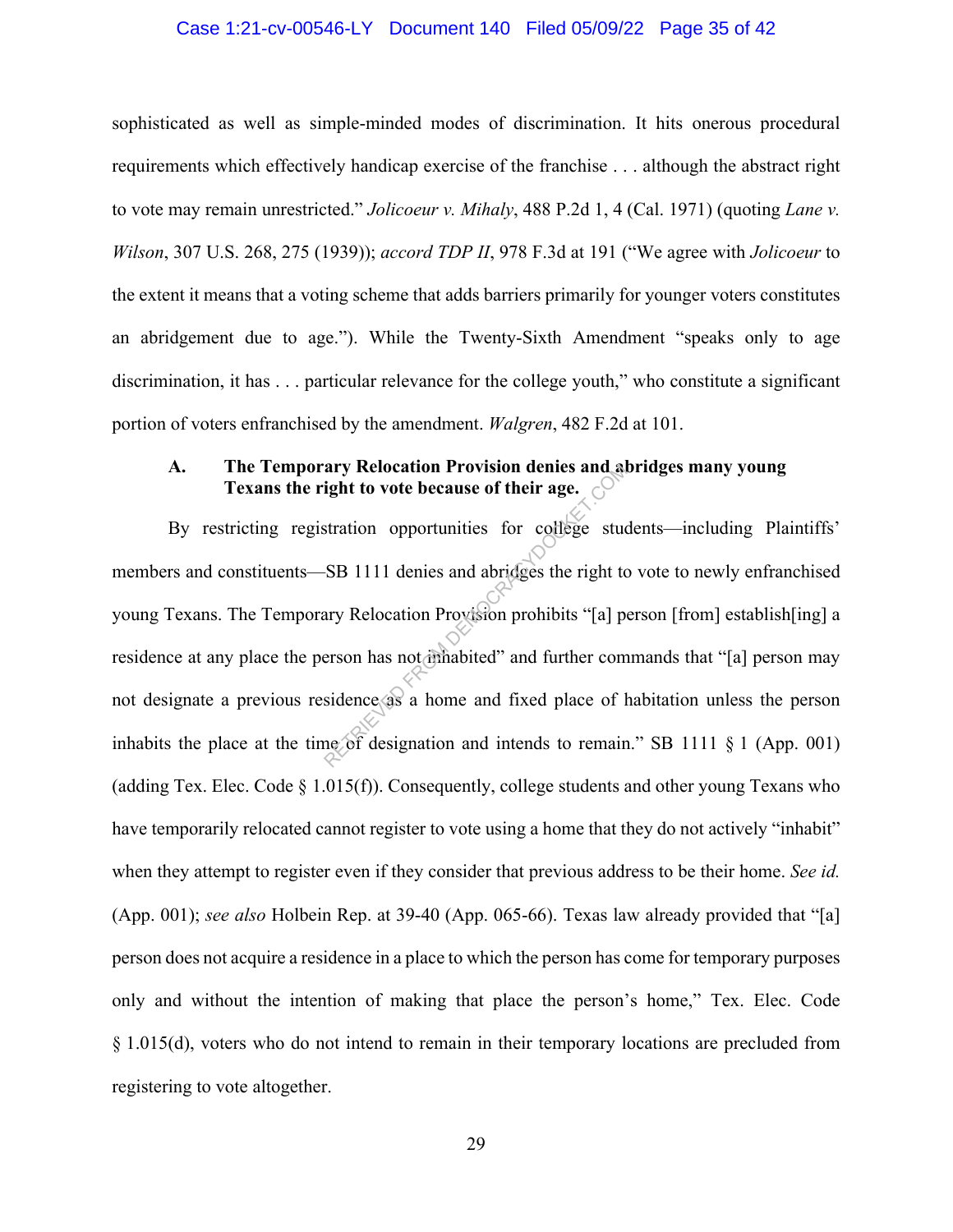### Case 1:21-cv-00546-LY Document 140 Filed 05/09/22 Page 36 of 42

As Dr. Holbein explains, "[i]n Texas the large majority of students living at dorms use ... temporary housing locations as their voter registration address." Holbein Rep. at 39-40 (App. 065- 66). SB 1111 prohibits these students from establishing residence where they attend school temporarily, or at the home they inhabited before leaving for school, offering no other avenue for college students to register and vote. The Temporary Relocation Provision therefore denies and abridges the right to vote of many young Texans.

### **B. The Temporary Relocation Provision fails strict scrutiny.**

 The Temporary Relocation Provision should be subject to strict scrutiny because it denies young a fundamental right—the right to vote. *See Duarte v. City of Lewisville*, 858 F.3d 348, 353– 54 (5th Cir. 2017) (explaining that in the equal protection context, "[s]trict scrutiny is required if the legislative classification operates to the disadvantage of some suspect class or impinges upon a fundamental right explicitly or implicitly protected by the Constitution"); *Walgren*, 482 F.2d at 100-02. The Temporary Relocation Provision cannot survive strict scrutiny because it is not narrowly tailored to any compelling government interest. The right to vote. *See Duarte V. City of Betariev.* City of Betarian September of the disadvantage of some sustain of operates to the disadvantage of some sustainably or implicitly protected by the Constitution electric s

Here again, the State relies on its interest in "making sure that people vote where they live so that they get the proper ballot style and don't improperly skew an election someplace else." Ingram Tr. 129:9-16 (App. 247); *see also* Torres Tr. 70:15-20 (App. 230). But even if this interest is compelling, Defendants have put forth no evidence that the Temporary Relocation Provision advances it. Nor could Defendants show that it is narrowly tailored. Texas law elsewhere prohibits voters from providing false residence information on a voter registration form, which accomplishes the same objectives—ensuring people vote where they live—without depriving young voters a place to register and vote with confidence that they are not breaking the law. *See* Tex. Elec. Code § 13.007. Further, by prohibiting young Texans from registering to vote at a place where they may not currently reside but that may well be their domicile—their parents' home, for example—the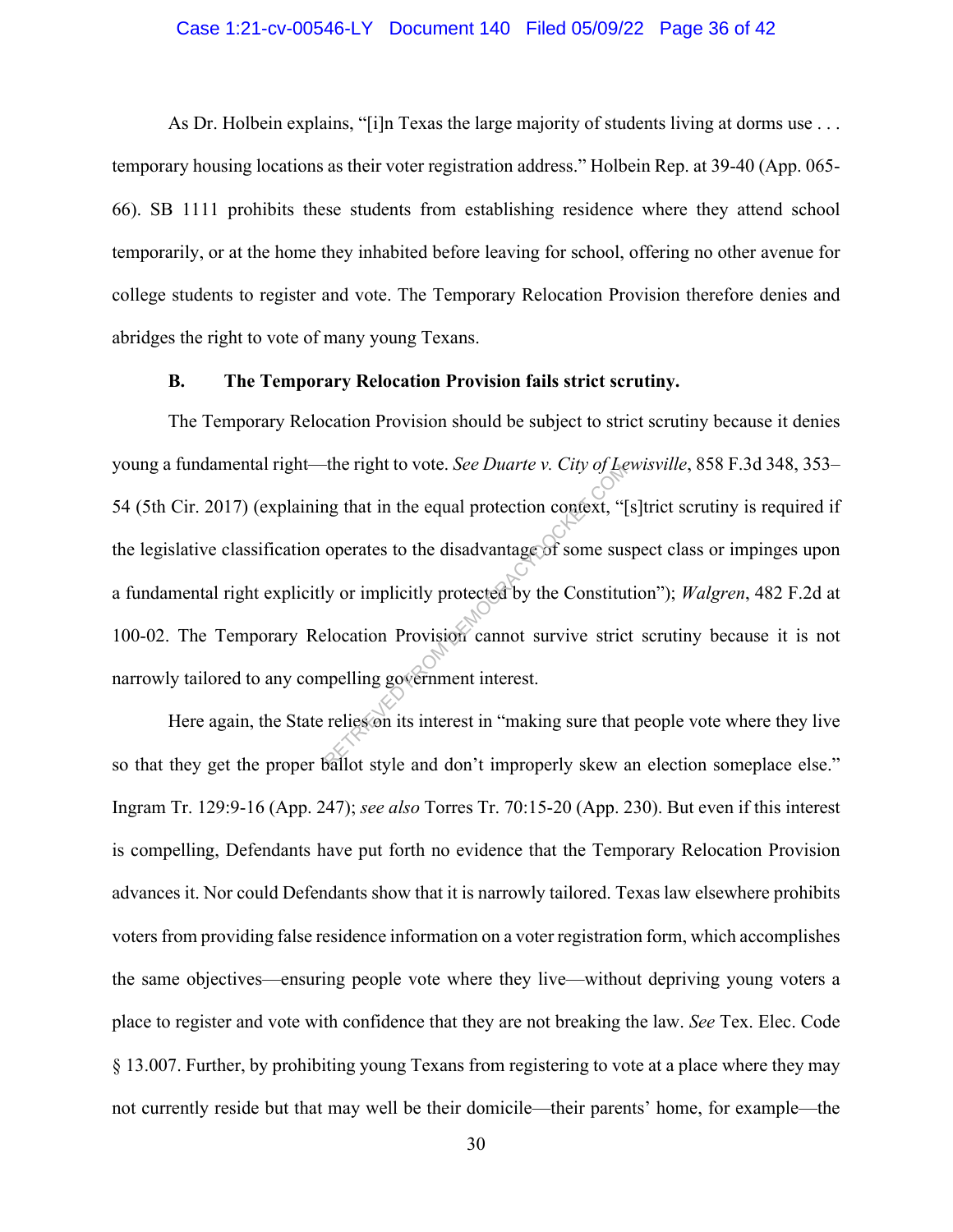### Case 1:21-cv-00546-LY Document 140 Filed 05/09/22 Page 37 of 42

Temporary Relocation Provision criminalizes a wider range of conduct than necessary to prevent voter fraud. It cannot withstand strict scrutiny.

### **IV. Plaintiffs have suffered a concrete injury as a direct result of SB 1111 and have standing to raise this challenge.**

Organizational plaintiffs can establish standing in two ways: through "associational standing" or "organizational standing." *Tenth St. Residential Ass'n v. City of Dall.*, 968 F.3d 492, 500 (5th Cir. 2020). Associational standing "requires that the individual members of the group each have standing and that 'the interest the association seeks to protect be germane to its purpose.'" *Id.* (quoting *OCA-Greater Hous. v. Texas*, 867 F.3d 604, 610 (5th Cir. 2017)) Organizational standing, on the other hand, "does not depend upon the standing of the organization's members" but instead on whether the organization itself has standing. *Id.* Both theories turn on the familiar three-pronged test of  $(1)$  injury,  $(2)$  traceability, and  $(3)$  redressability. *Id.*; *see also Spokeo, Inc. v. Robins*, 578 U.S. 330, 338 (2016). n the other hand, "does not depend<br>at instead on whether the organization is<br>three-pronged test of (1) injury, (2) tracear<br>Robins, 578 U.S. 330, 338 (2016).<br>In Notion Catinoliave each established org<br>res both by deterring

Plaintiffs LULAC and Voto Latino have each established organizational standing for two reasons. *First*, SB 1111 injures both by deterring them from engaging in voter registration efforts. SB 1111 is unclear and both organizations face the threat of criminal prosecution for misadvising potential registrants about what the law requires. *See* Voto Latino Tr. 51:3-24 (App. 089), 106:22- 107:19 (App. 099-100); LULAC Tr. 31:14-32:4 (App. 106-07). As Ms. Kumar explained, Voto Latino's members "are disproportionately young people" and SB 1111 deters Voto Latino from communicating with them:

Our job is to provide them with accurate information. So [when] we don't have accurate information where they will not be on the wrong side of the law, that impacts our ability to speak to them freely . . . It's that we can't in good heart give someone erroneous information if they, in fact, may be penalized and on the wrong side of the law. . . So we have an affect in our ability to actually communicate with our audience because we just the – the law seems to be not clear and it hurts our ability to communicate directly.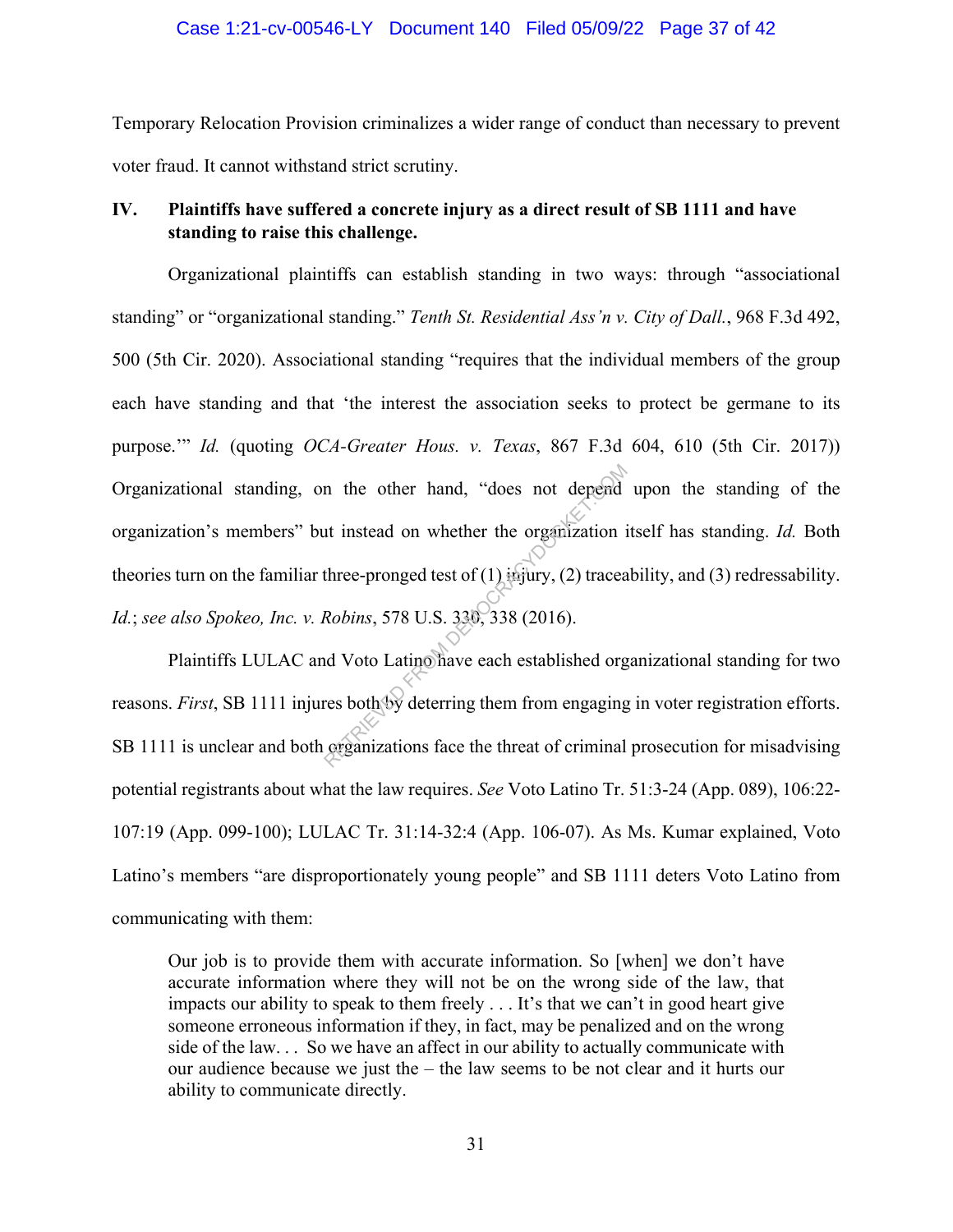### Case 1:21-cv-00546-LY Document 140 Filed 05/09/22 Page 38 of 42

*Id*. at 53:17-54:16 (App. 090-091); *see also id.* at 70:20-71:10 (App. 095-96) ("If we can't speak freely to our audience on their rights and where they can register, where they do not fall afoul of the law, it  $\ldots$  makes it difficult for us to be able to engage in our primary purpose of voter enfranchisement); *id*. at 106:22-107:19 (App. 099-100) ("The totality of what [SB 1111] says makes it very difficult for us to be able to communicate . . . with our constituents and our potential registered voter on where they can establish residency. . . because we know Texas also prosecutes people who accidentally may not understand the law").

These activities are protected under the First Amendment, *see Steen*, 732 F.3d at 389, and the threat of prosecution against Plaintiffs for engaging in such expression constitutes an injury for standing purposes. *See Speech First, Inc. v. Fenves*, 979 F.3d 319, 335 (5th Cir. 2020). These injuries are traceable to the County Defendants who process voter registration applications, *see*  Eldred Tr. 196:1-6, and are required to notify the Attorney General, Secretary, and local prosecutors if they become aware of unlawful voting or registration. Tex. Elec. Code § 15.028. "[P]otential enforcement of [SB 111] has caused [Plaintiffs'] self-censorship, and the injury could be redressed by enjoining enforcement of those policies." *Speech First*, 979 F.3d at 338 (quoting *Ctr. for Individual Freedom v. Carmouche*, 449 F.3d 655, 661 (5th Cir. 2006)). inst Plaintiffs for engaging in such express<br>ech First, Inc. v. Fenves, 979 E.3d 319,<br>County Defendants who process voter r<br>re required to notify the Attorney Ge<br>aware of unlawful voting or registration<br>SB 111{\chases} cau

*Second*, SB 1111 injures LULAC and Voto Latino directly by forcing them to divert resources away from their routine activities. "The Supreme Court has recognized that when an organization's ability to pursue its mission is 'perceptibly impaired' because it has 'diverted significant resources to counteract the defendant's conduct,' it has suffered an injury under Article III." *Tenth St. Residential Ass'n v. City of Dallas*, 968 F.3d 492, 500 (5th Cir. 2020) (quoting *City of Kyle*, 626 F.3d at 238). In *OCA-Greater Houston v. Texas*, the Fifth Circuit held that a plaintiff established an organizational injury by showing that its mission of getting out the vote was harmed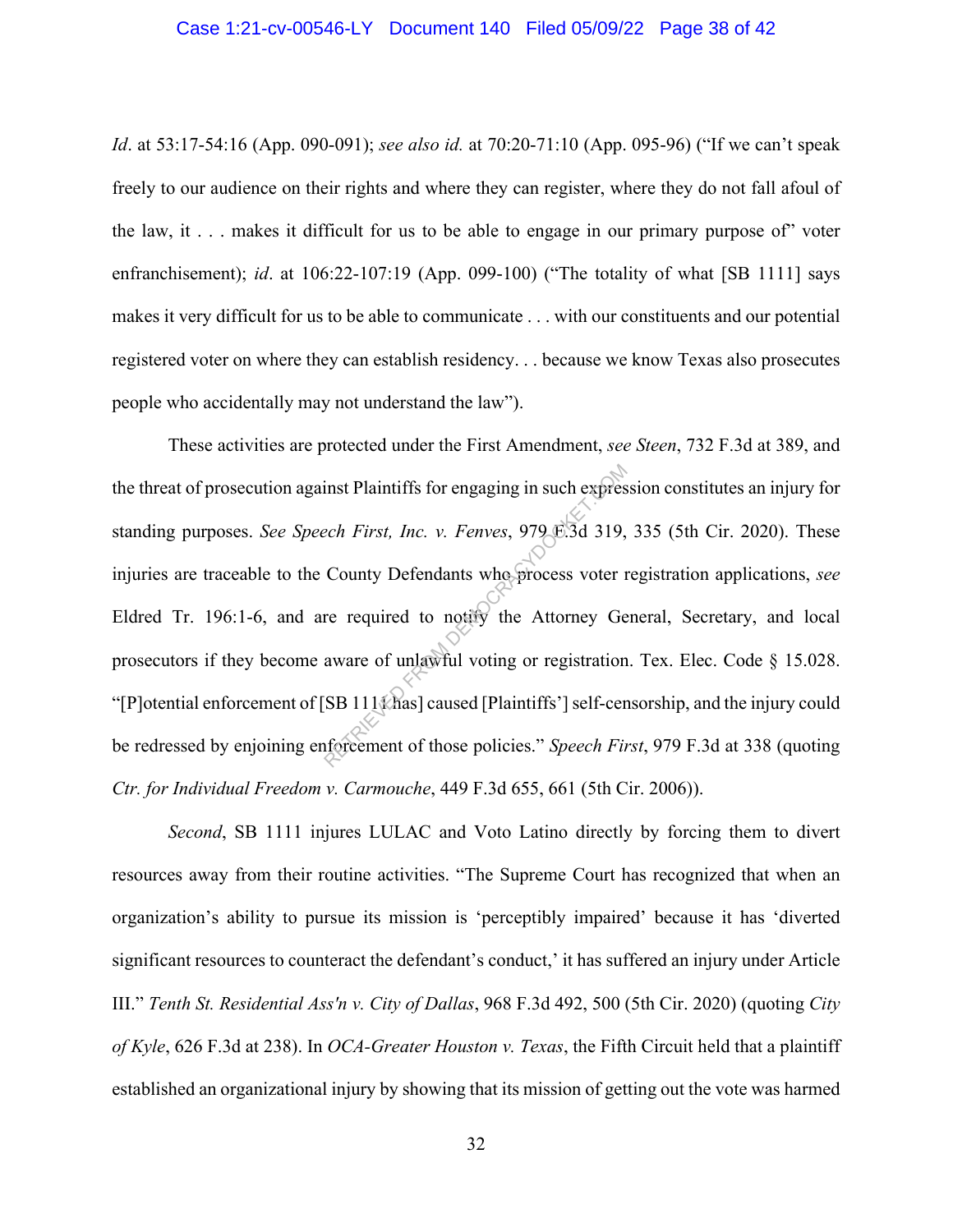### Case 1:21-cv-00546-LY Document 140 Filed 05/09/22 Page 39 of 42

by the "additional time and effort spent explaining the [challenged] provisions at issue to limited English proficient voters," which "frustrate<sup>[d]</sup> and complicate<sup>[d]</sup> its routine community outreach activities." 867 F.3d at 610; *see also Lewis v. Hughs*, 475 F. Supp. 3d 597, 612 (W.D. Tex. 2020) (holding Voto Latino established standing where "its mission is registering voters and getting out the vote, and it alleges that this mission is frustrated by its need to divert funds to educate voters on the burdens imposed by the challenged restrictions"), *rev'd and remanded on other grounds sub nom. Lewis v. Scott*, 28 F.4th 659 (5th Cir. 2022).

Plaintiffs have likewise shown that they must divert resources from their usual activities to lessen SB 1111's harm to their missions. LULAC's mission is "to ensure that the civil rights of Latinos in the United States are protected" by, among other things, "creating programs that help young men and women [achieve] economic and political empowerment in the United States." LULAC Tr. 14:14-18 (App. 102). LULAC, however, has declined to fund immigration reform and criminal justice reform programs this year to focus on educating voters about SB 1111's requirements. *Id.* at 72:11-73:5 (App. 113-14). LULAC's president testified that, due to SB 1111, the group is expending funds "that we would have usually sent somewhere else" such as "on scholarships or educational programs or other areas" related to the organization's mission. *Id.* at 30:10-13 (App. 105). LULAC will be forced to rework information it provides to candidates, voters, and campaign workers due to SB 1111 and is already "having to spend more money on our voter registration and get out the vote efforts" than in the past. *Id.* at 28:19-30:13 (App. 103-105) ("We're looking at the first time we're going to be spending over maybe \$1 million to \$2 million in Texas to deal with the issues and the residency requirements and advising students"). It will also have to change the information it supplies at voter registration drives to inform individuals of SB 1111's new requirements and has had to retrain deputy voter registrars. *Id.* at 70:20-25 (App. 112). Their missions. LULAC's mission is "to all are protected" by, among other things,<br>
hieve] economic and political empower<br>
102). LULAC, however, has declined to 1<br>
begrams this year to focus on educatin<br>
3:5 (App. 113-14).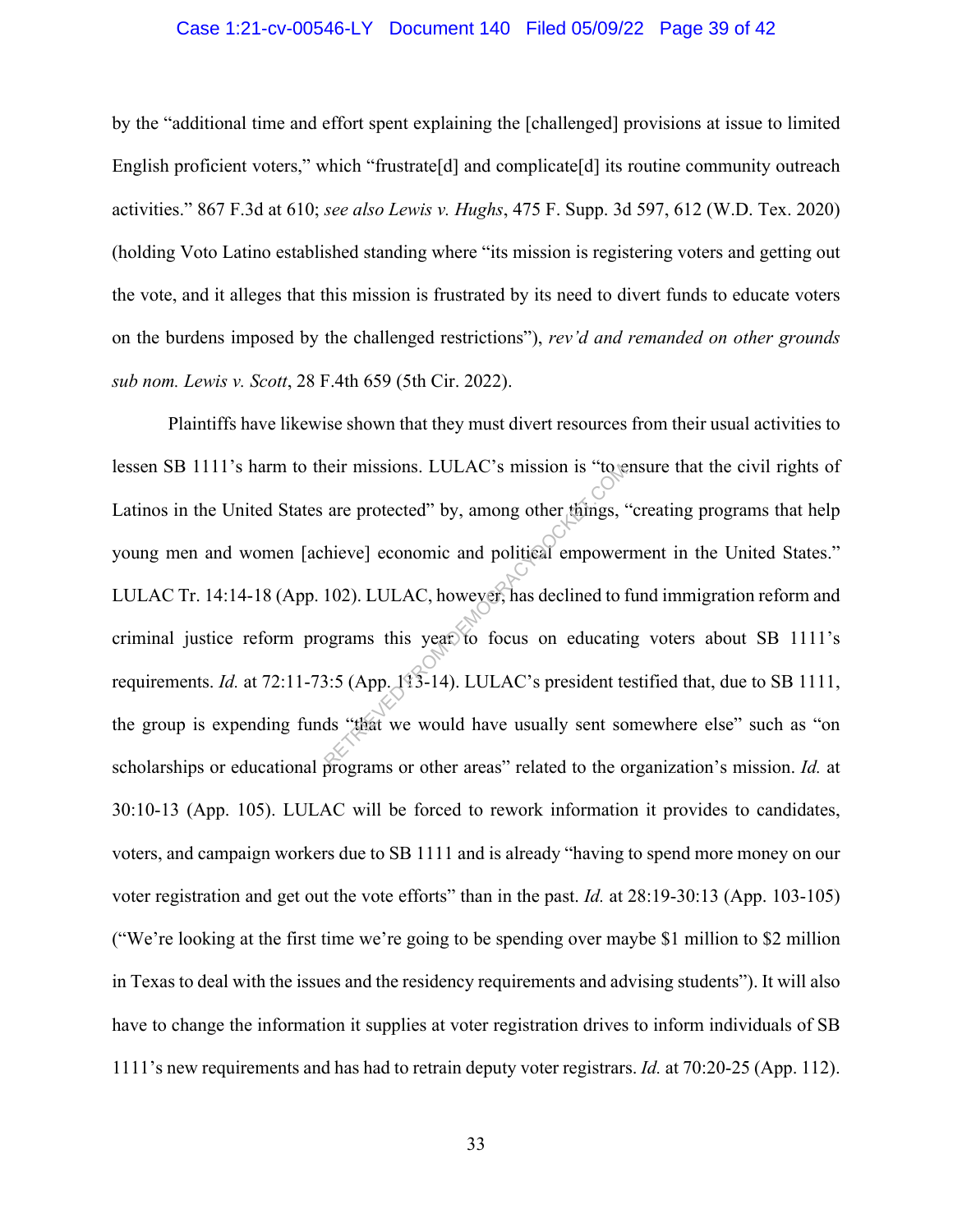### Case 1:21-cv-00546-LY Document 140 Filed 05/09/22 Page 40 of 42

Similarly, Voto Latino routinely engages in voter registration drives throughout the country to further its mission of mobilizing Latino voters. Voto Latino Tr. 26:8-17 (App. 086). But due to the need to educate voters about SB 1111, Voto Latino has diverted funding away from its efforts in other states to focus on Texas. *Id.* at 90:12-17 (App. 098). As a result, Voto Latino had to shut down its voter registration program in Colorado—the first time it was not able to run a voter registration drive there in over a decade. *Id.* at 55:17-24 (App. 093), 56:7-9 (App. 094); 90:12-17 (App. 098). It also had to retool its strategy and communications in Texas, and it will have to retrain volunteers. As a result of this diversion of time and funds, Voto Latino dropped the number of low propensity voters it plans to reach in Texas by 25 percent. *Id.* at 56:17-57:13 (App. 094).

This second organizational injury is also traceable to the County Defendants' conduct because Plaintiffs have diverted resources from their routine activities to educate citizens about requirements in SB 1111 that County Defendants implement by processing voter registration applicationsAnd these injuries will be redressed by a favorable decision because an order enjoining SB 1111 will ensure that Plaintiffs no longer need to redirect resources away from the routine activities discussed above in order to educate voters about the challenged provisions. LULAC Tr. 72:11-16 (App. 113), 72:24-73:5 (App. 113-14); Voto Latino Tr. 55:17-24 (App. 093), 56:7-9 (App. 094). The stational injury is also traceable to the C<br>ational injury is also traceable to the C<br>reted resources from their routine activiti<br>hat County Defendants implement by p<br>es will be redressed by a favorable decision<br>laint

LULAC also has associational standing because SB 1111 injures its members. LULAC is a membership organization with a large youth population, including collegiate chapters across Texas. LULAC Tr. 31:14-32:4 (App. 106-07). It has more than 500 members under the age of 18 who "are going to be registering to vote and leaving for college or the military." *Id.* at 31:7-10 (App. 106). Once these members are eligible to register and vote, the Residence Restriction will unconstitutionally chill their protected speech because of its vague terms backed by the potential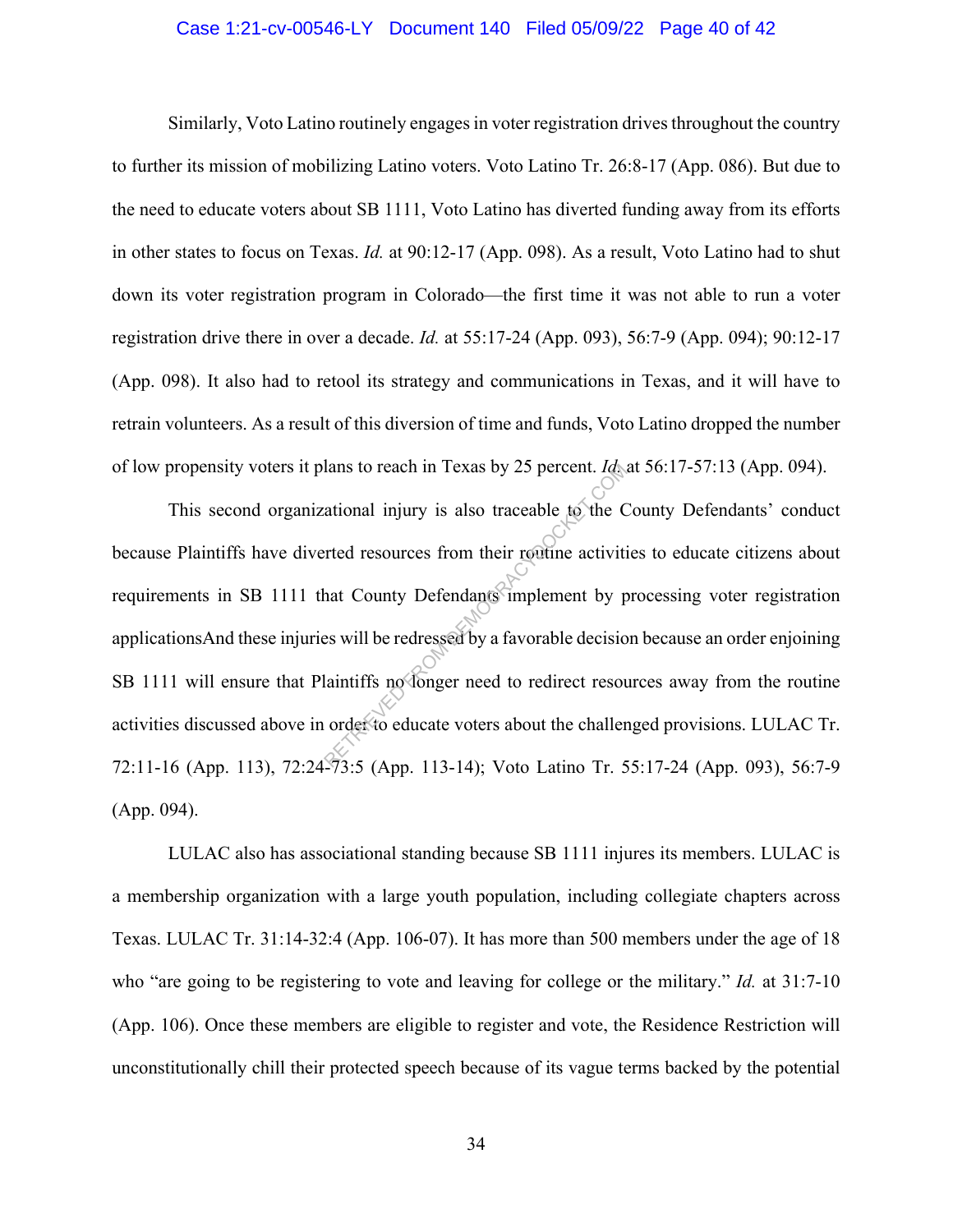for criminal prosecution. *Id.* at 31:10-13 (App. 106). And the Temporary Relocation Provision will make it more difficult for members that relocate for school to register to vote in the future. In addition to these members under the age of 18, LULAC also has collegiate councils at postsecondary schools across Texas. *Id.* at 31:14-32:9 (App. 106-07). LULAC's younger members "are disproportionately being impacted by these residency requirements." *Id.* at 31:10-11 (App. 106). The Temporary Relocation Provision is chilling the protected speech of LULAC members and college students generally—by discouraging them from registering to vote. *Id.* at 31:2-32:13 (App. 106-07) (discussing "the chilling impact it may have on [young LULAC members] registering to vote in the first place" and on college students registering to vote). The Temporary Relocation Provision also unduly burdens younger LULAC members and the members of LULAC collegiate councils and creates an age-based barrier to voting. *Id.* at 47:9-17 (App. 109); 65:8-19 (App. 111). LULAC's suit on behalf of these voters is germane to its purpose as an organization that seeks to register and politically empower younger Latinos. LULAC Tr. 14:12-18 (App. 102); 63:21-25 (App. 110). As with the organizational injuries discussed above, these ongoing and future injuries to LULAC's members are traceable to the Defendants who enforce SB 1111 and are redressable by a court order enjoining enforcement of the statute. *Speech First*, 979 F.3d at 338. It place" and on college students register<br>duly burdens younger LULAC members<br>tes an age-based barrier to young. Id. at on<br>behalf of these voters is germane to it:<br>itically empower younger Latinos. LULA<br>h the organizationa

#### **CONCLUSION**

For the foregoing reasons, Plaintiffs are entitled to summary judgment as a matter of law on Counts I-III of the Complaint.

Dated: May 9, 2022 Respectfully submitted,

*/s/ Uzoma Nkwonta*  Uzoma N. Nkwonta\*